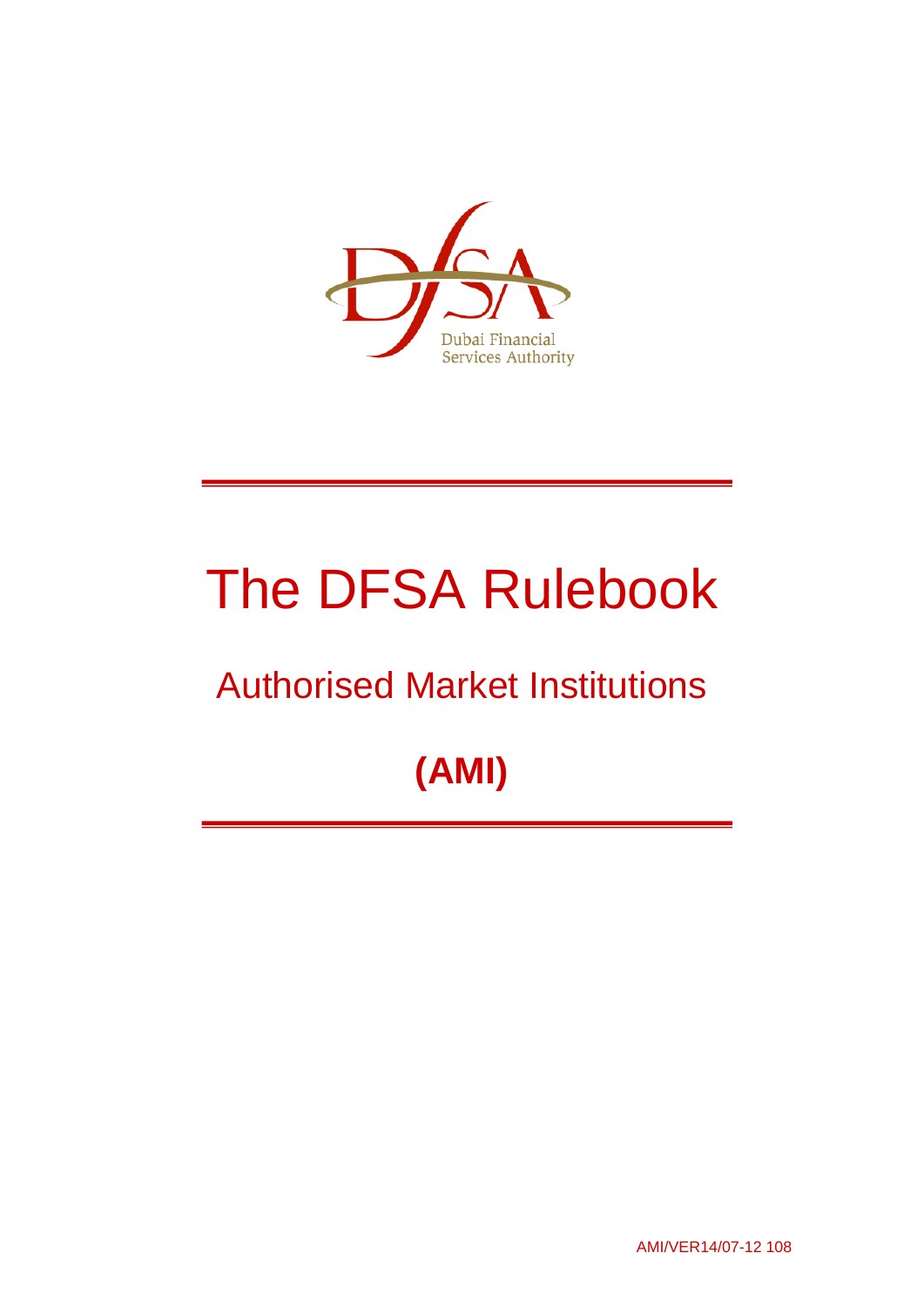

**Contents**<br>The contents of this module are divided into the following chapters sections and appendices:

| 1                 |                                                                                     |
|-------------------|-------------------------------------------------------------------------------------|
| 1.1<br>1.2        | Financial Services, ancillary services, official lists of securities and Authorised |
| $\overline{2}$    |                                                                                     |
| 2.1<br>2.2        |                                                                                     |
| 3                 | <b>APPLICATION TO CHANGE THE SCOPE OF A LICENCE  6</b>                              |
| 3.1               |                                                                                     |
| 4                 |                                                                                     |
| 5                 |                                                                                     |
| 5.1<br>5.2<br>5.3 | Withdrawal of a licence at an Authorised Market Institution's request 8             |
| 6                 |                                                                                     |
| 6.1<br>6.2        |                                                                                     |
| 7                 |                                                                                     |
| 7.1<br>7.2        |                                                                                     |
| 8                 |                                                                                     |
| 8.1<br>8.2<br>8.3 |                                                                                     |
| 9.                | ONGOING OBLIGATIONS OF AN AUTHORISED MARKET                                         |
| 9.1<br>9.2        |                                                                                     |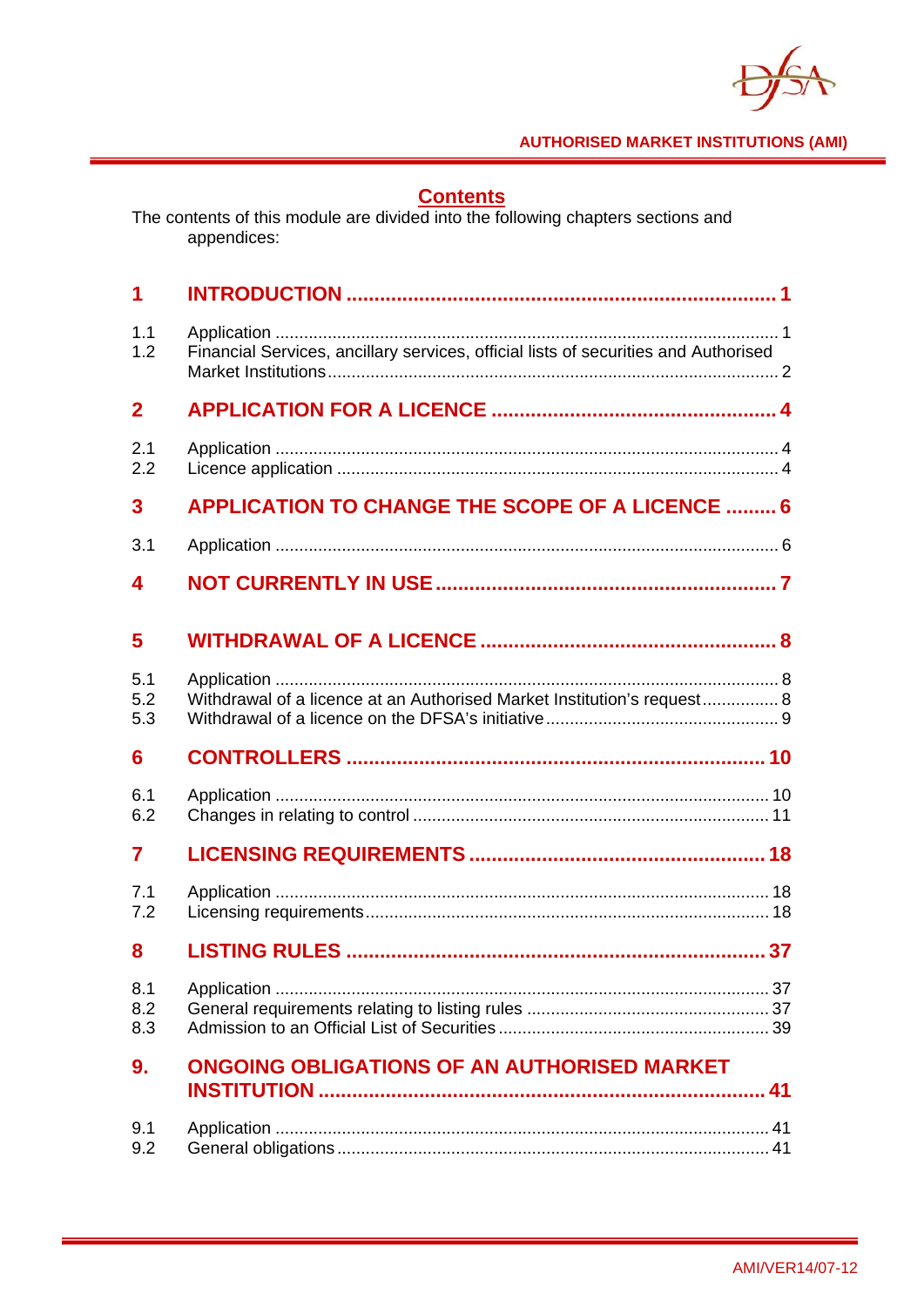$\blacktriangledown$ 

| 9.3                                                                                                      |                                                                                                                                                |  |
|----------------------------------------------------------------------------------------------------------|------------------------------------------------------------------------------------------------------------------------------------------------|--|
| 10                                                                                                       | <b>SUPERVISION OF AUTHORISED MARKET INSTITUTIONS 42</b>                                                                                        |  |
| 10.1<br>10.2<br>10.3<br>10.4<br>10.5<br>10.6<br>10.7<br>10.8<br>10.9<br>10.10<br>10.11<br>10.12<br>10.13 | Relations with regulators and the risk based approach  42<br>Public disclosures of decisions in relation to an Official List of Securities  51 |  |
| 11                                                                                                       | <b>ANTI MONEY LAUNDERING RULES FOR AUTHORISED</b>                                                                                              |  |
| 11.1<br>11.2<br>11.3<br>11.4<br>11.5<br>11.6<br>11.7<br>11.8<br>11.9<br>11.10<br>11.11<br>11.12          |                                                                                                                                                |  |
| 12                                                                                                       |                                                                                                                                                |  |
| 13                                                                                                       |                                                                                                                                                |  |
| 14                                                                                                       | <b>APPEALS OF AUTHORISED MARKET INSTITUTION</b>                                                                                                |  |
| 14.1                                                                                                     |                                                                                                                                                |  |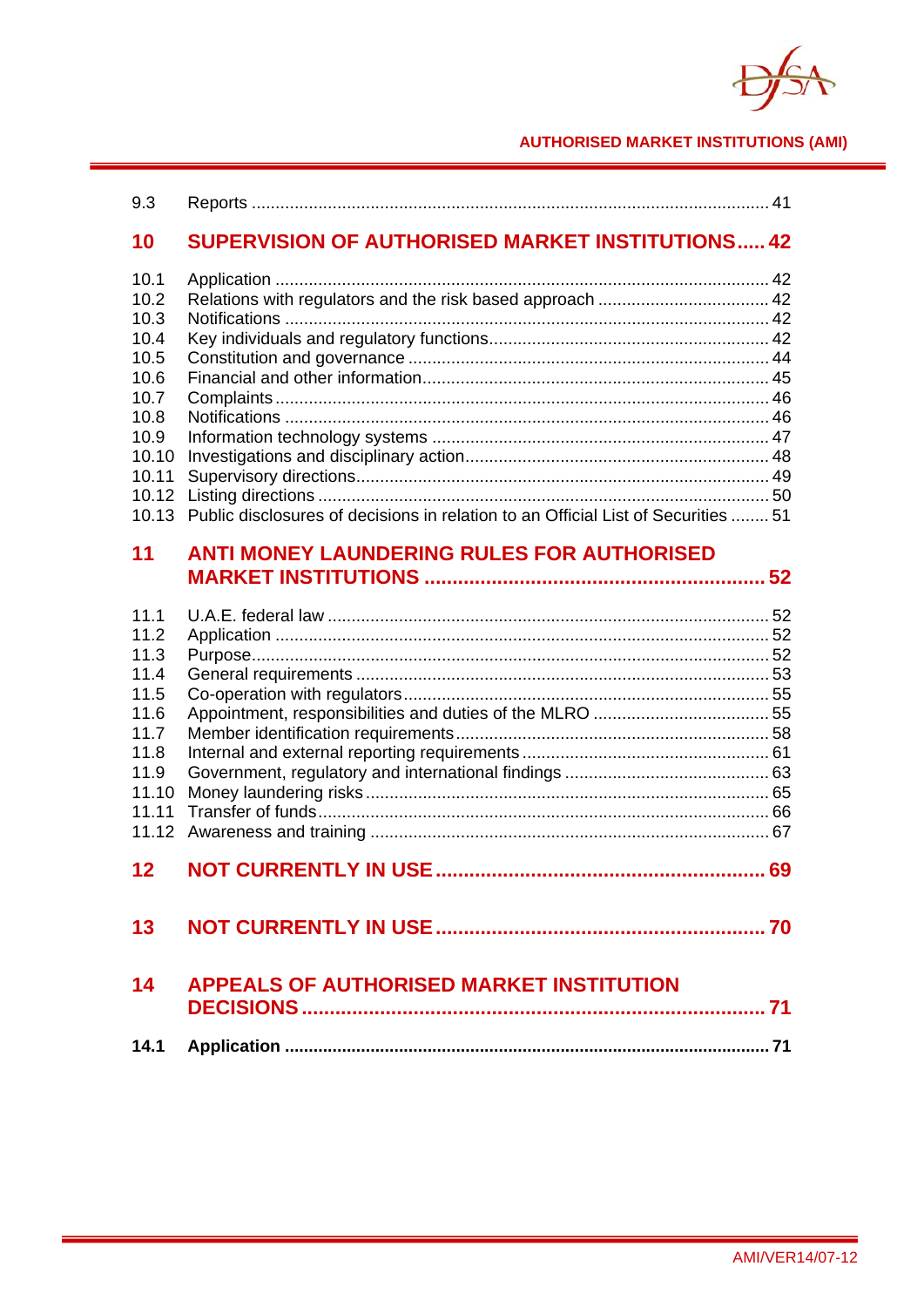$\blacktriangledown$ 

|                      | App2 IDENTIFICATION AND ONGOING DUE DILIGENCE | .73 |
|----------------------|-----------------------------------------------|-----|
|                      |                                               |     |
|                      |                                               |     |
| A3.1<br>A3.2<br>A3.3 |                                               |     |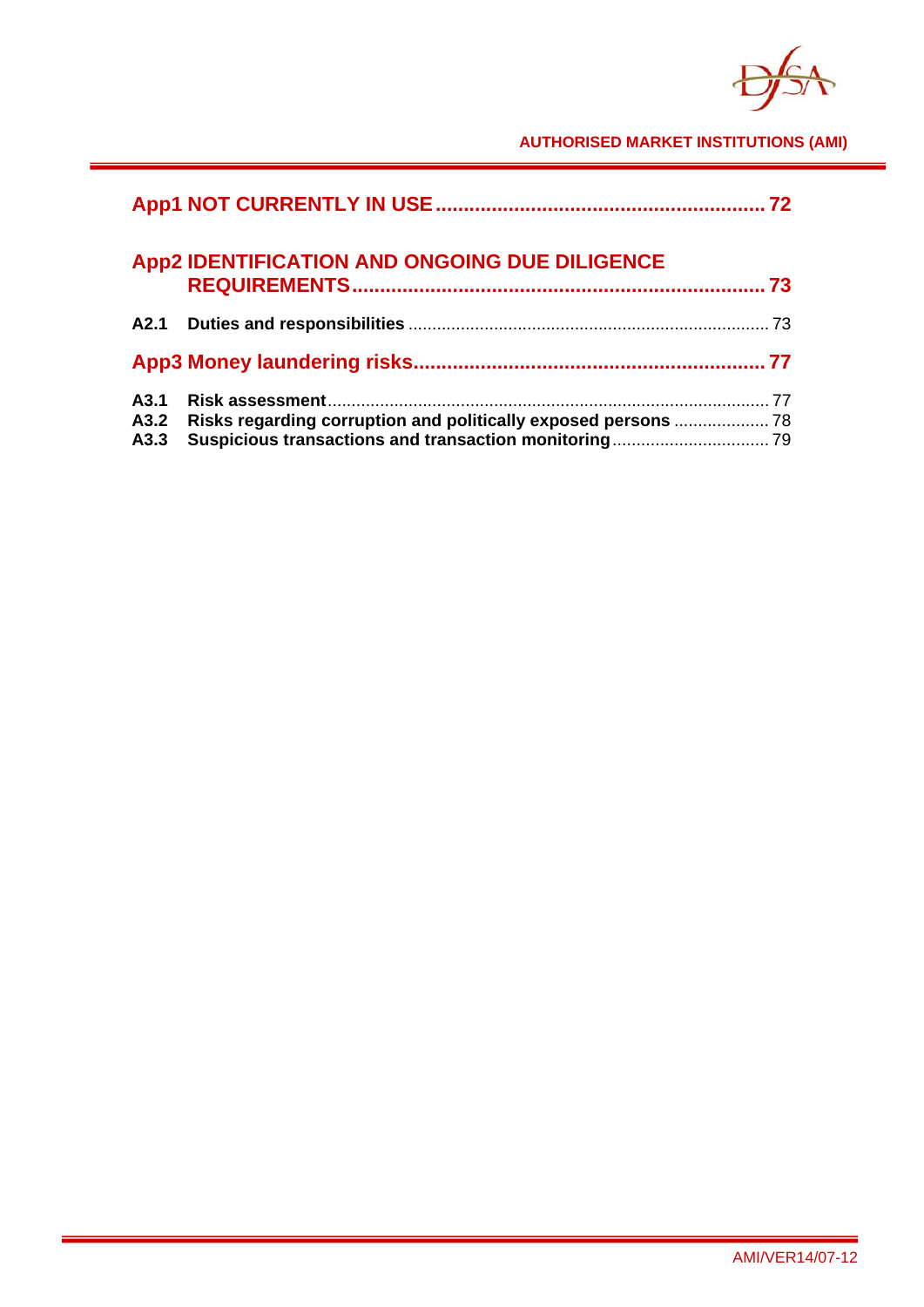

## **1 INTRODUCTION**

## **1.1 Application**

- **1.1.1** (1) Subject to (2), this module applies to every Person who carries on, or intends to carry on, either or both of the Financial Services of Operating an Exchange or Operating a Clearing House in or from the DIFC.
	- (2) This module does not apply to a Recognised Body or a Person who intends to carry on a Financial Service as a Recognised Body.
- **1.1.2** (1) Chapter 6 also applies to a Person who is, or proposes to become, a Controller as specified in Rule 6.1.2.
	- (2) Chapter 11 also applies to an Authorised Market Institution's Money Laundering Reporting Officer.

#### **Guidance**

#### **Interpretations**

1. References to Articles in this module are references to Articles in the Regulatory Law 2004 unless stated otherwise.

#### **The Regulatory Law 2004 and the Markets Law 2012**

- 2. The Regulatory Law establishes a principle based framework for the licensing and supervision of Authorised Market Institutions and for taking regulatory action against those licensed institutions. This framework is supplemented by some supervisory powers and other requirements in relation to Authorised Market Institutions in the Markets Law 2012. The Laws provide for the creation of Rules in relation to these activities. This module contains those Rules.
- 3. The Markets Law 2012 further establishes a framework in relation to how an Official List of Securities is administered by the Listing Authority.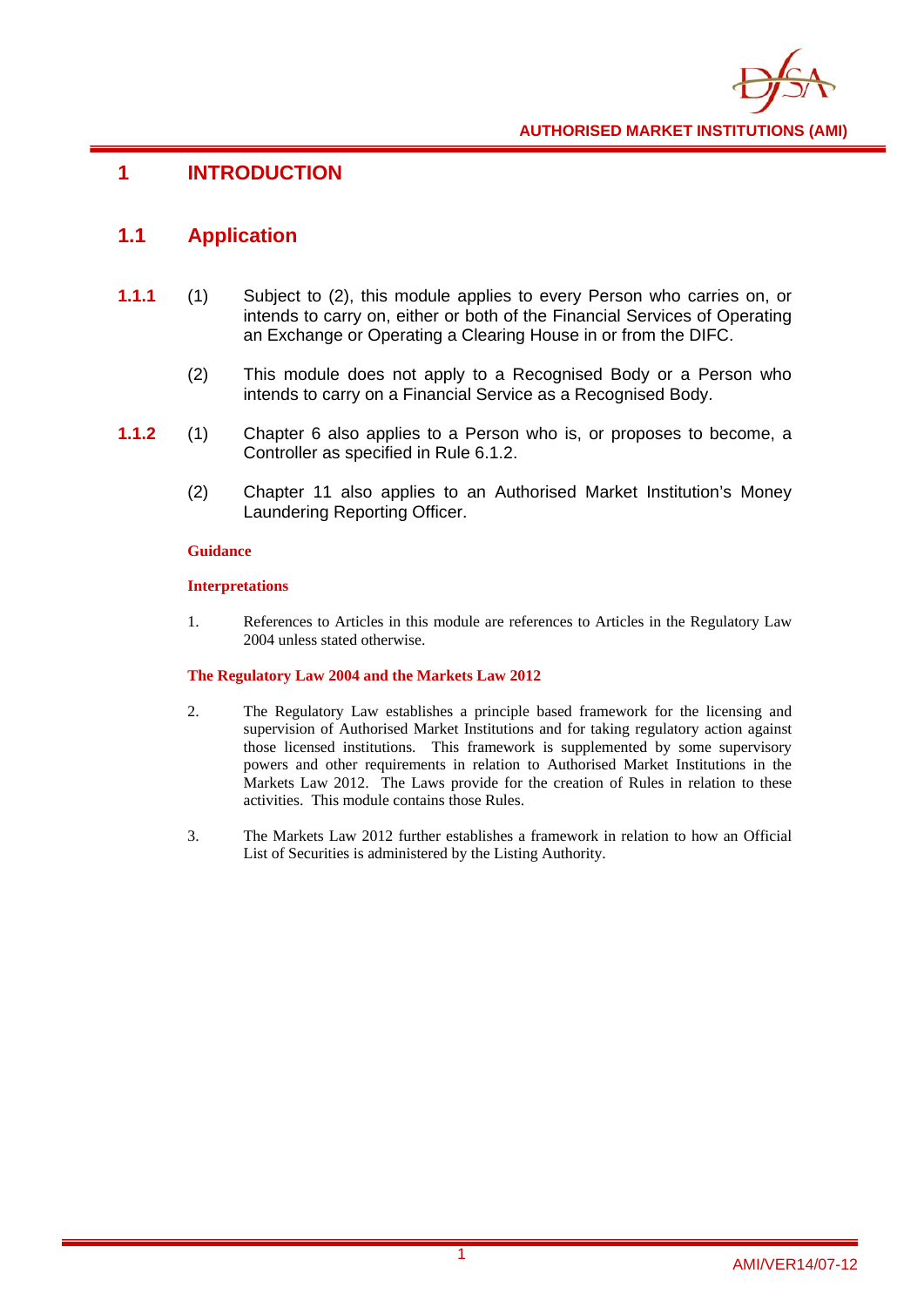

# **1.2 Financial Services, ancillary services, official lists of securities and Authorised Market Institutions**

#### **Guidance**

#### **Financial Services**

1. The GEN module prescribes the Financial Services which may be carried on by an Authorised Firm or Authorised Market Institution.

#### **Ancillary Services**

2. Article 44(1) of the Regulatory Law 2004 prohibits a Person from carrying on Ancillary Services in or from the DIFC unless they are carried on by an Ancillary Services Provider whose registration allows it to do so.

#### **Authorised Market Institutions and regulatory processes**

- 3. In addition to this module, the RPP Sourcebook sets out some of the regulatory process, in relation to Authorised Market Institutions. The regulatory processes contained here supplement other Rules that relate to Authorised Market Institutions. These are set out in the GEN, RPP, ENF and MKT modules of the Rulebook.
- 4. The following modules of the Rulebook, in addition to this module, apply to Authorised Market Institutions:

| Module                                           | Applicable chapters        |
|--------------------------------------------------|----------------------------|
| General (GEN)                                    | 1, 2, 3, 5, 6, 7 and 8     |
| Enforcement (ENF)<br>Islamic Finance Rules (IFR) | All chapters<br>2, 3 and 4 |
|                                                  |                            |

#### **The AMI module**

- 5. Chapters 2 to 5 and chapter 7 set out the requirements for a new Licence application and also an application by an existing Authorised Market Institution to change the scope of its existing Licence.
- 6. Chapters 8, 9, 10 and 11 contain Rules relating to the ongoing obligations and supervision of Authorised Market Institutions and are in addition to those set out in SUP and include a series of notification requirements, anti money laundering provisions and supervisory directions that may be made by the DFSA to Authorised Market Institutions under Article 26 of the Markets Law 2012.
- 7. Chapter 12 refers to ENF which describes the DFSA's enforcement powers under the Regulatory Law and outlines the policy for using these powers. ENF also establishes the framework for the DFSA's decision making process and the giving of notice in relation to enforcement powers.

#### **Change in control**

8. Chapter 6 of this module covers the requirements with regard to changes and proposed changes to an Authorised Market Institution's Controllers.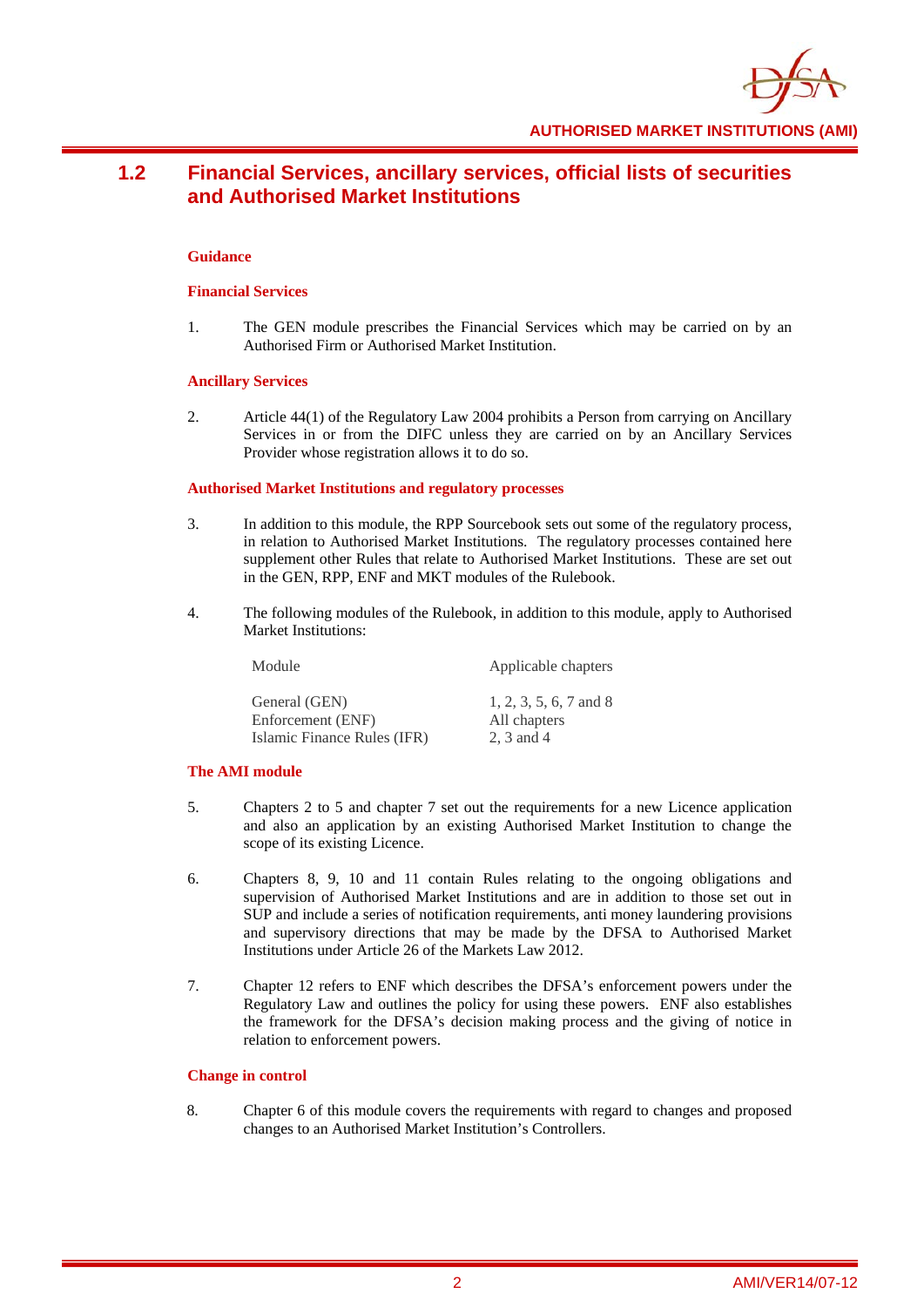

#### **Official lists of securities**

9. Chapter 7 contains a specific Licensing Requirement for applicants who wish to maintain an Official List of Securities. Chapter 10 contains some disclosure requirements in respect of listing decisions by an Authorised Market Institution and also some supervisory powers in relation to listings.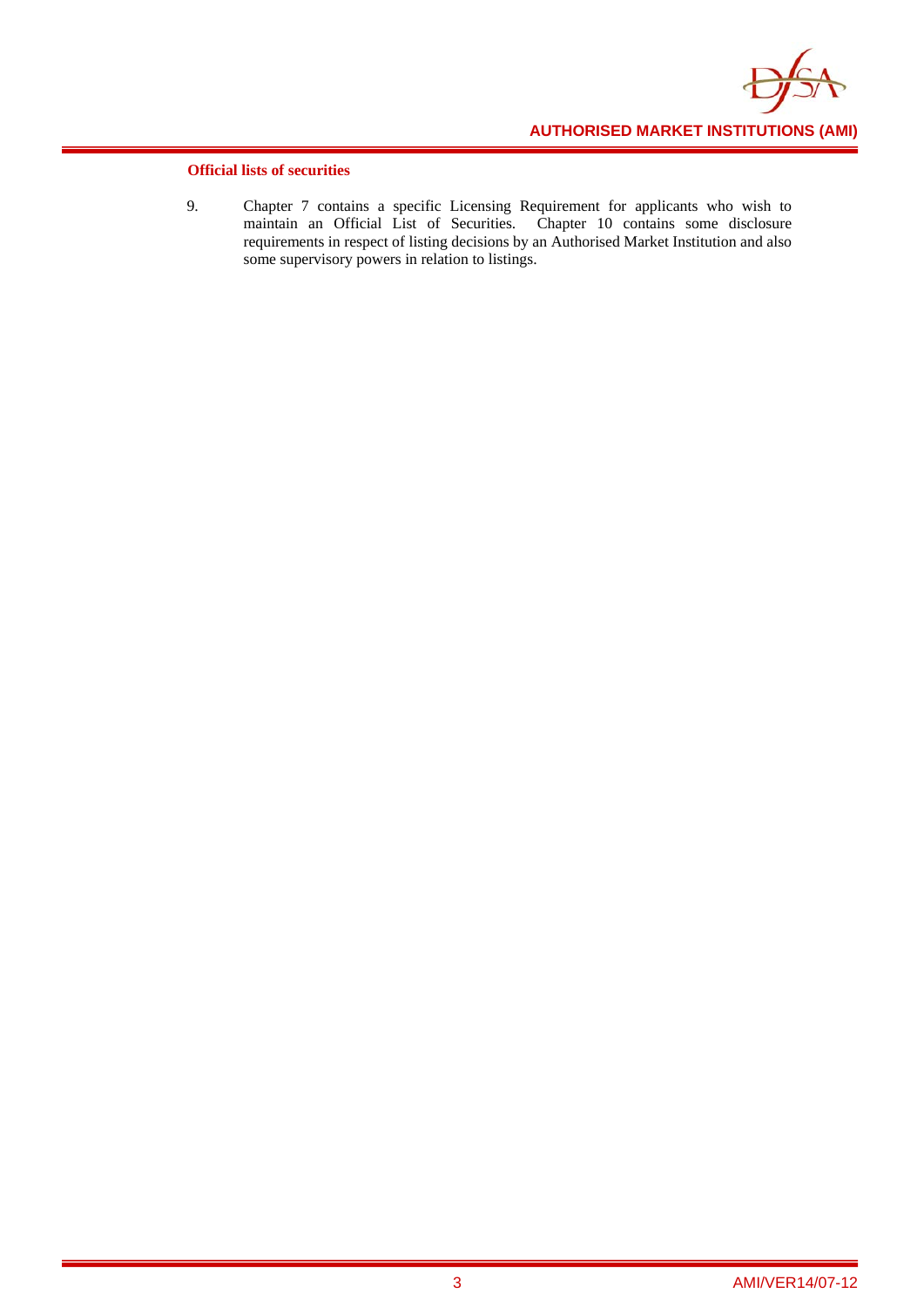

# **2 APPLICATION FOR A LICENCE**

# **2.1 Application**

- **2.1.1** This chapter applies to a Person who intends to carry on either or both of the Financial Services of Operating an Exchange or Operating a Clearing House in or from the DIFC.
- **2.1.2** A Person who intends to carry on either or both of the Financial Services is referred to in this chapter as an applicant.

# **2.2 Licence application**

**2.2.1** An applicant who intends to carry on either or both of the Financial Services of Operating an Exchange or Operating a Clearing House must apply to the DFSA for a Licence in accordance with the Rules in this chapter.

#### **Guidance**

- 1. If a Person intends to carry on a Financial Service which is not:
	- a. Operating an Exchange; or
	- b. Operating a Clearing House;

it should apply to the DFSA for a Licence in accordance with the Rules in AUT.

- 2. If a Person intends to carry on the Financial Service of Operating an Exchange or Operating a Clearing House without having a physical presence in the DIFC, it should apply for a Recognition Notice in accordance with the Rules in REC.
- **2.2.2** The DFSA will only consider an application for a Licence from an applicant who is a Body Corporate and who is not an Authorised Firm or an applicant to be an Authorised Firm.
- **2.2.3** A Person applying for a Licence must submit a written application to the DFSA:
	- (a) demonstrating how the applicant intends to satisfy the Licensing Requirements and any other applicable requirements; and
	- (b) with copies of any relevant agreements or other information in relation to the application.
- **2.2.4** (1) An applicant will only be authorised to carry on either or both of the Financial Services of Operating an Exchange or Operating a Clearing House if the DFSA is satisfied that the applicant:
	- (a) has satisfied or will satisfy the Licensing Requirements in relation to the nature of the Financial Services concerned;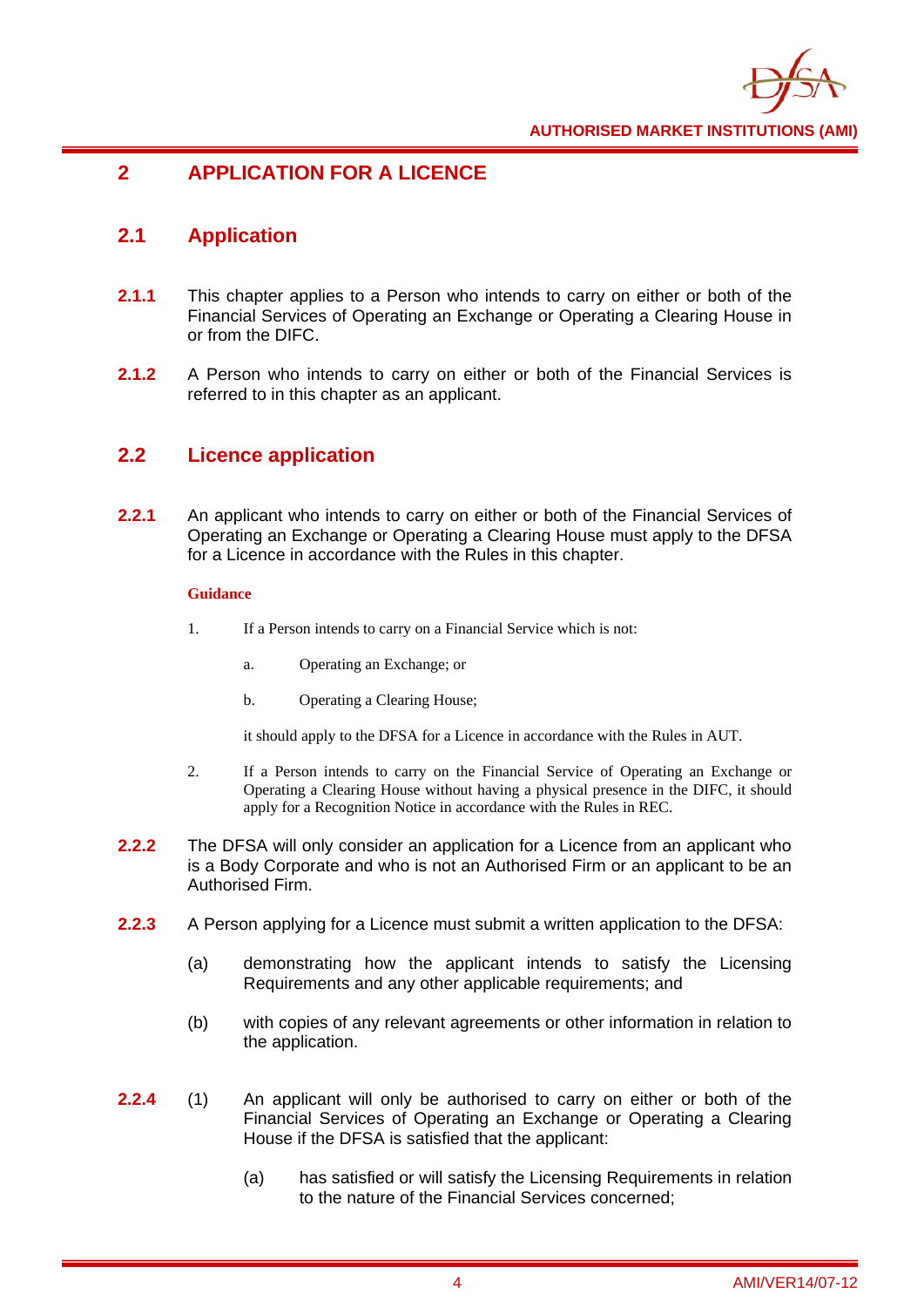

- (b) if applicable, will maintain an Official List of Securities, in a proper and independent manner;
- (c) is fit and proper; and
- (d) will conduct and manage its affairs in a sound and prudent manner.
- (2) In making the assessment as to whether an applicant is fit and proper, the DFSA will consider:
	- (a) the fitness and propriety of the members of its Governing Body;
	- (b) the suitability of the applicant's Controllers or any other Person;
	- (c) the likely impact a Controller might have on the applicant's ability to comply with the applicable requirements;
	- (d) the Financial Services concerned;
	- (e) any matter which may harm or may have harmed the integrity or the reputation of the DIFC;
	- (f) the activities of the applicant, the associated risks and accumulation of risks, that those activities pose to the DFSA's objectives;
	- (g) the cumulative effect of factors which, if taken individually, may be regarded as insufficient to give reasonable cause to doubt the fitness and propriety of an applicant; and
	- (h) any other relevant matters.
- **2.2.5** In assessing an application for a Licence, the DFSA may:
	- (a) carry out any enquiries which it considers appropriate including enquiries independent of the applicant;
	- (b) require the applicant to provide additional information in such form as the DFSA considers appropriate;
	- (c) require any information submitted by the applicant to be verified in such manner as the DFSA may specify; and
	- (d) take into account any information which the DFSA considers relevant.
- **2.2.6** (1) In assessing an application for a Licence, the DFSA may, by means of written notice, indicate the legal form that the applicant must adopt to enable authorisation to be granted.
	- (2) Where the DFSA thinks it appropriate it may treat an application made by one legal form or Person as having been made by the new legal form or Person.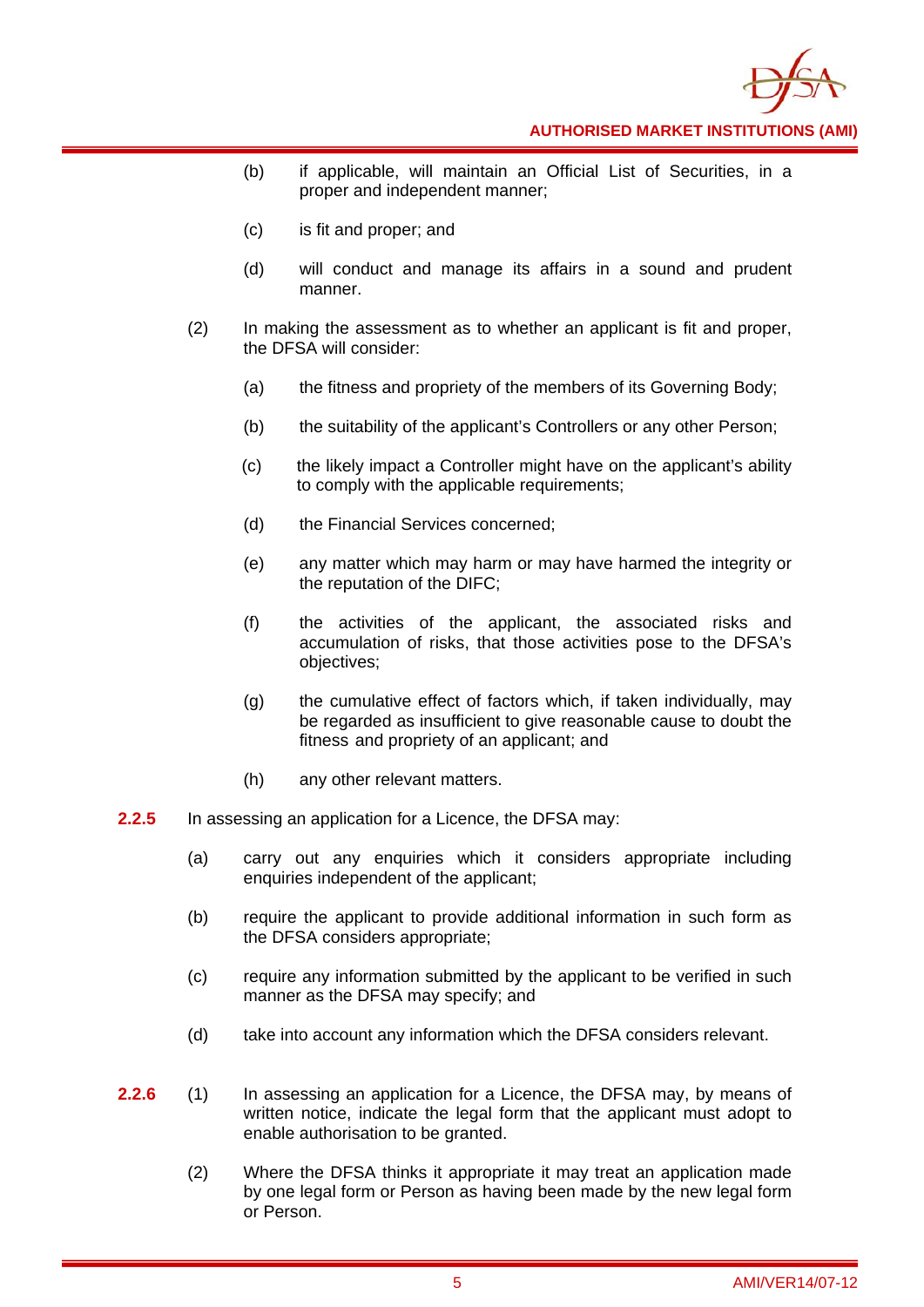

# **3 APPLICATION TO CHANGE THE SCOPE OF A LICENCE**

# **3.1 Application**

- **3.1.1** This chapter applies to an Authorised Market Institution applying to change the scope of its Licence or, where a condition or restriction has previously been imposed, to have the condition or restriction varied or withdrawn.
- **3.1.2** An Authorised Market Institution applying to change the scope of its Licence, or to have a condition or restriction varied or withdrawn, must provide the DFSA with written details of the proposed changes including an assessment of how it intends to satisfy the Licensing Requirements in relation to the new Licence scope.

#### **Guidance**

Where an Authorised Market Institution applies to change the scope of its Licence, it should provide at least the following information:

- a. particulars of the new Financial Service or varied scope and the date of the proposed commencement of activities;
- b. a revised business plan as appropriate, describing the basis of, and rationale for, the proposed change;
- c. details of the extent to which existing documentation, procedures, systems and controls will be amended to take into account any additional activities, and how the Authorised Market Institution will be able to comply with any additional regulatory requirements including the Licensing Requirements; and
- d. if the Authorised Market Institution is reducing its activities and it has existing Members who may be affected by the cessation of a Financial Service, details of any transitional arrangements.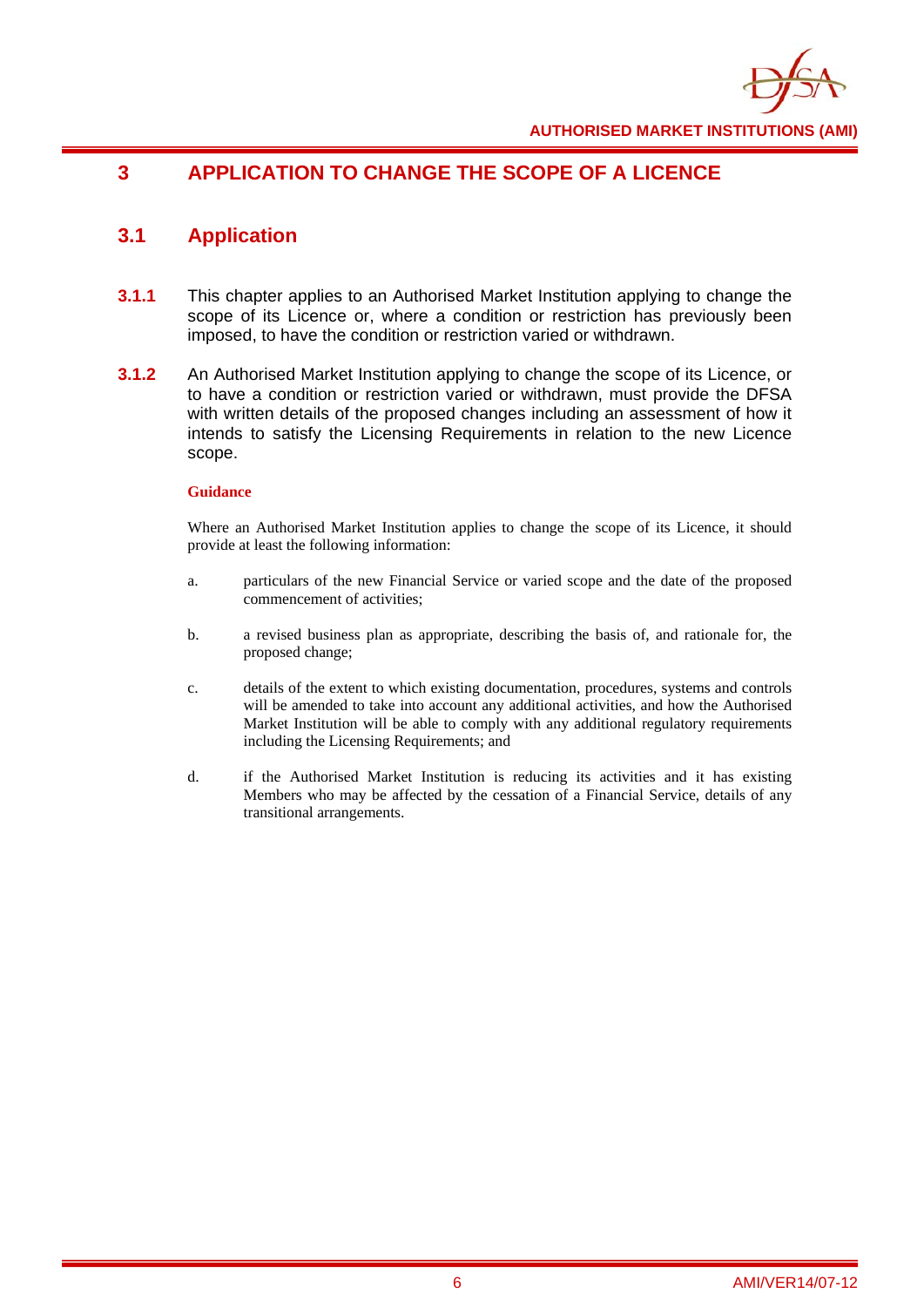

**4 NOT CURRENTLY IN USE**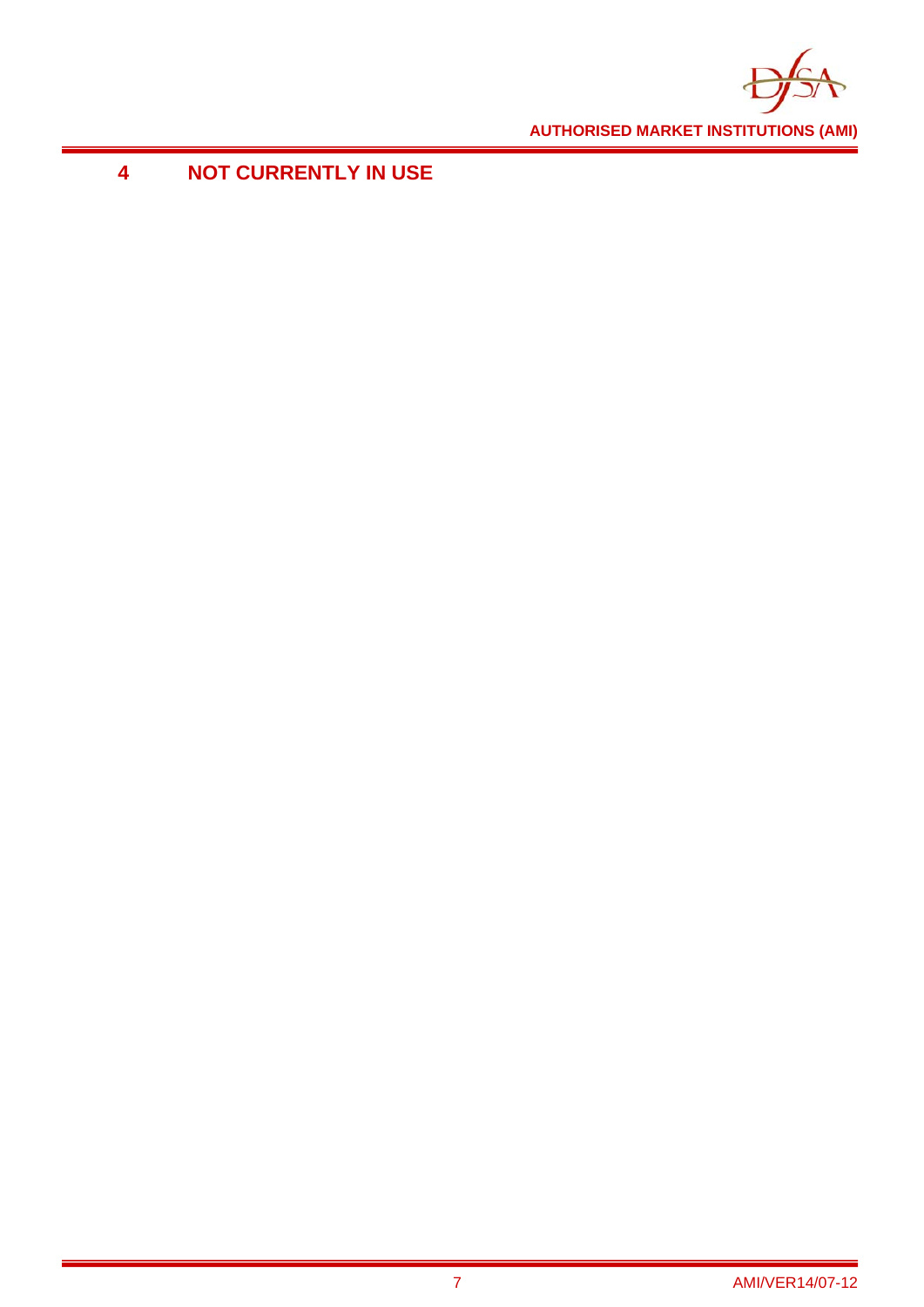

# **5 WITHDRAWAL OF A LICENCE**

# **5.1 Application**

**5.1.1** This chapter applies to an Authorised Market Institution.

# **5.2 Withdrawal of a licence at an Authorised Market Institution's request**

- **5.2.1** (1) An Authorised Market Institution must continue to carry on every Financial Service it is authorised to conduct under its Licence until its Licence is withdrawn or the DFSA consents in writing.
	- (2) An Authorised Market Institution seeking to have its Licence withdrawn must submit a request in writing stating:
		- (a) the reasons for the request;
		- (b) the date on which it will cease to carry on Financial Services in or from the DIFC;
		- (c) where applicable, how persons with Securities admitted to an Official List of Securities are affected and any alternative arrangements made for the listing and trading of the relevant Securities; and
		- (d) that it has discharged, or will discharge, all obligations owed to its users in respect of whom the Authorised Market Institution has carried on Financial Services in or from the DIFC.

- 1. The DFSA will need to be satisfied when considering requests under Rule 5.2.1, that an Authorised Market Institution has made appropriate arrangements with respect to its existing users (including the receipt of consent where required) and, in particular:
	- a. whether there may be a long period in which the business will be wound down or transferred;
	- b. whether money and other assets belonging to users must be returned to them; and
	- c. whether there is any other matter which the DFSA would reasonably expect to be resolved before granting a request for the withdrawal of a Licence.
- 2. In determining a request for the withdrawal of a Licence, the DFSA may require additional procedures or information as appropriate including evidence that the Authorised Market Institution has ceased to carry on Financial Services.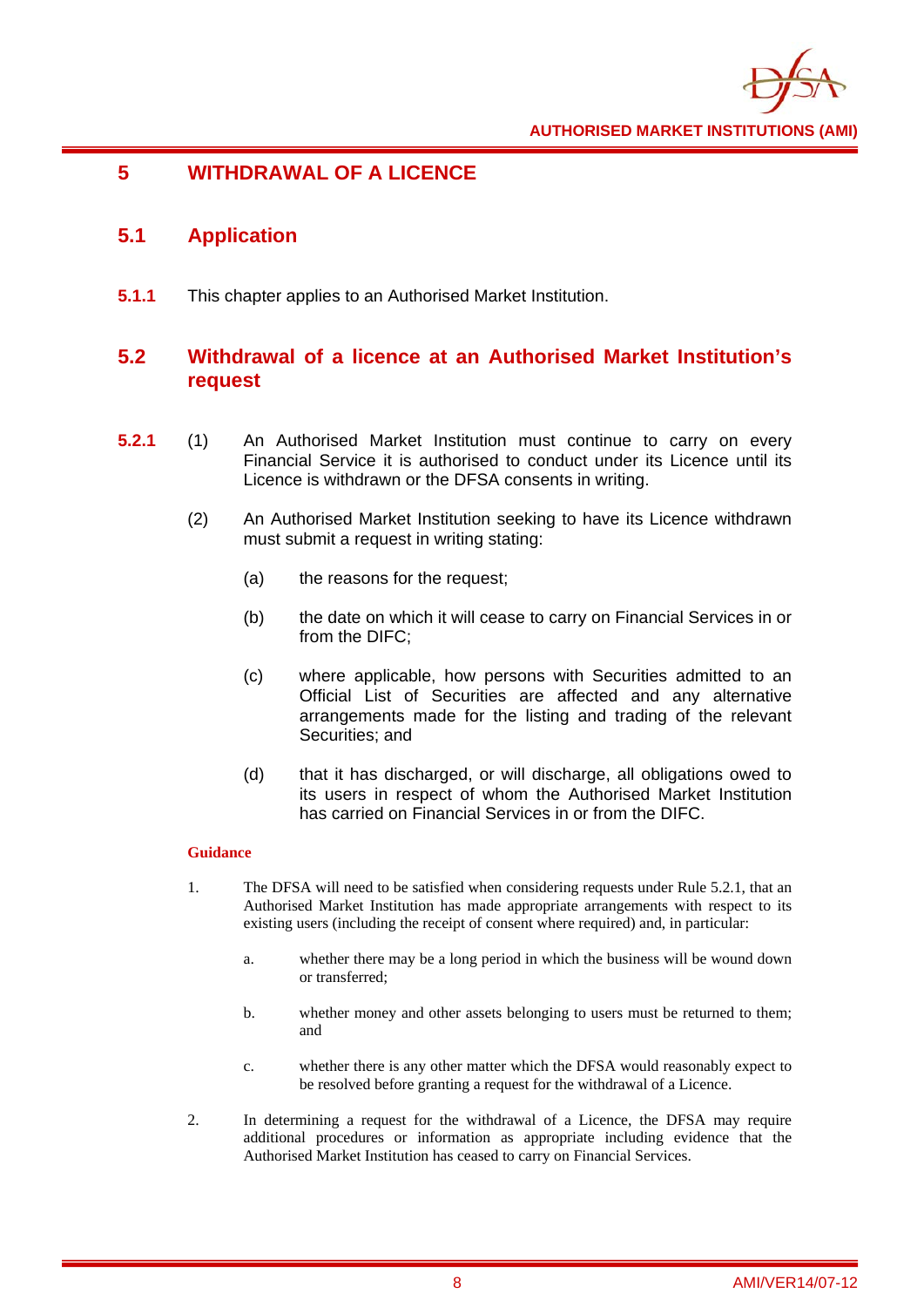

- 3. Detailed plans should be submitted where there may be an extensive period of winddown. It may not be appropriate for an Authorised Market Institution to immediately request a withdrawal of its Licence in all circumstances, although it may wish to consider reducing the scope of its Licence during this period. Authorised Market Institutions should discuss these arrangements with the DFSA.
- 4. The DFSA may refuse a request for the withdrawal of a Licence where it appears that users and customers may be adversely affected.
- 5. The DFSA may also refuse a request for the withdrawal of a Licence where:
	- a. the Authorised Market Institution has failed to settle its debts to the DFSA; or
	- b. it is in the interests of a current or pending investigation by the DFSA, or by another regulatory body or Financial Services Regulator.
- 6. Under Article 63 where the DFSA grants a request for the withdrawal of a Licence, the DFSA may continue to exercise any power under the Regulatory Law, the Markets Law or Rules in relation to an Authorised Market Institution for two years from the date on which the Licence was withdrawn.

# **5.3 Withdrawal of a licence on the DFSA's initiative**

#### **Guidance**

In section 5.2 above, an application to withdraw a Licence will be at the Authorised Market Institution's request. Under Article 51, the DFSA may act on its own initiative to withdraw an Authorised Market Institution's Licence in cases when the Authorised Market Institution no longer has authority to carry on any Financial Service, is no longer meeting the conditions of its Licence or has failed to remove a Controller in the circumstances described in Article 64.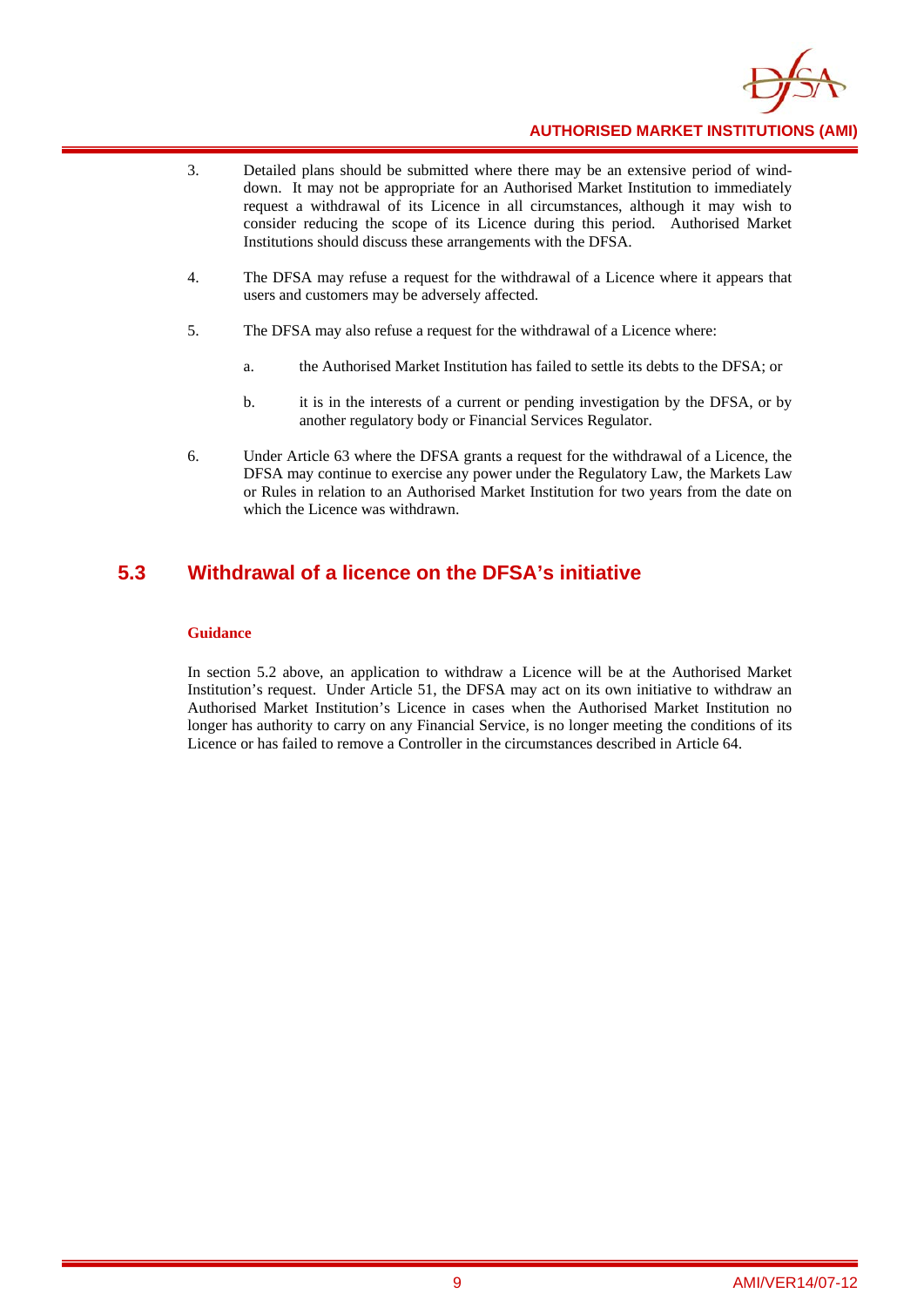

# **6 CONTROLLERS**

### **6.1 Application**

- **6.1.1** This chapter applies to:
	- (a) an Authorised Market Institution; or
	- (b) a Person who is a Controller as defined in Rule 6.1.2.

#### **Definition of a Controller**

- **6.1.2** (1) A Controller is a Person who, either alone or with any Associate:
	- (a) holds 10% or more of the shares in either the Authorised Market Institution or a Holding Company of that institution;
	- (b) is entitled to exercise, or control the exercise of, 10% or more of the voting rights in either the Authorised Market Institution or a Holding Company of that institution; or
	- (c) is able to exercise significant influence over the management of the Authorised Market Institution as a result of holding shares or being able to exercise voting rights in the Authorised Market Institution or a Holding Company of that institution or having a current exercisable right to acquire such shares or voting rights.
	- (2) A reference in this chapter to:
		- (a) a share means:
			- (i) in the case of an Authorised Market Institution or a Holding Company of an Authorised Market Institution which has a share capital, its allotted shares;
			- (ii) in the case of an Authorised Market Institution or a Holding Company of an Authorised Market Institution with capital but no share capital, rights to a share in its capital; and
			- (iii) in the case of an Authorised Market Institution or a Holding Company of an Authorised Market Institution without capital, any interest conferring a right to share in its profits or losses or any obligation to contribute to a share of its debt or expenses in the event of its winding up.
		- (b) "a holding" means, in respect of a Person, shares, voting rights or a right to acquire shares or voting rights in an Authorised Market Institution or a Holding Company of that institution held by that Person either alone or with any Associate.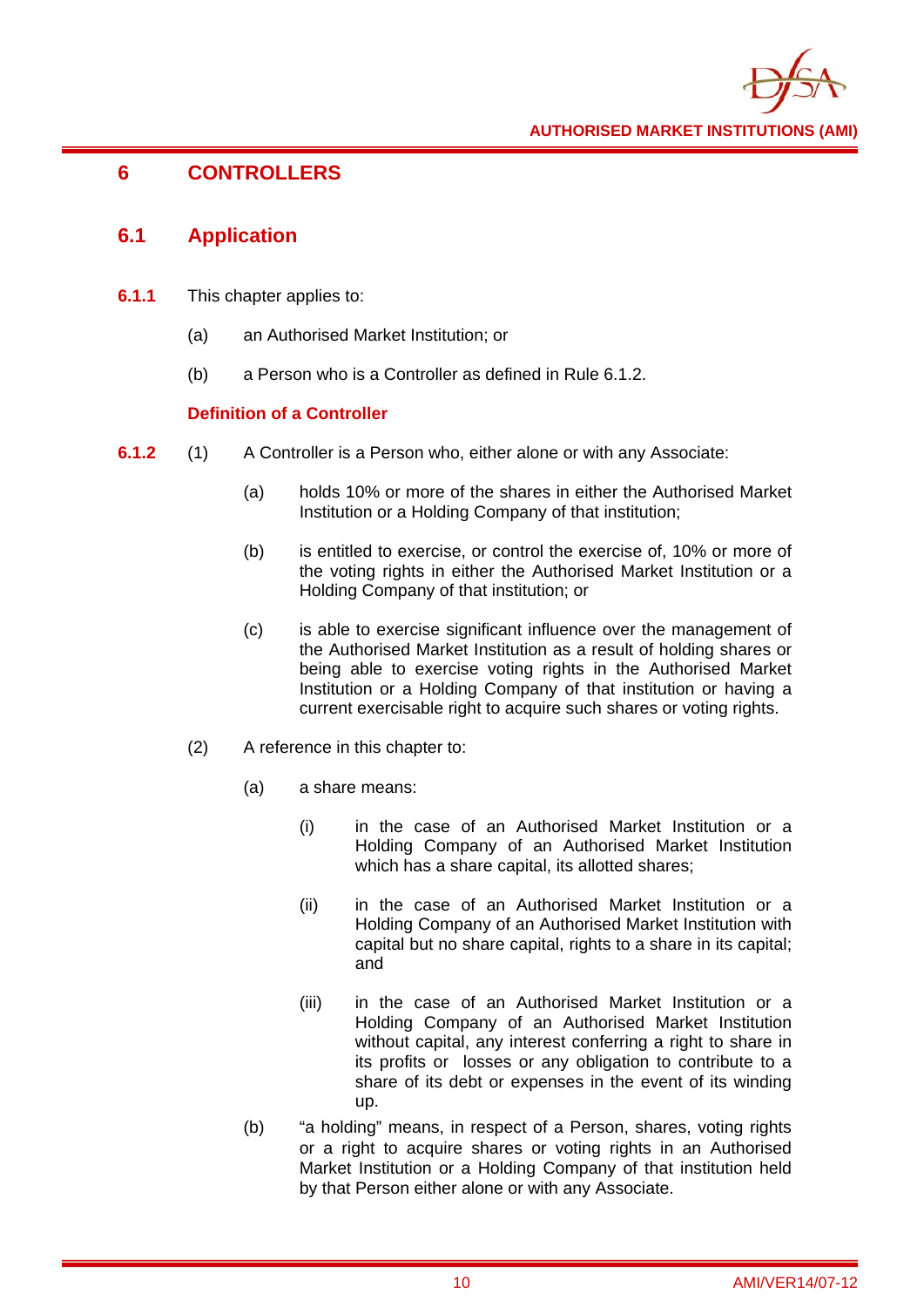

#### **Guidance**

- 1. For the purposes of these Rules, the relevant definition of a Holding Company is found in the DIFC Companies Law. That definition provides when one body corporate is considered to be a holding company or a subsidiary of another body corporate and extends that concept to the ultimate holding company of the body corporate.
- 2. Pursuant to Rule 6.1.2(1)(c), a Person becomes a Controller if that Person can exert significant management influence over an Authorised Market Institution. The ability to exert significant management influence can arise even where a Person, alone or with Associates, controls less than 10% of the shares or voting rights of the Authorised Market Institution or a Holding Company of that institution. Similarly, a Person may be able to exert significant management influence where such Person does not hold shares or voting rights but has exercisable rights to acquire shares or voting rights, such as under Options.

#### **Disregarded holdings**

- **6.1.3** For the purposes of determining whether a Person is a Controller, shares, voting rights or rights to acquire shares or voting rights that a Person holds, either alone or with an Associate, in an Authorised Market Institution or a Holding Company of that institution are disregarded if:
	- (a) the shares are held for the sole purpose of clearing and settling within a short settlement cycle;
	- (b) the shares are held in a custodial or nominee capacity and the voting rights attached to the shares are exercised only in accordance with written instructions given to that Person by another Person; or
	- (c) the Person is an Authorised Firm or a Regulated Financial Institution and it:
		- (i) acquires a holding of shares as a result of an underwriting of a share issue or a placement of shares on a firm commitment basis;
		- (ii) does not exercise the voting rights attaching to the shares or otherwise intervene in the management of the issuer; and
		- (iii) retains the holding for a period less than one year.

## **6.2 Changes in relating to control**

#### **Requirement for prior approval of Controllers of an Authorised Market Institution incorporated under DIFC law**

- **6.2.1** (1) In the case of an Authorised Market Institution which is incorporated under DIFC law, a Person must not:
	- (a) become a Controller of the Authorised Market Institution; or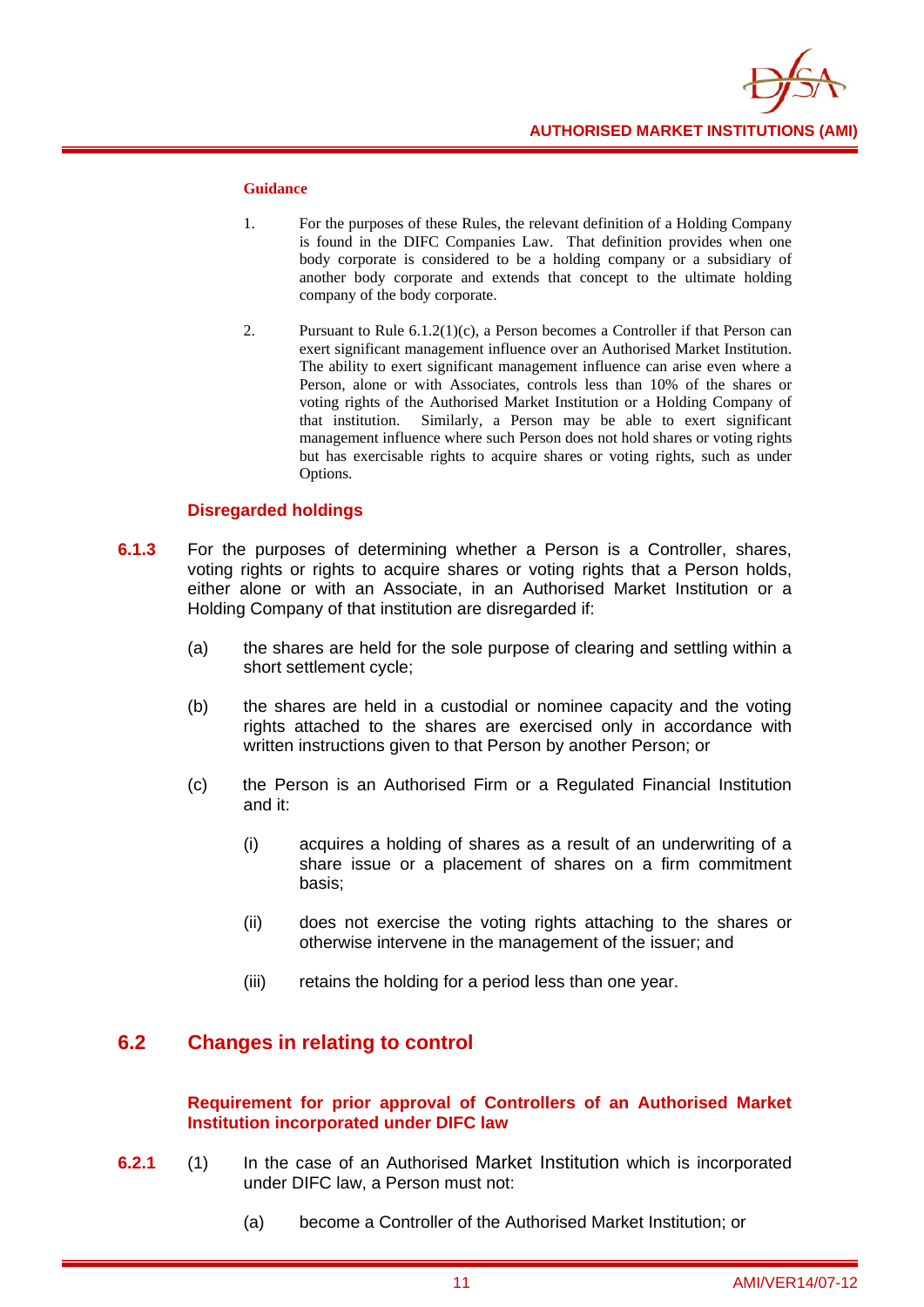

(b) increase the level of control which that Person has in the Authorised Market Institution beyond a threshold specified in (2),

unless that Person has obtained the prior written approval of the DFSA to do so.

- $(2)$  For the purposes of  $(1)(b)$ , the thresholds at which the prior written approval of the DFSA is required are when the relevant holding is increased:
	- (a) from below 30% to 30% or more; or
	- (b) from below 50% to 50% or more.

#### **Guidance**

See Rule 6.1.2 for the circumstances in which a Person becomes a Controller of an Authorised Market Institution.

#### **Approval process**

- **6.2.2** (1) A Person who is required to obtain the prior written approval of the DFSA pursuant to Rule 6.2.1(1) must make an application to the DFSA using the appropriate form in AFN.
	- (2) Where the DFSA receives an application under (1), it may:
		- (a) approve the proposed acquisition or increase in the level of control;
		- (b) approve the proposed acquisition or increase in the level of control subject to such conditions as it considers appropriate; or
		- (c) object to the proposed acquisition or increase in the level of control.

- 1. A Person intending to acquire or increase control in an Authorised Firm should submit an application for approval in the appropriate form in AFN sufficiently in advance of the proposed acquisition to be able to obtain the DFSA approval in time for the proposed acquisition.
- 2. Section 3.6.7 of the RPP Sourcebook sets out the matters which the DFSA takes into consideration when exercising its powers under Rule 6.2.2 to approve, object to or impose conditions of approval relating to a proposed Controller or an increase in the level of control of an existing Controller.
- **6.2.3** (1) Where the DFSA proposes to approve a proposed acquisition of or an increase in the level of control in an Authorised Market Institution pursuant to Rule 6.2.2(2)(a), it must:
	- (a) do so as soon as practicable and in any event within 90 days of the receipt of a duly completed application, unless a different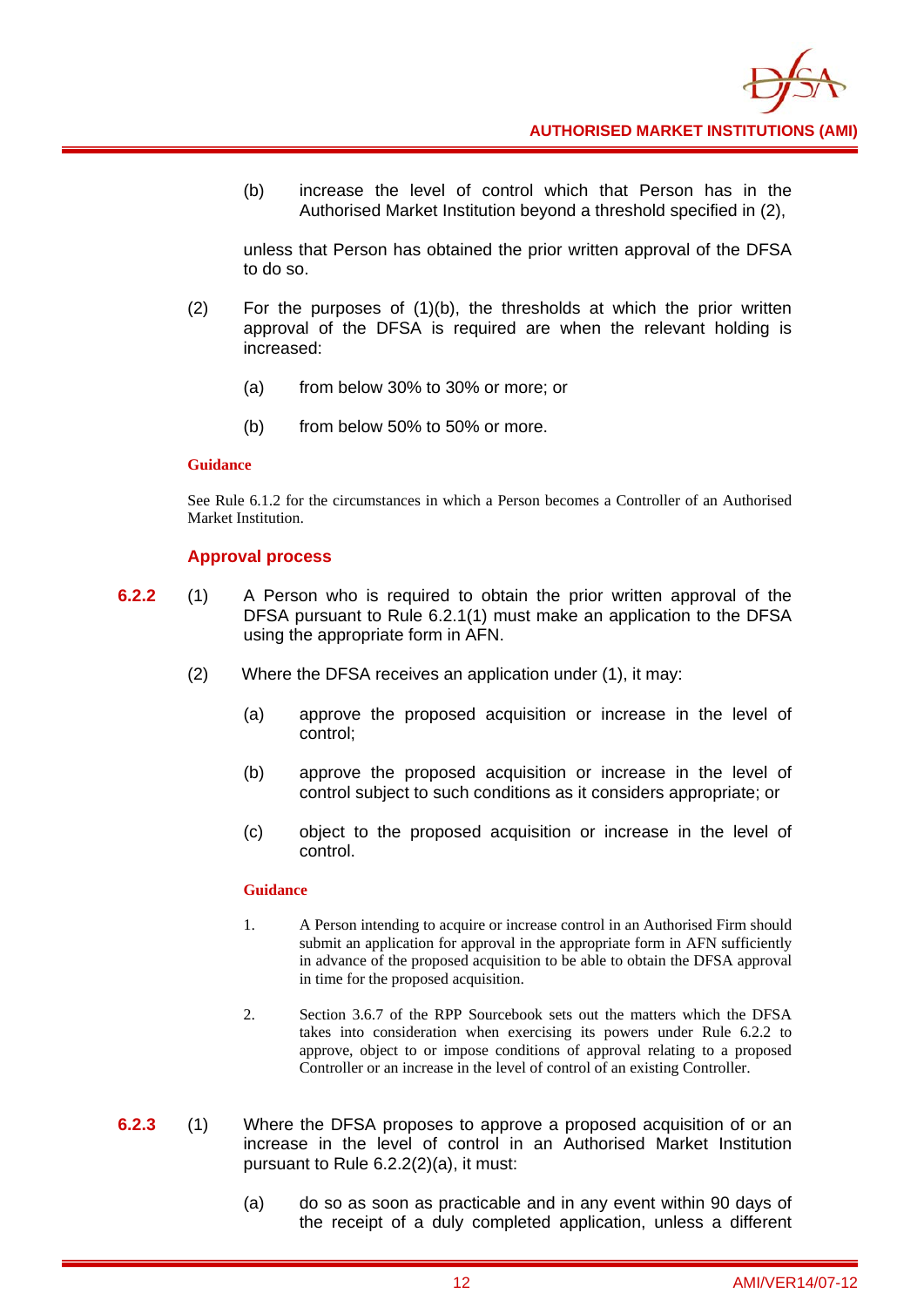

period is considered appropriate by the DFSA and notified to the applicant in writing; and

- (b) issue to the applicant, and where appropriate to the Authorised Market Institution, an approval notice as soon as practicable after making that decision.
- (2) An approval, including a conditional approval granted by the DFSA pursuant to Rule 6.2.2(2)(a) or (b), is valid for a period of one year from the date of the approval, unless an extension is granted by the DFSA in writing.

#### **Guidance**

- 1. If the application for approval lodged with the DFSA does not contain all the required information, then the 90 day period runs from the date on which all the relevant information is provided to the DFSA.
- 2. If a Person who has obtained prior DFSA approval for an acquisition of or an increase in the control in an Authorised Market Institution is unable to effect the acquisition before the end of the period referred to in Rule 6.2.3(2), it will need to obtain fresh approval from the DFSA.

#### **Objection or conditional approval process**

- **6.2.4** (1) Where the DFSA proposes to exercise its objections or conditional approval power pursuant to Rule 6.2.4(2)(b) or (c) in respect of a proposed acquisition or an increase in the level of control in an Authorised Market Institution, it must, as soon as practicable and in any event within 90 days of the receipt of the duly completed application form, provide to the applicant:
	- (a) a written notice stating;
		- (i) the DFSA's reasons for objecting to that Person as a Controller or to the Person's proposed increase in control; and
		- (ii) any proposed conditions subject to which that Person may be approved by the DFSA; and
	- (b) an opportunity to make representations within 14 days of the receipt of such objections notice or such other longer period as agreed to by the DFSA.
	- (2) The DFSA must, as soon as practicable after receiving representations or, if no representations are received, after the expiry of the period for making representations referred to in (1)(b), issue a final notice stating that:
		- (a) the proposed objections and any conditions are withdrawn and the Person is an approved Controller;
		- (b) the Person is approved as a Controller subject to conditions specified in the notice; or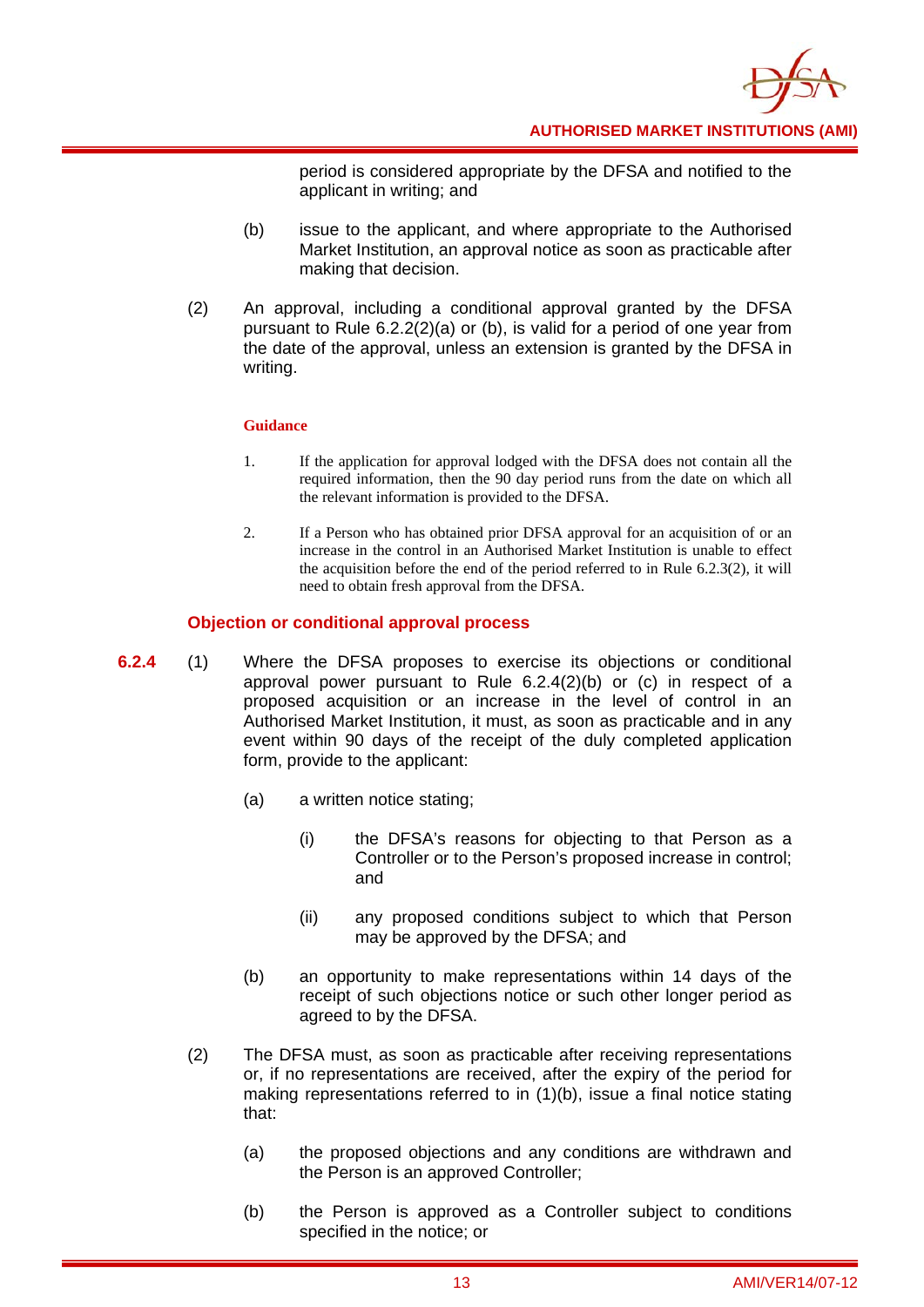

(c) the Person is not approved and therefore is an unacceptable Controller with respect to that Person becoming a Controller of, or increasing the level of control in, the Authorised Firm.

#### **Guidance**

A final decision made by the DFSA pursuant to Rule  $6.2.5(4)(b)$  or (c) is appealable to the Regulatory Appeals Committee (see Article 27(2)(i) of the Regulatory Law 2004).

- **6.2.5** (1) A Person who has been approved by the DFSA as a Controller of an Authorised Market Institution subject to any conditions must comply with the relevant conditions of approval.
	- (2) A Person who has been notified by the DFSA pursuant to Rule 6.2.4(2)(c) as an unacceptable Controller must not proceed with the proposed acquisition of control of the Authorised Market Institution.

#### **Guidance**

A Person who acquires control of or increases the level of control in an Authorised Market Institution without the prior DFSA approval or breaches a condition of approval is in breach of the Rules. See Rule 6.2.10 for the actions that the DFSA may take in such circumstances.

#### **Notification for decrease in the level of control of an AMI incorporated under DIFC law**

- **6.2.6** A Controller of an Authorised Market Institution which is incorporated under DIFC law must submit, using the appropriate form in AFN, a written notification to the DFSA where that Person:
	- (a) proposes to cease being a Controller; or
	- (b) proposes to decrease the existing holding from more than 50% to 50% or less.

#### **Notification for changes in control relating to an Authorised Market Institution incorporated under non-DIFC law**

- **6.2.7** (1) In the case of an Authorised Market Institution which is incorporated other than under DIFC law, a written notification to the DFSA must be submitted by a Controller or a Person proposing to become a Controller in accordance with (3) in respect of any one of the events specified in (2).
	- (2) For the purposes of (1), a notification to the DFSA is required when:
		- (a) a Person becomes a Controller;
		- (b) an existing Controller proposes to cease being a Controller; or
		- (c) an existing Controller's holding is:
			- (i) increased from below 30% to 30% or more;
			- (ii) increased from below 50% to 50% or more; or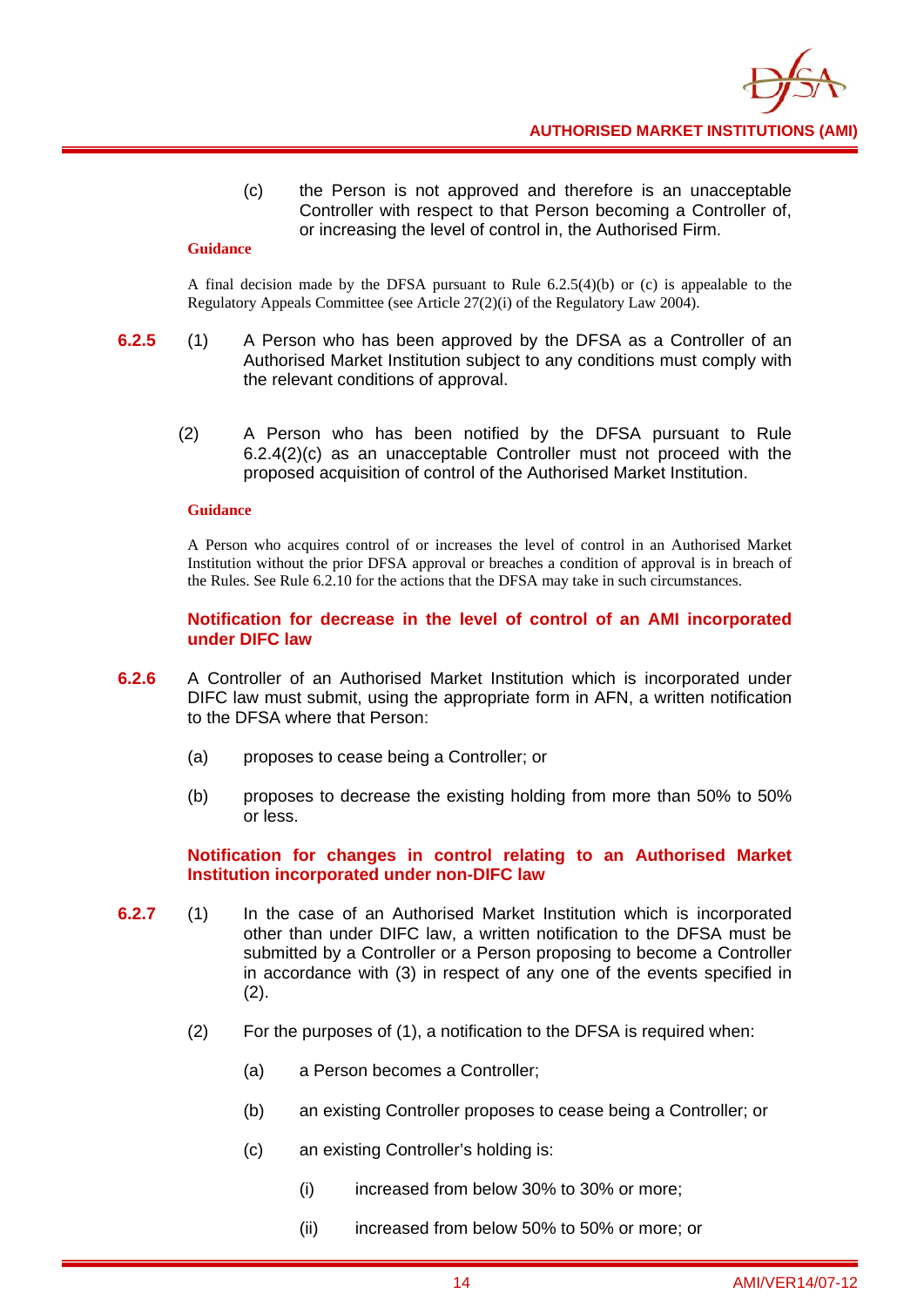

- (iii) decreased from more than 50% to 50% or less.
- (3) The notification required under (1) must be made using the appropriate form in AFN as soon as possible, and in any event, before making the relevant acquisition or disposition.

#### **Obligations of an Authorised Market Institution relating to its Controllers**

- **6.2.8** (1) An Authorised Market Institution must have adequate systems and controls to monitor:
	- (a) any change or proposed change of its Controllers; and
	- (b) any significant changes in the conduct or circumstances of existing Controllers which might reasonably be considered to impact the fitness and propriety of the Authorised Market Institution or its ability to conduct business soundly and prudently.
	- (2) An Authorised Market Institution must, subject to (3), notify the DFSA in writing of any event specified in (1) as soon as possible after becoming aware of that event.
	- (3) An Authorised Market Institution need not comply with the requirement in (2) if it is satisfied on reasonable grounds that a proposed or existing Controller has either already obtained the prior approval of the DFSA or notified the event to the DFSA as applicable.

#### **Guidance**

Steps which an Authorised Market Institution may take in order to monitor changes relating to its Controllers include the monitoring of any relevant regulatory disclosures, press reports, public announcements, share registers and entitlements to vote, or the control of voting rights, at general meetings.

- **6.2.9** (1) An Authorised Market Institution must submit to the DFSA an annual report on its Controllers within four months of its financial year end.
	- (2) The Authorised Market Institution's annual report on its Controllers must include:
		- (a) the name of each Controller; and
		- (b) the current holding of each Controller, expressed as a percentage.

- 1. An Authorised Market Institution may satisfy the requirements of Rule 6.2.9 by submitting a corporate structure diagram containing the relevant information.
- 2. An Authorised Market Institution must take account of the holdings which the Controller, either alone or with an Associate, has in the Authorised Market Institution or any Holding Company of that institution (see the definition of a Controller in Rule 6.1.2).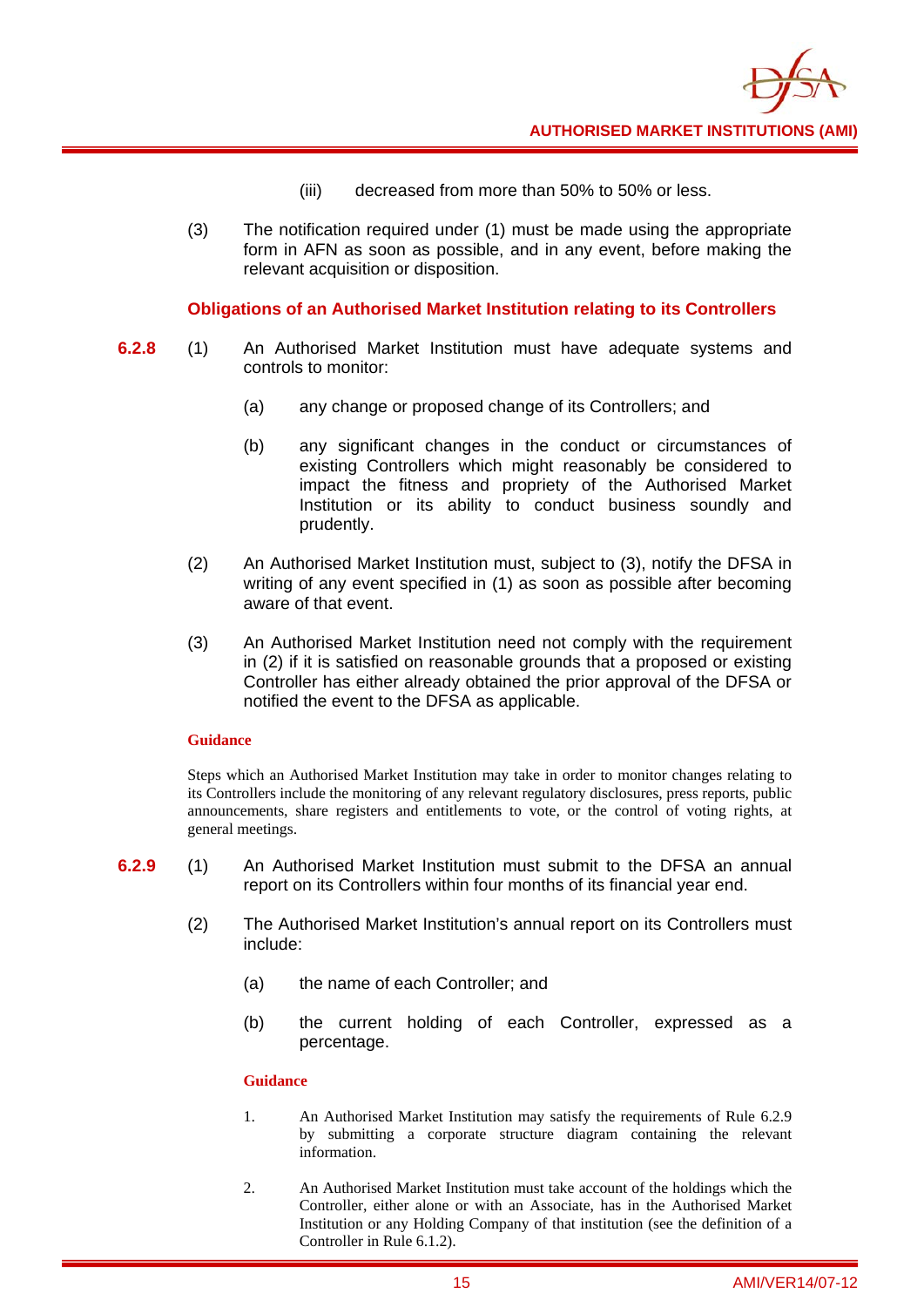

#### **Other powers relating to Controllers**

- **6.2.10** (1) Without limiting the generality of its other powers, the DFSA may, subject only to (2), object to a Person as a Controller of an Authorised Market Institution where such a Person:
	- (a) has acquired or increased the level of control that Person has in an Authorised Market Institution without the prior written approval of the DFSA as required under Rule 6.2.1;
	- (b) has breached the requirement in Rule 6.2.5 to comply with conditions of approval applicable to that Person; or
	- (c) is no longer acceptable to the DFSA as a Controller.
	- (2) Where the DFSA proposes to object to a Person as a Controller of an Authorised Market Institution, the DFSA must provide such a Person with:
		- (a) a written notice stating:
			- (i) the DFSA's reasons for objecting to that Person as a Controller; and
			- (ii) any proposed conditions subject to which that Person may be approved by the DFSA; and
		- (b) an opportunity to make representations within 14 days of the receipt of such notice or such other longer period as agreed to by the DFSA.
	- (3) The DFSA must, as soon as practicable after receiving representations, or if no representations are made, after the expiry of the period for making representations referred to in (2)(b), issue a final notice stating that:
		- (a) the proposed objections and any conditions are withdrawn and the Person is an approved Controller;
		- (b) the Person is approved as a Controller subject to conditions specified in the notice; or
		- (c) the Person is an unacceptable Controller and accordingly, must dispose of that Person's holdings.
	- (4) Where the DFSA has issued a final notice imposing any conditions subject to which a Person is approved as a Controller, that Person must comply with those conditions.
	- (5) Where the DFSA has issued a final notice declaring a Person to be an unacceptable Controller, that Person must dispose of the relevant holdings within such period as specified in the final notice.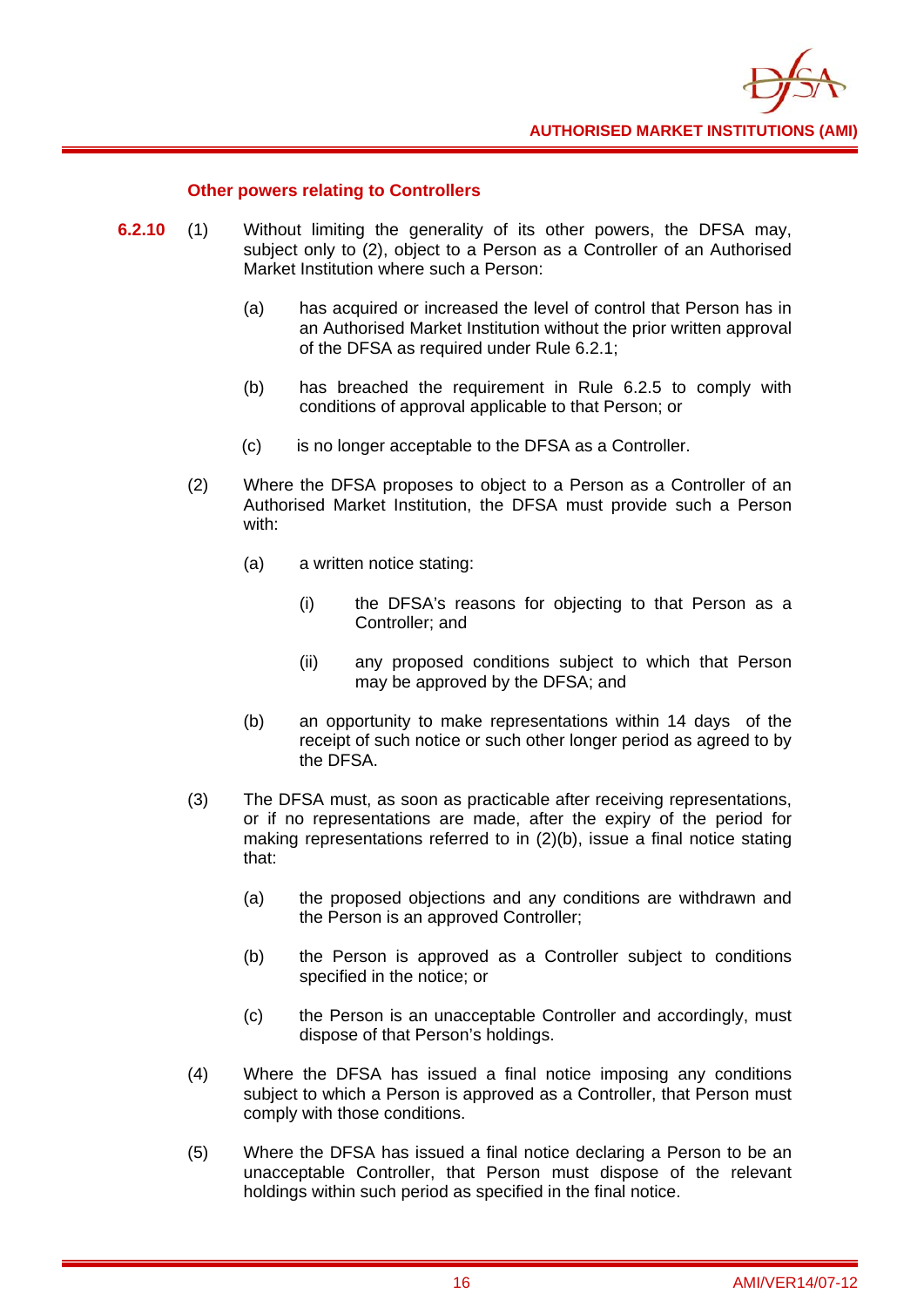

#### **Guidance**

Refer to section 3.6.1 of the RPP Sourcebook for matters which the DFSA takes into consideration when exercising its powers under Rule 6.2.10. A final decision made by the DFSA pursuant to Rule 6.2.10(3)(b) or (c) is appealable to the Regulatory Appeals Committee (see Article 27(2)(i) of the Regulatory Law 2004).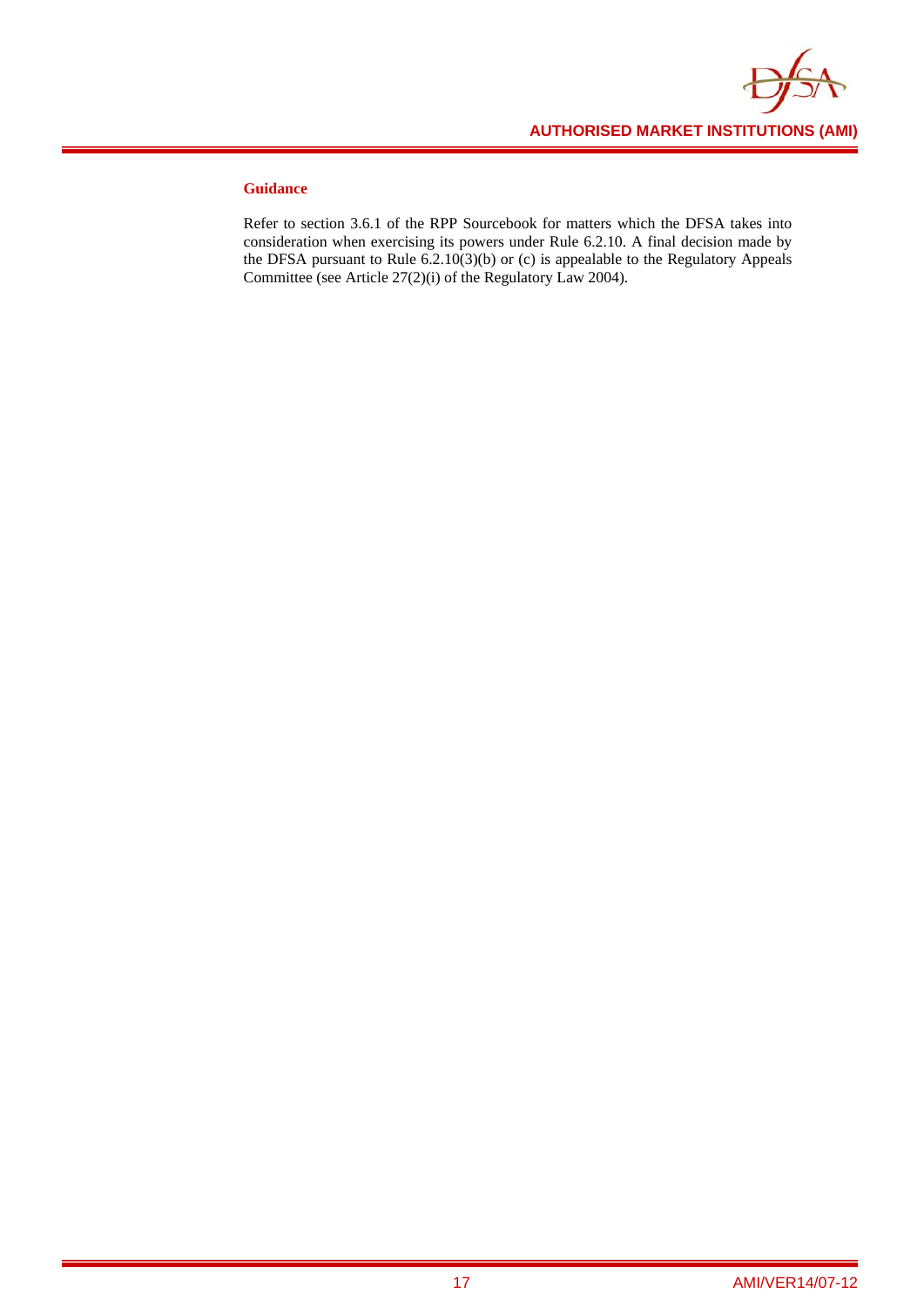

# **7 LICENSING REQUIREMENTS**

# **7.1 Application**

**7.1.1** This chapter applies to an Authorised Market Institution and an applicant for a Licence to be an Authorised Market Institution.

# **7.2 Licensing requirements**

#### **Guidance**

This section sets out the Licensing Requirements which an Authorised Market Institution must meet in order to be licensed and thereafter.

- **7.2.1** (1) An Authorised Market Institution must be able to satisfy the Licensing Requirements to the satisfaction of the DFSA at the time a Licence is granted and at all times thereafter.
	- (2) The Licensing Requirements referred to in (1) are set out in this section and contain requirements relating to:
		- (a) fitness and propriety;
		- (b) proper markets;
		- (c) financial resources;
		- (d) human and technology resources;
		- (e) systems and controls;
		- (f) Members' access to facilities;
		- (g) general safeguards for investors;
		- (h) identification, deterrence and prevention of Market Misconduct, financial crime and money laundering
		- (i) promotion and maintenance of standards;
		- (j) whistle blowing;
		- (k) clearing and settlement;
		- (l) transaction recording;
		- (m) safeguarding and administration of assets;
		- (n) Business Rules;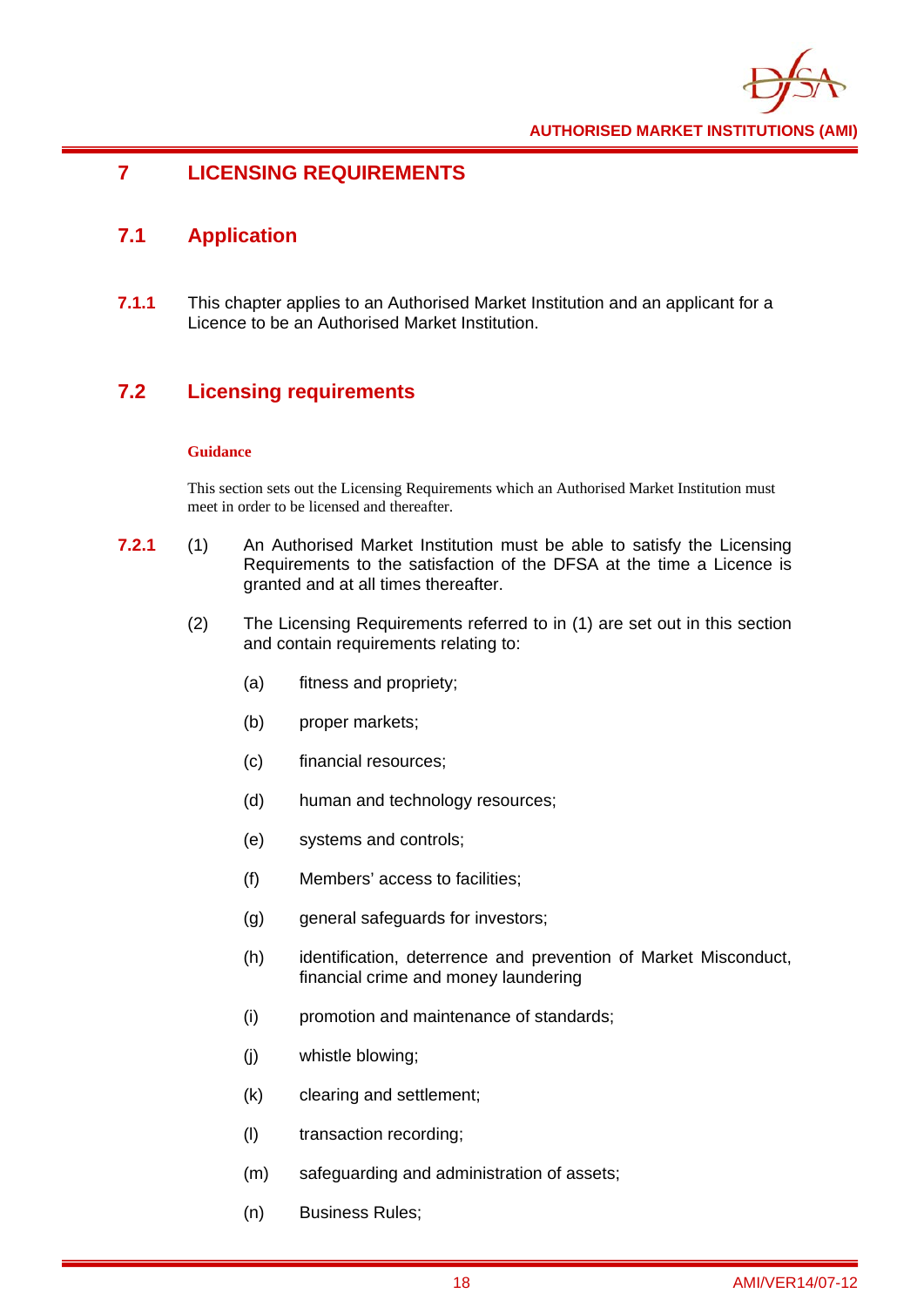- (o) compliance with Business Rules;
- (p) complaints;
- (q) default rules;
- (r) an Official List of Securities; and
- (s) compliance with listing rules.

#### **Fit and proper - constitution, regulation and governance**

- **7.2.2** (1) An Authorised Market Institution must:
	- (a) be fit and proper;
	- (b) be appropriately constituted;
	- (c) have taken appropriate measures to:
		- (i) satisfy the Licensing Requirements; and
		- (ii) perform its Regulatory Functions;
	- (d) have a corporate governance framework appropriate to the nature, scale and complexity of its business and structure, which are adequate to promote the sound and prudent management and oversight of the Authorised Market Institution's business and to protect the interests of its stakeholders; and
	- (e) have a remuneration structure and strategies which are well aligned with the long term interests of the Authorised Market Institution, and appropriate to the nature, scale and complexity of its business.
	- (2) In particular, the Governing Body of an Authorised Market Institution must:
		- (a) demonstrate integrity, competence and commitment to satisfying its obligations under the Licensing Requirements;
		- (b) assign Key Individuals with appropriate levels of experience, knowledge and qualifications to oversee the Regulatory Functions;
		- (c) appoint a Key Individual who is ordinarily resident in the United Arab Emirates as a Money Laundering Reporting Officer;
		- (d) have independent directors constituting at least one-half of the total number of directors in the Governing Body and ensure that these independent directors are provided with direct access to:
			- (i) Key Individuals when required; and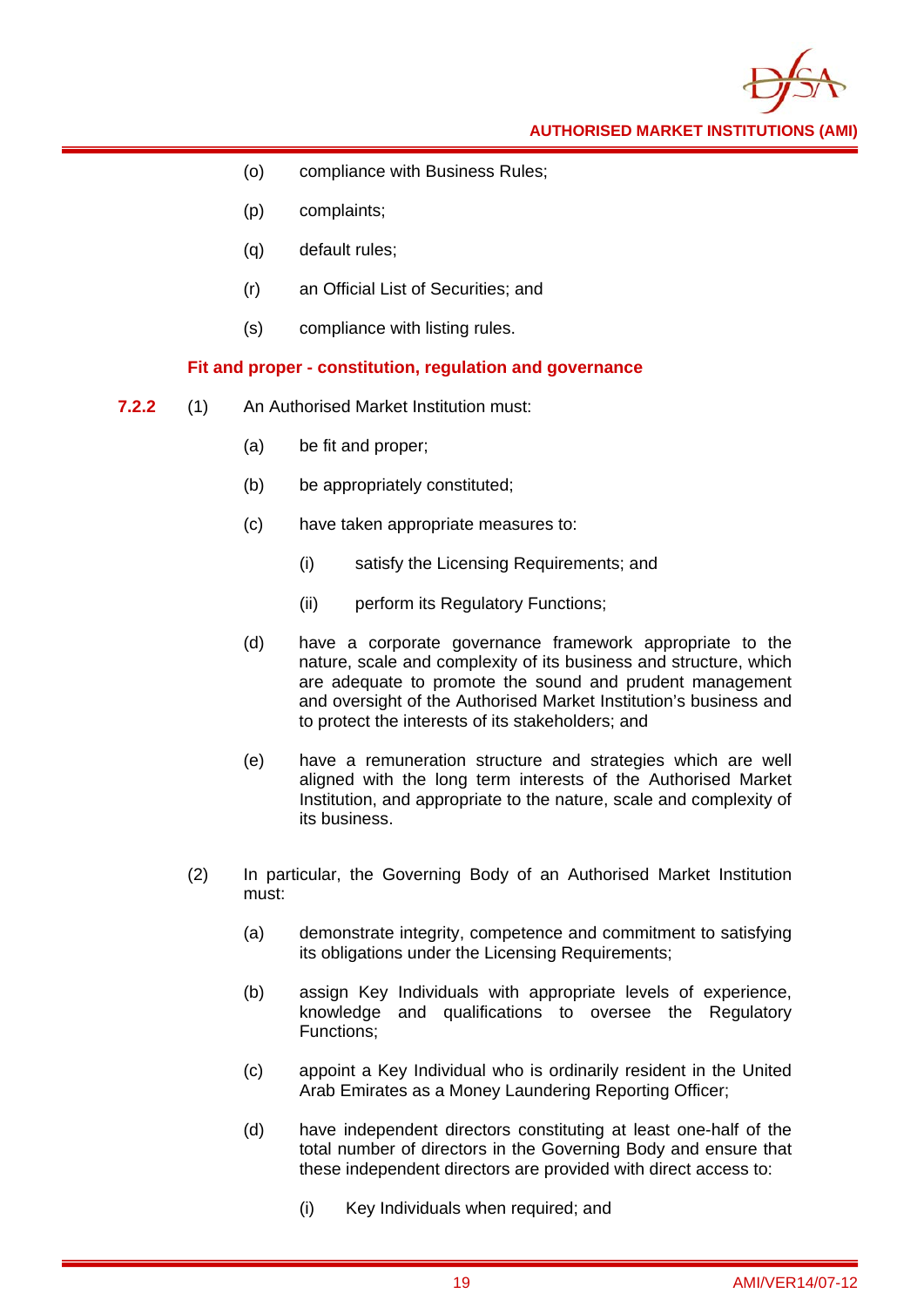

- (ii) all relevant information concerning the satisfaction of Licensing Requirements and the performance of Regulatory Functions; and
- (e) ensure that Key Individuals have unfettered, direct access to the Governing Body.
- (3) For the purposes of this Rule and Article  $23(2)(f)(ii)$  of the Regulatory Law, Regulatory Functions are those functions of an Authorised Market Institution which contribute directly to the satisfaction by the Authorised Market Institution of a Licensing Requirement.
- (4) An Exchange maintaining an Official List of Securities must ensure the function is properly and independently operated.

#### **Guidance**

Section 2-2 of the RPP Sourcebook sets out matters which the DFSA takes into consideration when making an assessment of the kind under Rule 7.2.2.

#### **Proper markets**

- **7.2.3** (1) An Exchange must have systems, policies and procedures which ensure that only:
	- (a) Investments in which there is a proper market; or
	- (b) those Securities which are admitted to its Official List of Securities;

are admitted to trading.

- (2) For a proper market to exist:
	- (a) arrangements must be in place for relevant market information to be made available to Persons engaged in dealing on an equitable basis;
	- (b) Investments must serve an economic purpose;
	- (c) there must be a sufficient range and number of investors willing and able to generate adequate supply and demand in the Investments;
	- (d) where appropriate, there must be a sufficiently liquid underlying cash market;
	- (e) where appropriate, there must be capacity to make and take delivery of the Investments; and
	- (f) the Business Rules and listing rules of an Exchange must allow for the discontinuance or suspension of trading in Investments when disclosure obligations have not been complied with and in other appropriate circumstances.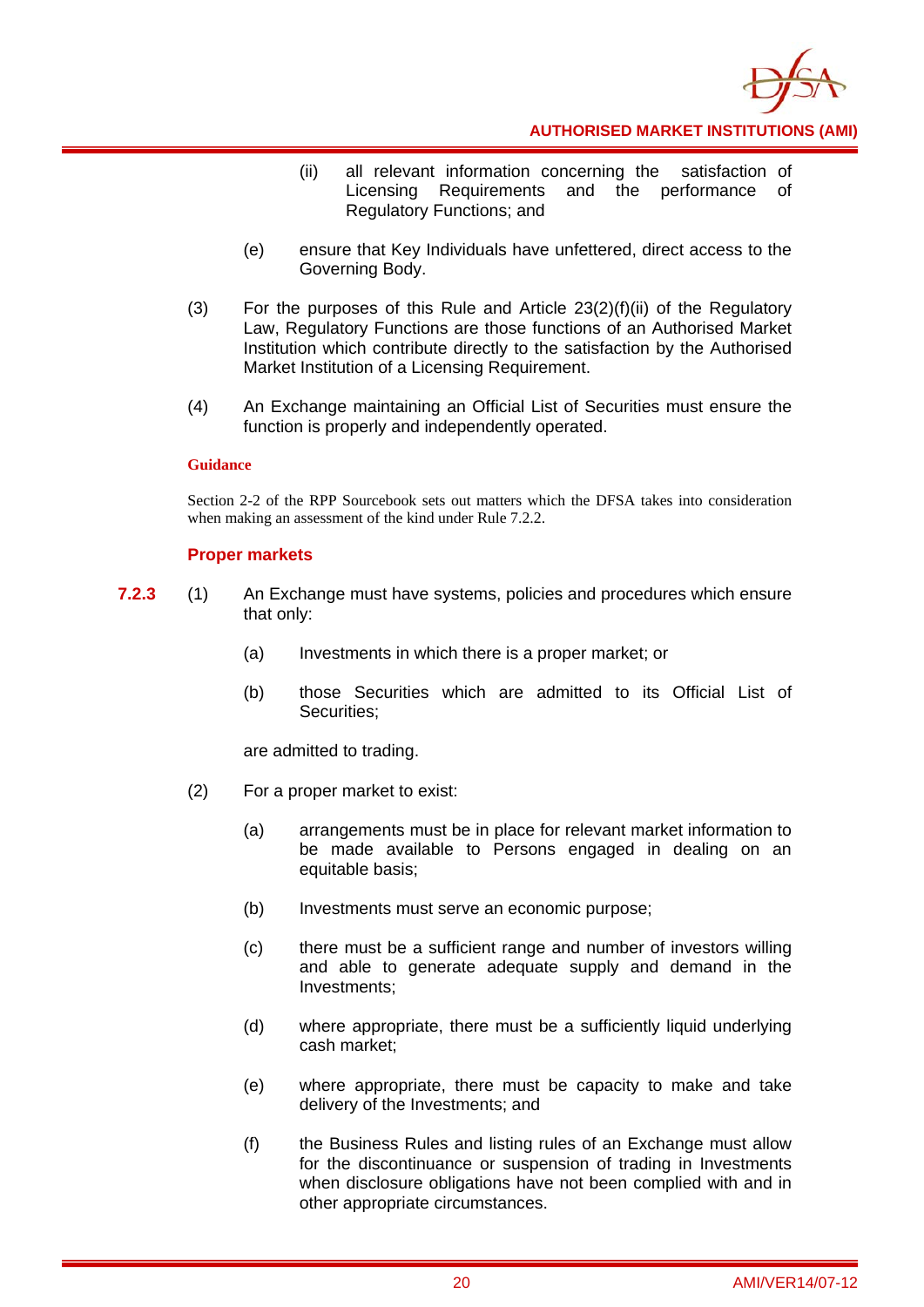

(3) Securities in which there is a proper market and which are listed in a jurisdiction acceptable to the DFSA meet the requirements in this Rule relating to proper markets.

#### **Guidance**

- 1. Before admitting Securities listed in jurisdictions elsewhere to trading, or any other type of Investment such as a derivative product to trading, the Authorised Market Institution should consider the following factors to determine whether a proper market exists in that Investment:
	- a. any restrictions whether legal or physical on Persons who may hold the Investment;
	- b. the liquidity or anticipated liquidity of the Investments;
	- c. the number of persons already holding the Investments or interested in dealing in the Investments;
	- d. whether there is sufficient relevant information available to allow market participants to make an informed judgement on the value of assets and underlying assets;
	- e. how the information required by market participants to make an informed assessment of the value of the Investments can be accessed; and
	- f. whether there are adequate settlement and delivery procedures in relation to the Investments.
- 2. In determining whether Inside Information is disclosed to allow investors to make an informed judgement of the value of the Investments, the DFSA may consider the extent to which persons can obtain information about Investments through acceptable channels of communication such as through third party information vendors. Where there is no alternative way to obtain information about an Investment, the Authorised Market Institution will need to provide those services.

#### **Financial resources**

- **7.2.4** (1) An Authorised Market Institution must have and maintain at all times, in addition to the minimum financial resource requirement in (2), financial resources of a type acceptable to the DFSA. These financial resources must be adequate in relation to the nature, size and complexity of its business to ensure that there is no significant risk that liabilities cannot be met as they fall due.
	- (2) The minimum financial resource requirement for an Authorised Market Institution is:
		- (a) an amount equal to one half of the estimated gross operating costs of the Authorised Market Institution for the next twelvemonth period; or
		- (b) such other base capital amount as may be set by the DFSA under (4).
	- (3) When calculating its twelve-month gross operation costs, an Authorised Market Institution must also include any penalty payments for which it has become liable as part of any outsourcing or other arrangements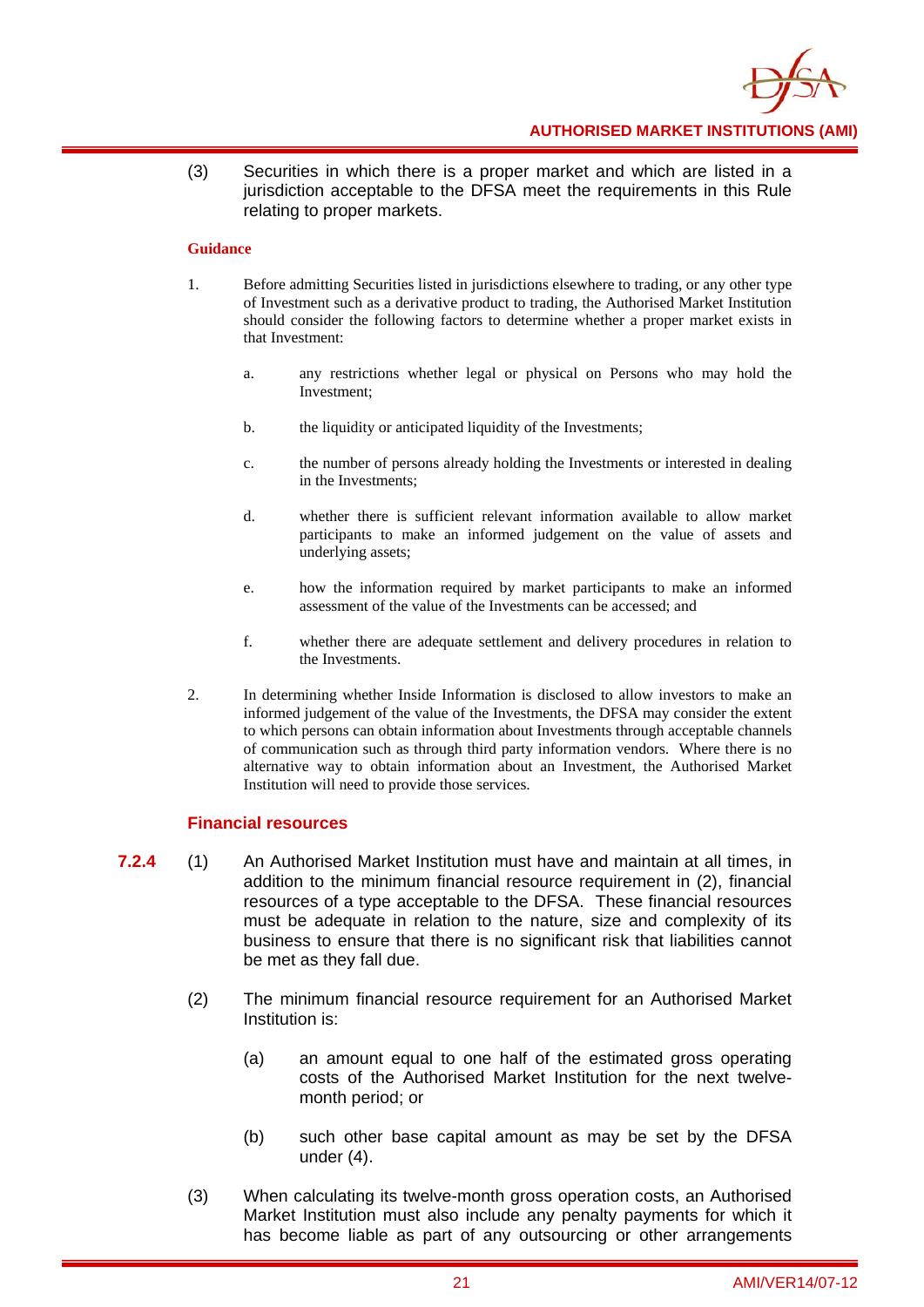

which are integral to its being able to function as an Authorised Market Institution.

- (4) The DFSA may prescribe a base capital amount for an Authorised Market Institution and will determine such amount by reference to other international jurisdictions deemed by the DFSA to be comparable.
- (5) An Authorised Market Institution must have systems and controls to enable it to determine and monitor whether its financial resources are sufficient for the purposes of the additional financial resource requirement in (1) and the minimum financial resource requirement in (2).
- (6) For the purposes of (5), the systems and controls of an Authorised Market Institution address the following factors, with any others that are appropriate to its operations model:
	- (a) the scale, nature, activities and risks of the operation;
	- (b) the operational, counterparty, market and settlement risks to which the body is exposed;
	- (c) the amount, composition and legal position of its available financial resources; and
	- (d) its ability to access additional financial resources if required.

- 1. The financial resource requirement is intended to ensure that an Authorised Market Institution not only has sufficient financial resources to meet its liabilities as they fall due, but also to allow, if circumstances require, for the orderly wind-down of the Authorised Market Institution's business, while still allowing the institution to meet the conditions of its Licence.
- 2. The systems and controls should be such as to enable an assessment of the financial resources required to be conducted periodically or after any significant change or event, whether internal or external, to the Authorised Market Institution, which may require re-assessment. This regular re-assessment is necessary to satisfy the DFSA that the Licensing Requirements are being satisfied on an ongoing basis and the DFSA will often request to see the conclusions.
- 3. In determining whether to set a base capital amount the DFSA will take into account the risks that the Authorised Market Institution poses to the DIFC market and products which it intends, or is, trading, clearing or settling.
- 4. A Clearing House which offers central counterparty services will need to have adequate financial resources in place to cover the credit risk it assumes when acting in this capacity. Financial resources which may satisfy this Licensing Requirement include:
	- a. capital and resources held by the Authorised Market Institution for this purpose;
	- b. clearing guarantee funds;
	- c. legally enforceable lines of credit;
	- d. insurance policies; and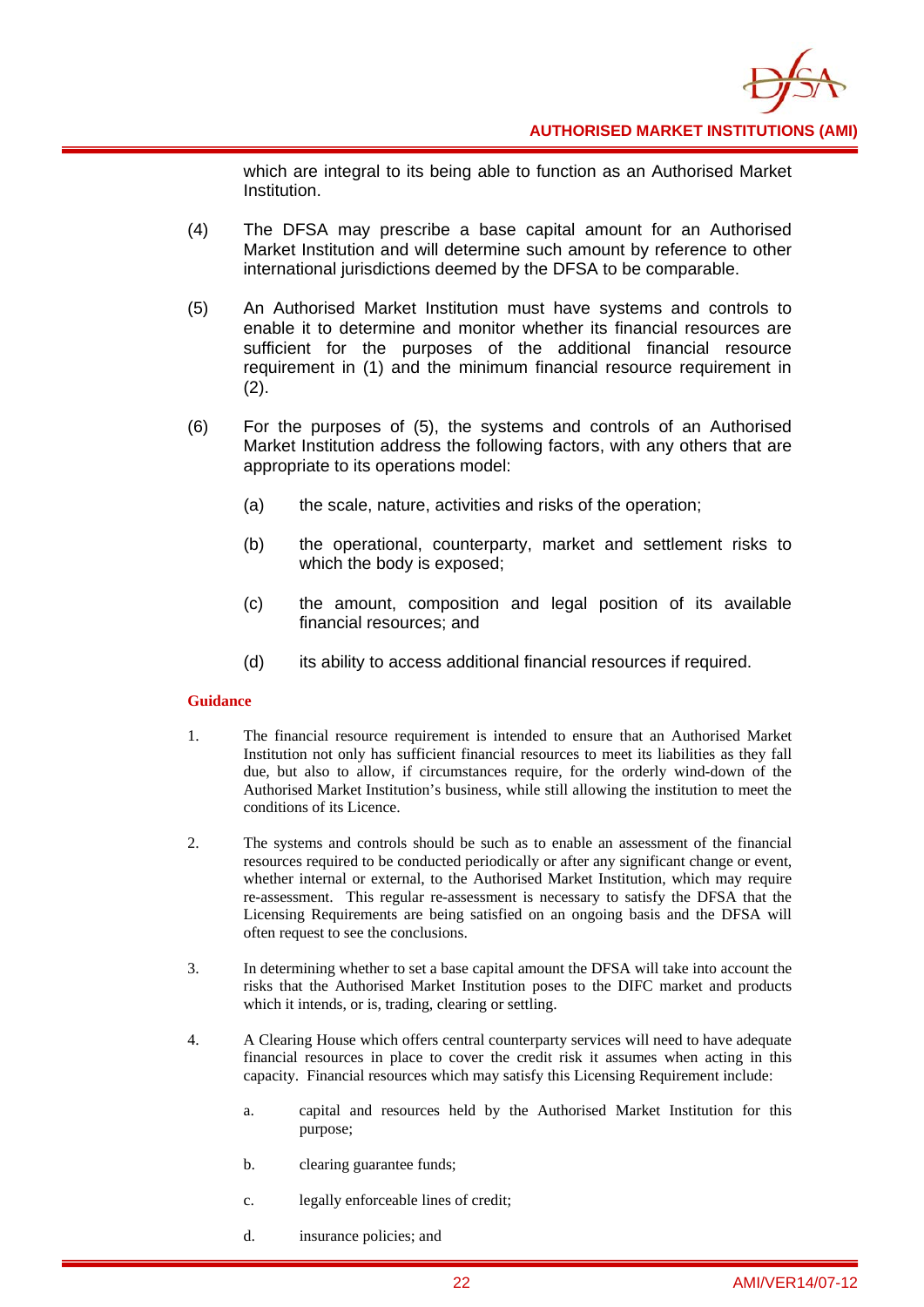

e. other powers to call on resources in appropriate cases.

#### **Human and technology resources**

- **7.2.5** (1) An Authorised Market Institution must have sufficient human and independent technology resources to operate and supervise its facilities.
	- (2) An Authorised Market Institution must ensure, as far as reasonably practical, that its staff are:
		- (a) fit and proper;
		- (b) appropriately trained for the duties they perform; and
		- (c) trained in the requirements of the legislation applicable in the DIFC.
	- (3) The Authorised Market Institution must satisfy the DFSA that its technology resources are established and maintained in such a way as to ensure that they are secure and maintain the confidentiality of the data they contain.

- 1. In assessing an Authorised Market Institution's systems and controls used to operate and carry on its functions, the DFSA recognises that an Authorised Market Institution is likely to have significant reliance on its information technology systems. In assessing the adequacy of these systems, the DFSA will consider:
	- a. the organisation, management and resources of the information technology department of the Authorised Market Institution;
	- b. the arrangements for controlling and documenting the design, development, implementation and use of technology systems; and
	- c. the performance, capacity and reliability of information technology systems.
- 2. The DFSA shall also, during its assessment of technology systems, have regard to the:
	- a. procedure for the evaluation and selection of information technology systems;
	- b. procedures for problem management and system change;
	- c. arrangements for testing information technology systems before live operations;
	- d. arrangements to monitor and report system performance, availability and integrity;
	- e. arrangements made to ensure information technology systems are resilient and not prone to failure;
	- f. arrangements made to ensure business continuity in the event that an information technology system fails;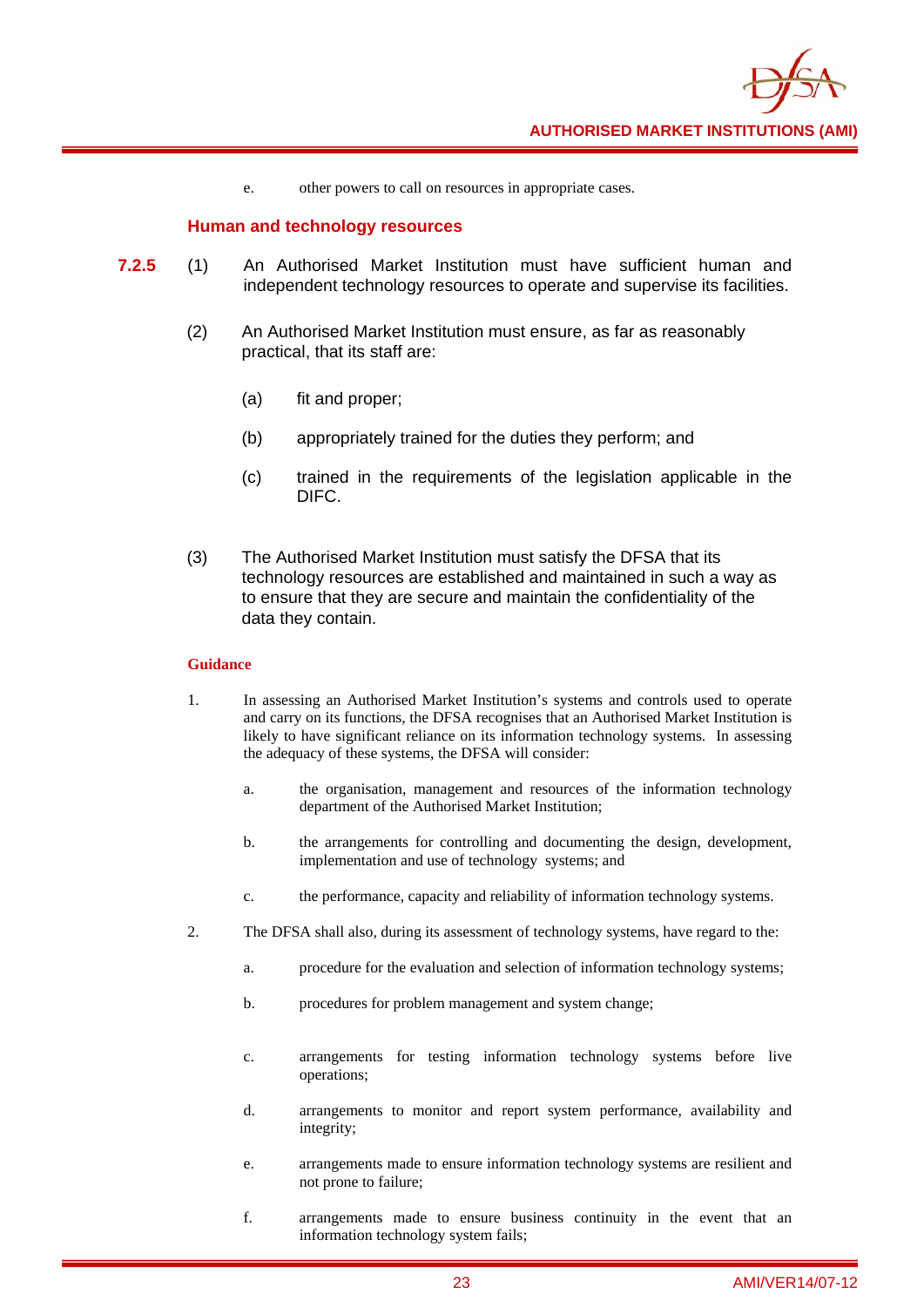

- g arrangements made to protect information technology systems from damage, tampering, misuse or unauthorised access;
- h. arrangements made to ensure the integrity of data forming part of, or being processed through, information technology systems; and
- i. any third party outsourcing arrangements.

#### **Systems and controls**

- **7.2.6** (1) An Authorised Market Institution must ensure that its systems and controls are adequate and suitable for the performance of its functions and appropriate to the scale and nature of its operations. In particular, systems and controls should exist in relation to:
	- (a) the transmission of information to users of its facilities;
	- (b) the assessment and management of risks including conflicts of interest;
	- (c) the operation of its functions;
	- (d) the safeguarding and administration of assets belonging to its users; and
	- (e) the fitness and propriety of its Employees and the adequacy of its technology resources.
	- (2) An Exchange must also have systems and controls in relation to the supervision and monitoring of transactions on its facilities.
	- (3) An Authorised Market Institution must undertake regular reviews of its systems and controls.

- 1. The systems and controls Licensing Requirement exists in addition to the requirements of GEN chapter 5.
- 2. In assessing whether an Authorised Market Institution's systems and controls are adequate and appropriate for the scale and nature of its business, the DFSA will have regard to the Authorised Market Institution's arrangements for managing, controlling and carrying out its Regulatory Functions, including:
	- a. the distribution of duties and responsibilities among its Key Individuals and the departments of the Authorised Market Institution responsible for performing its Regulatory Functions;
	- b. the staffing and resources of the departments of the Authorised Market Institution responsible for performing its Regulatory Functions;
	- c. the arrangements made to enable Key Individuals to supervise the departments for which they are responsible;
	- d. the arrangements for appointing and supervising the performance of Key Individuals and their departments; and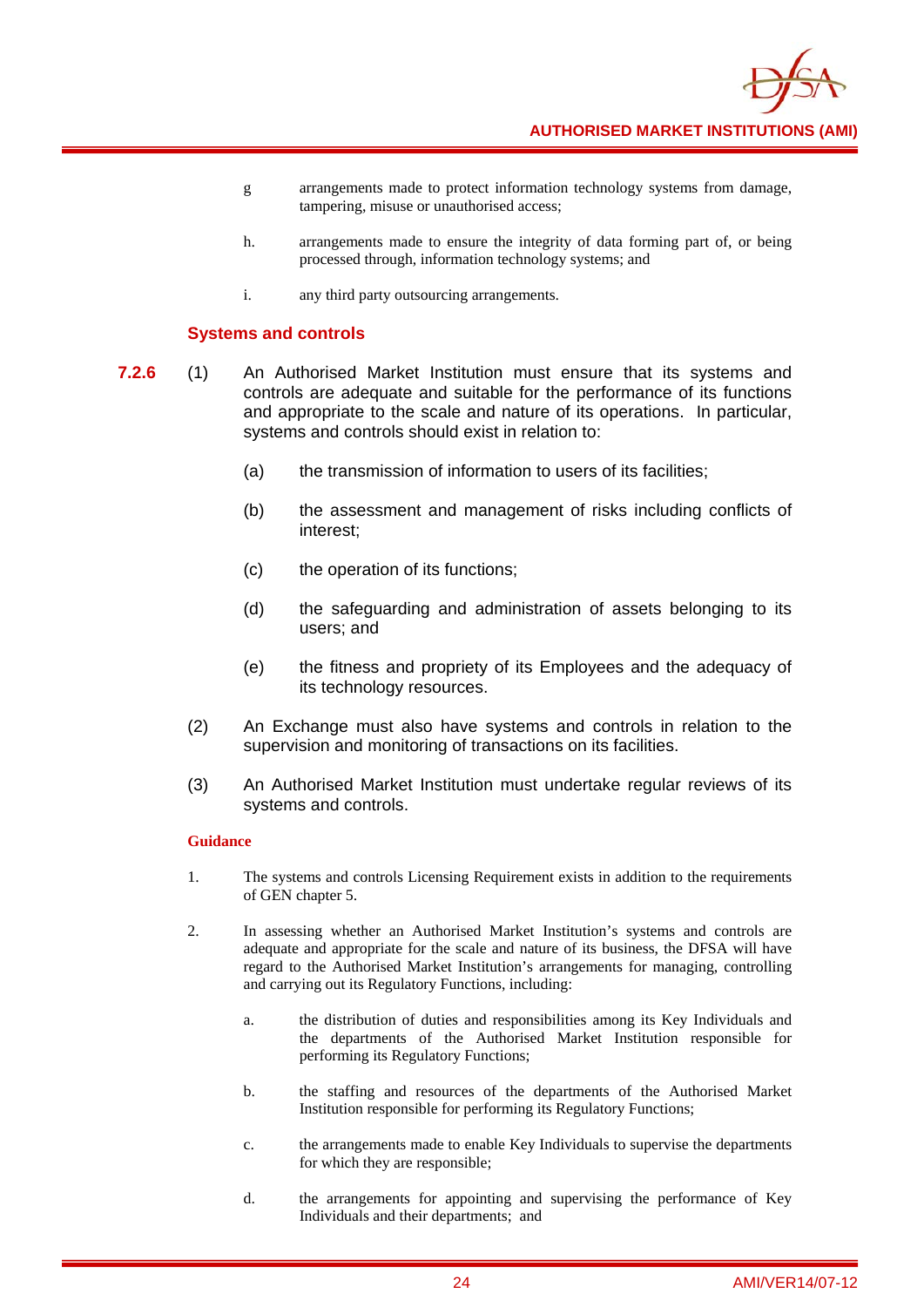

- e. the arrangements by which the Governing Body is able to keep the allocation of responsibilities between, and the appointment, supervision and remuneration of Key Individuals under review.
- 3. In assessing an Authorised Market Institution's systems and controls for the transmission of information, the DFSA will consider to the extent to which these systems and controls ensure the information is transmitted promptly and accurately:
	- a. within the Authorised Market Institution itself;
	- b. to Members; and
	- c. where appropriate, to other market participants or other persons including the DFSA.
- 4. In assessing an Authorised Market Institution's systems and controls for assessing and managing risk, the DFSA may also have regard to the extent to which these systems and controls enable the Authorised Market Institution to:
	- a. identify all the general, operational, legal and market risks wherever they arise in its activities;
	- b. measure and control the different types of risk;
	- c. allocate responsibility for risk management to persons with appropriate levels of knowledge and expertise; and
	- d. provide sufficient, reliable information to Key Individuals and, where relevant, the Governing Body of the Authorised Market Institution.
- 5. Where the Clearing House assumes counterparty risk, the DFSA will consider:
	- a. the position and role of the risk management department within the Clearing House;
	- b. the frequency with which exposures and risks are monitored against limits or other control parameters and the frequency with which these parameters are reviewed;
	- c. the reliability and robustness of intra-day monitoring and counterparty risk management;
	- d. the arrangements for calculating, collecting and holding margin payments and the allocation of losses; and
	- e. arrangements for stress testing the risk model in unusual market conditions and in recognition of the amount of capital resources maintained by the Clearing House to cover its exposure which may arise, for example, with substantial movements in market values or counterparty defaults.
- 6. An Authorised Market Institution should have proper procedures and policies to allocate responsibility for regulatory decisions so that it can take proper regulatory decisions notwithstanding any conflicts of interest arising from the performance of its regulatory functions and commercial objectives. The policies and procedures should include:
	- a. policies on the use of confidential information received in carrying out its Regulatory Functions and to ensure it is only used for proper purposes;
	- b. arrangements for transferring decisions or responsibilities to alternates in individual cases;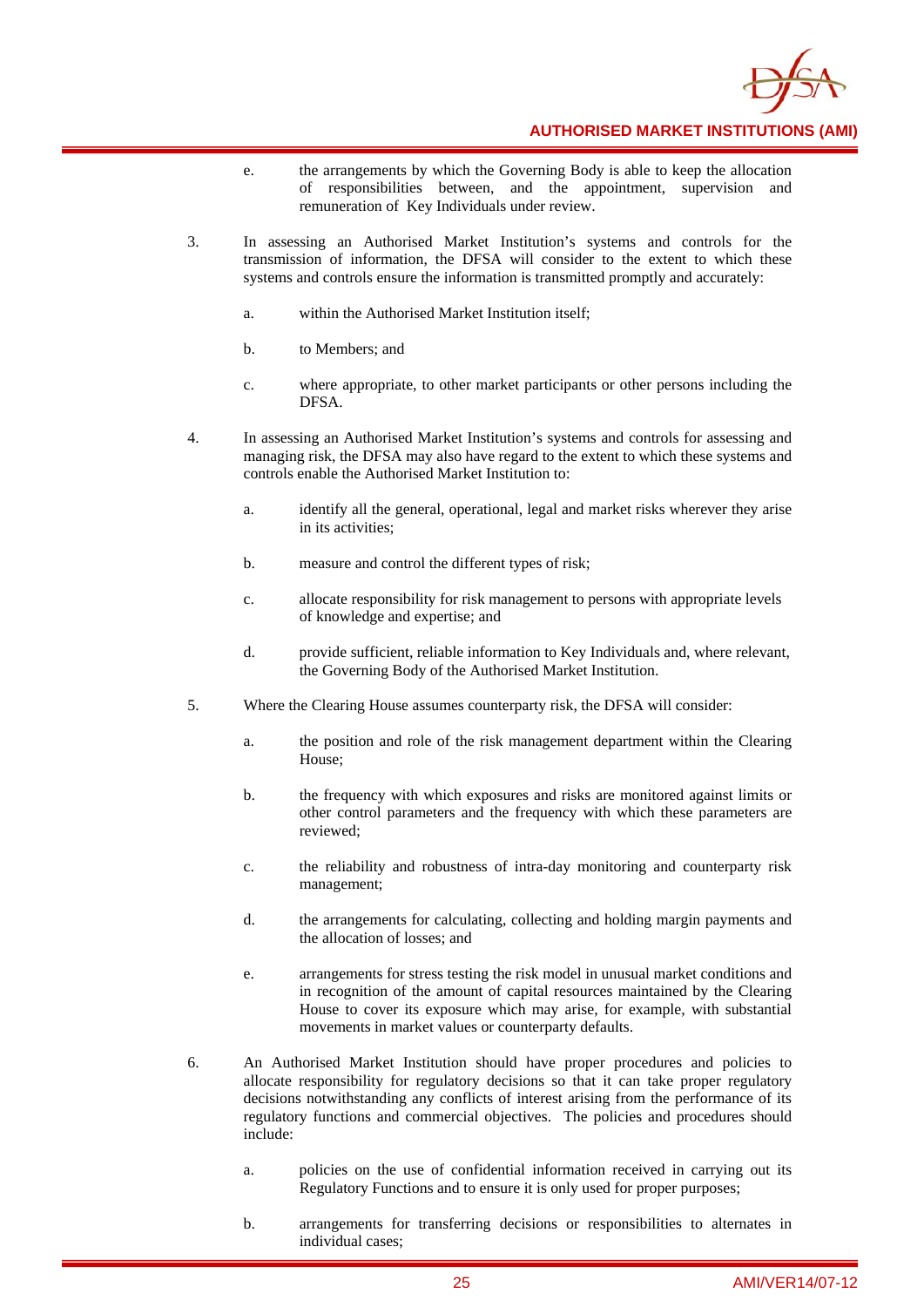

- c. arrangements made to ensure that individuals who may have a permanent conflict of interest in certain circumstances are excluded from the process of taking decisions (or receiving information) about matters in which the conflict is relevant; and
- d. the contracts of employment, staff rules, letters of appointment for members of the Governing Body, members of relevant committees and other Key Individuals and other guidance given to individuals on handling conflicts of interest which may include:
	- i. the need for prompt disclosure of a conflict of interest to enable others who are not affected by the conflict to assist in deciding how it may need to be covered;
	- ii. the circumstances in which a general disclosure of conflicts of interest in advance of any particular instance in which a conflict of interest arises may be sufficient;
	- iii. the circumstances in which a general advance disclosure may not be adequate;
	- iv. the circumstances in which it would be appropriate for a conflicted individual to withdraw from any involvement in the matter concerned, without disclosing the interests; and
	- v. the circumstances in which safeguards in addition to disclosure would be required, such as the withdrawal of the individual from the decision-making process or from access to relevant information.
- 7. In assessing an Authorised Market Institution's systems and controls for the safeguarding and administration of assets belonging to users of the facilities, the DFSA will consider:
	- a. records of the assets held and the identity of the owners of (and other persons with relevant rights over) those assets;
	- b. records of any instructions given in relation to those assets;
	- c. records of the carrying out of those instructions;
	- d. records of any movements in those assets (or any corporate actions or other events in relation to those assets); and
	- e. how an Authorised Market Institution reconciles its records of assets held with the records of any custodian or sub-custodian used to hold those assets, and with the record of beneficial or legal ownership of those assets.
- 8. In assessing an Exchange's systems and controls for the effecting and monitoring of transactions, the DFSA will consider the arrangements under which:
	- a. orders are received and matched;
	- b. transactions are reported;
	- c. relevant information is transmitted to a Clearing House; and
	- d. conduct that may amount to Market Misconduct is identified using surveillance systems.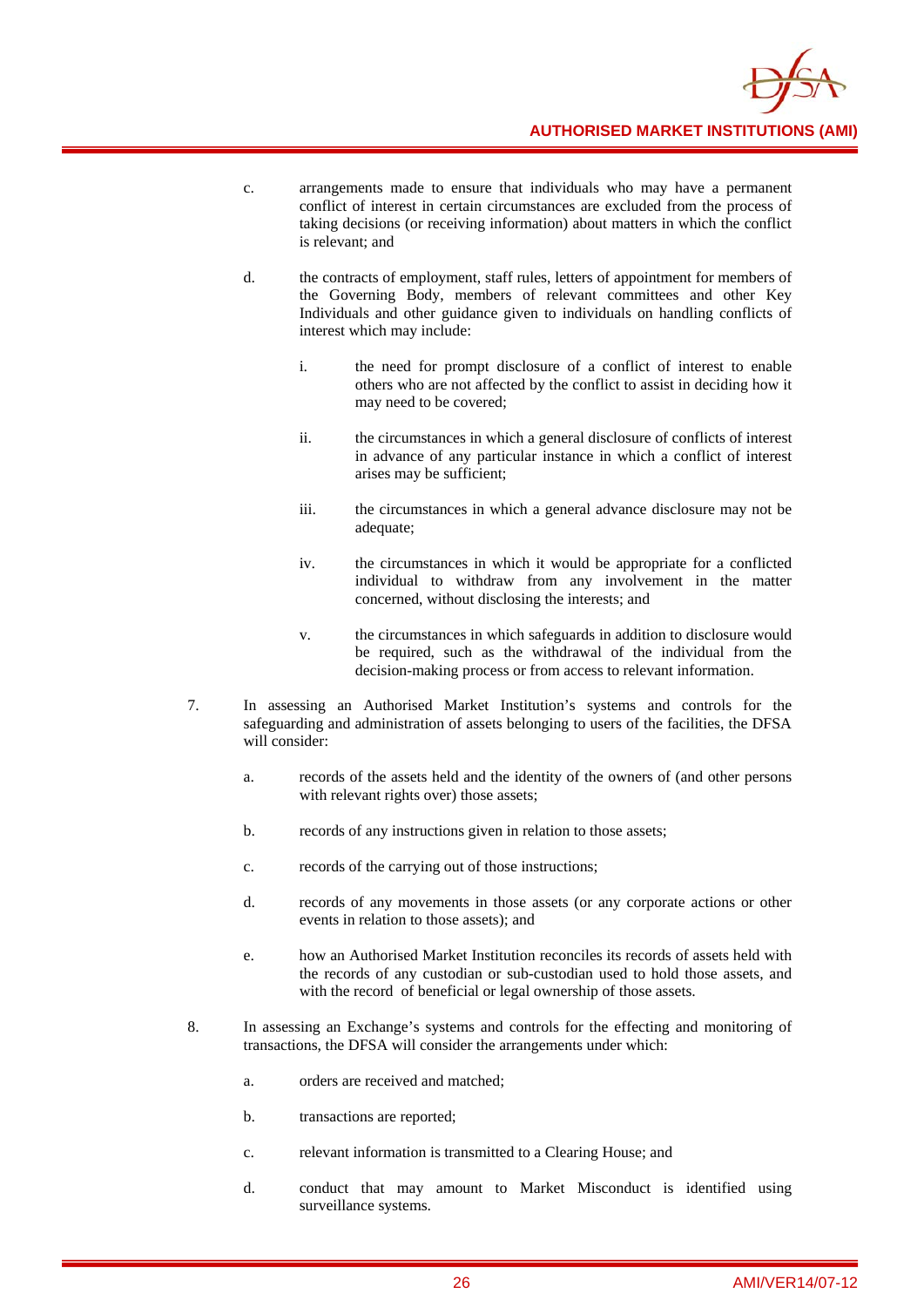

- 9. The DFSA will also consider how internal and external audits operate in the context of systems and controls. In doing so the following factors may be considered:
	- a. the size, composition and terms of reference of any audit committee of the Authorised Market Institution;
	- b. the frequency and scope of external audit;
	- c. the provision and scope of internal audit;
	- d. the staffing and resources of the Authorised Market Institution's internal audit department;
	- e. the internal audit department's access to the Authorised Market Institution's records and other relevant information; and
	- f. the position, responsibilities and reporting lines of the audit department and its relationship with other departments of the Authorised Market Institution.

#### **Members' access to facilities**

- **7.2.7** Subject to 7.2.10, an Authorised Market Institution must make transparent and non-discriminatory rules, based on objective criteria, governing access to, or membership of, its facilities.
- **7.2.8** An Authorised Market Institution must ensure that the rules made pursuant to Rule 7.2.7 are:
	- (a) approved by the DFSA;
	- (b) designed to protect the orderly functioning of its facilities and interests of investors; and
	- (c) published in its Business Rules.
- **7.2.9** An Authorised Market Institution may only admit as a Member:
	- (a) Authorised Person;
	- (b) a Person who is admitted to the list of Recognised Persons pursuant to Article 37 of the Markets Law 2012; or
	- (c) a Person who meets the criteria in GEN Rule 2.3.2(2).
- **7.2.10** An Authorised Market Institution must not admit as a Member a Recognised Member or a Person meeting the criteria in GEN Rule 2.3.2(2) unless such Recognised Member or Person:
	- (a) agrees in writing to submit unconditionally to the jurisdiction of the DFSA in relation to any matters which arise out of or which relate to its use of the facilities of an Authorised Market Institution,
	- (b) agrees in writing to submit unconditionally to the jurisdiction of the DIFC Courts in relation to any proceedings in the DIFC, which arise out of or relate to its use of the facilities of an Authorised Market Institution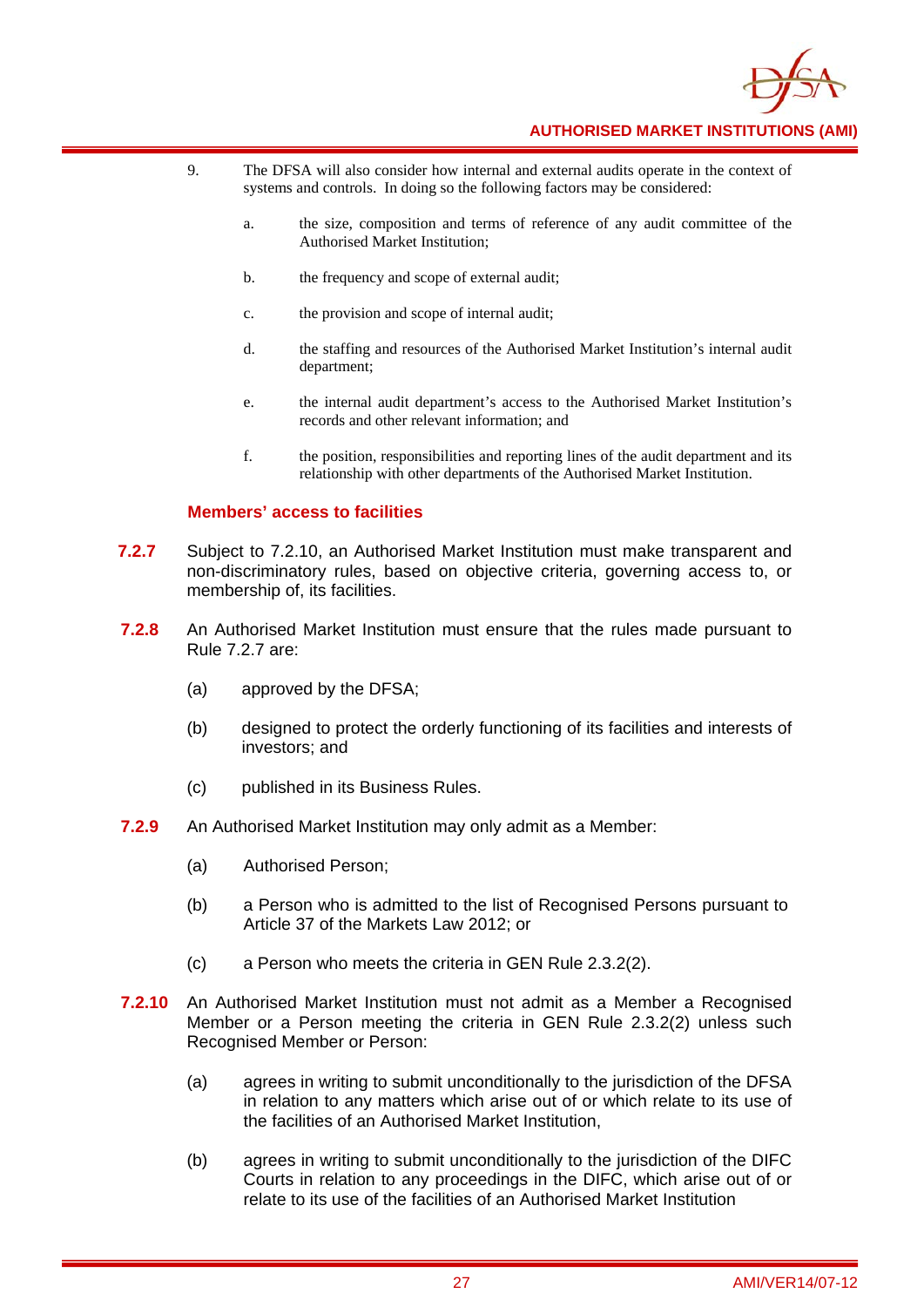

- (c) subjects itself to the DIFC laws and the jurisdiction of the DIFC Courts in relation to its use of the facilities of an Authorised Market Institution; and
- (d) appoints and maintains at all times an agent for service of process in the DIFC and requires such agent to accept its appointment for service of process.

#### **Guidance**

- 1. In assessing the criteria used by an Authorised Market Institution to permit access to its facilities, the DFSA will consider:
	- a. whether its Business Rules can be enforced contractually over Persons granted access to its facilities;
	- b. whether the criteria are objective and applied in a non-discriminatory manner;
	- c. if the persons granted access to the facilities are subject to training, competence and experience checks;
	- d. how electronic access is approved and the measures taken to prevent or resolve problems which would arise from the failure of this access; and
	- e. the financial resource requirements for those not authorised by the DFSA.
- 2. In assessing how electronic access is approved, the DFSA will consider:
	- a. the rules and guidance governing persons procedures, controls and security arrangements for inputting instructions into the system;
	- b. the rules and guidance governing facilities offered to third persons for inputting instructions into the system and restrictions placed on the use of those systems;
	- c. the rules and practices to detect, identify and halt or remove instructions breaching any relevant instructions;
	- d. the quality and completeness of the audit trail of any transaction processed through an electronic connection system; and
	- e. the procedures to determine whether to suspend trading by those systems or access to them by or through individual Members.

#### **General safeguards for investors**

- **7.2.11** An Authorised Market Institution must have Business Rules, procedures and an effective surveillance program that:
	- (a) ensures that business conducted on or through its facilities is conducted in an orderly manner so as to afford proper protection to investors; and
	- (b) monitors for conduct which may amount to Market Misconduct, financial crime or money laundering.

#### **Guidance**

1. To satisfy the DFSA that Rule 7.2.11(a) is met, an Authorised Market Institution should have rules and procedures in place for: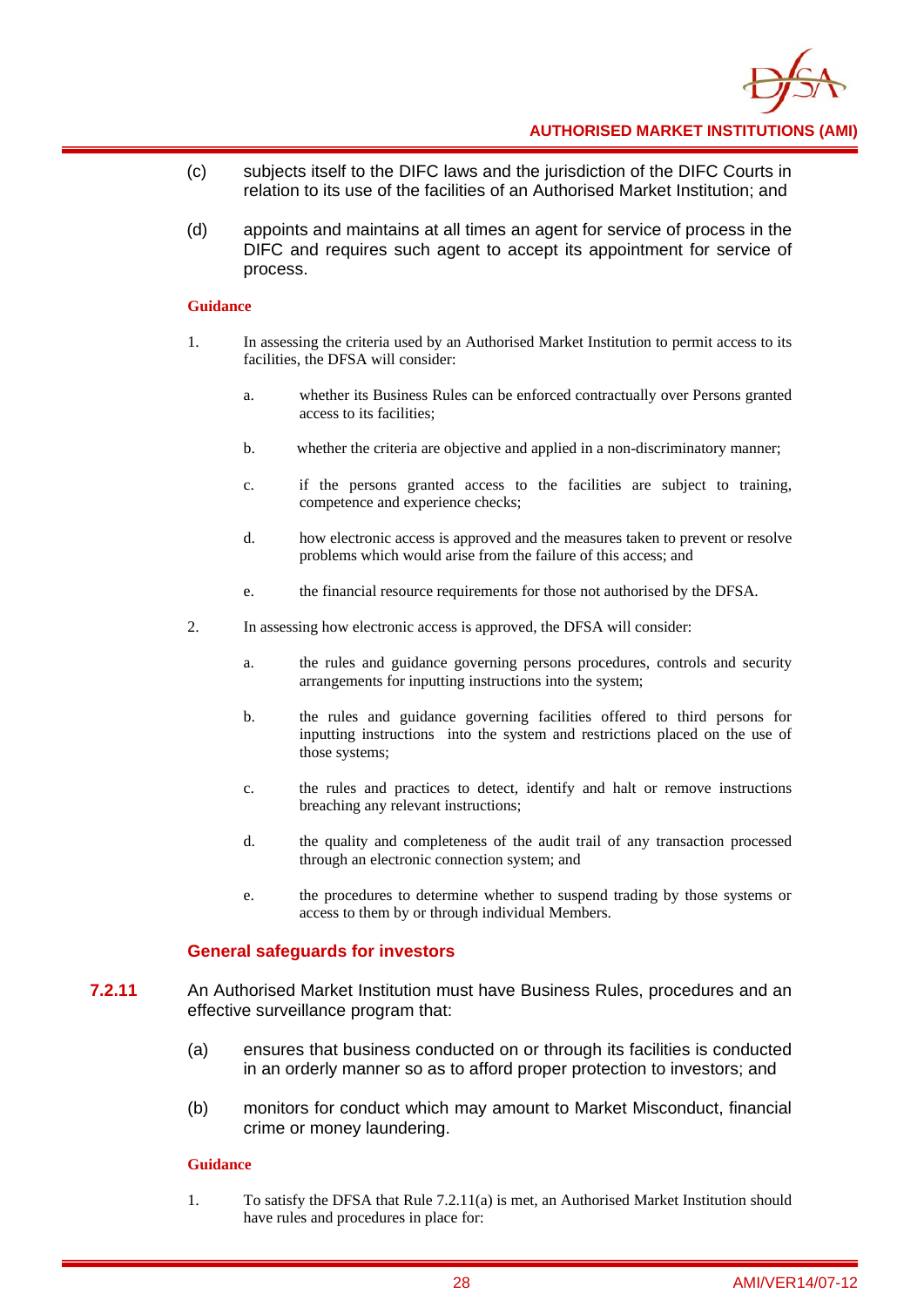

- a. preventing and detecting the use of its facilities for abusive, improper or fraudulent purposes;
- b. preventing the improper, reckless or negligent use of its facilities;
- c. users to monitor and raise queries about business conducted on or through the facilities; and
- d. enable users to comply with any relevant regulatory or legal requirements.
- 2. Abusive, improper and fraudulent purposes include:
	- a. trades in which a party is improperly indemnified against losses;
	- b. trades intended to create a false appearance of trading activity;
	- c. pre-arranged or pre-negotiated trades;
	- d. trades which one party does not intend to close out or settle;
	- e. conduct which is likely to result in disorderly trading in the market; and
	- f. any contravention of Part 8 of the Market Misconduct provisions of the Markets Law.
- 3. An Authorised Market Institution must have an effective surveillance system in place for:
	- a. the coordinated surveillance of all activity on or through its facilities and activity in related Investments conducted elsewhere; and
	- b. communicating information about Market Misconduct, financial crime and money laundering to the DFSA or appropriate regulatory authorities.
- 4. In determining whether an Exchange is ensuring that business conducted on its facilities is conducted in an orderly manner the DFSA will consider:
	- a. arrangements for pre and post trade transparency taking into account the nature and liquidity of the Investments traded; and
	- b. the need to provide anonymity for trading participants.
- 5. An Exchange will also have appropriate procedures allowing it to influence trading conditions, suspend trading promptly when required, and to support or encourage liquidity when necessary to maintain an orderly market. The DFSA will consider the transparency of such procedures and the fairness of their application and potential application.
- 6. In addition, Members should be able to satisfy any other legal obligations they may have, including those to Clients that may exist under COB.
- 7. In pursuit of the detection and prevention of Market Misconduct and financial crime, an Authorised Market Institution should communicate information promptly and accurately to the DFSA and other appropriate organisations under the guidance of the DFSA. An Authorised Market Institution should also co-operate with the DFSA and such organisations in any ensuing investigation. If an Authorised Market Institution has concerns about sharing such information it should seek guidance and act on instructions from the DFSA.
- 8. An Authorised Market Institution shall have regard to Part 8 of the Markets Law in relation to Market Misconduct and the relevant provisions of the Regulatory Law.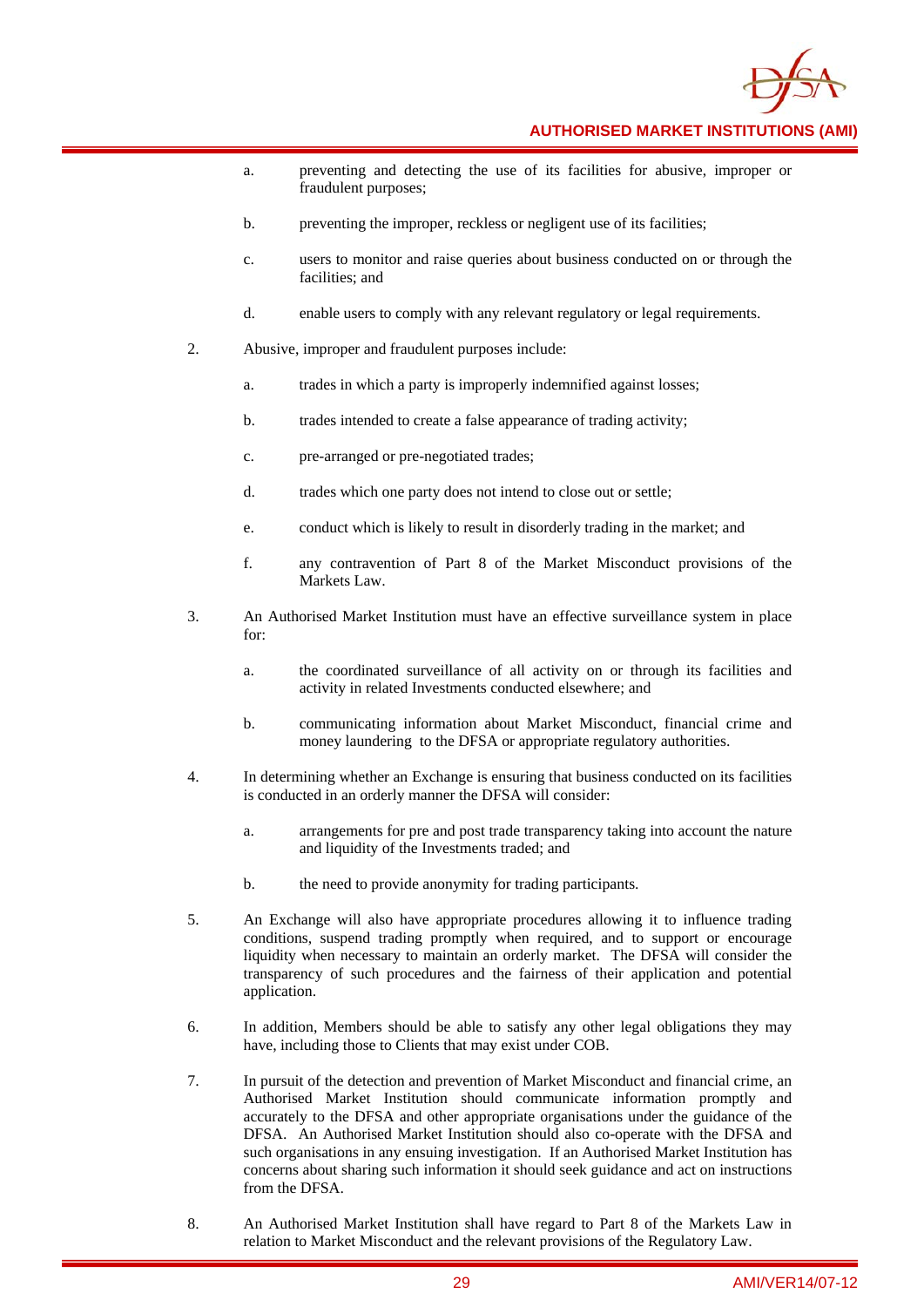

#### **Market misconduct, financial crime and money laundering**

- **7.2.12** An Authorised Market Institution must:
	- (a) operate appropriate measures to identify, deter and prevent Market Misconduct, financial crime and money laundering on and through the Authorised Market Institution's facilities; and
	- (b) report to the DFSA any Market Misconduct, financial crime and money laundering.

#### **Guidance**

- 1. In determining whether an Authorised Market Institution's measures are appropriate to reduce the extent to which its facilities can be used for Market Misconduct, financial crime or money laundering, the DFSA will consider:
	- a. whether the Authorised Market Institution has appropriate staff, surveillance systems, resources and procedures for this purpose;
	- b. the monitoring conducted for possible patterns of normal, abnormal or improper use of those facilities;
	- c. how promptly and accurately information is communicated about Market Misconduct, financial crime and money laundering to the DFSA and other appropriate organisations;
	- d. how the Authorised Market Institution co-operates with relevant bodies in the prevention, investigation and pursuit of Market Misconduct, financial crime and money laundering; and
	- e. whether the Authorised Market Institution is able to demonstrate that it can comply with the applicable Federal Laws, DIFC Laws and Rules and in particular:
		- i. the Markets Law 2012;
		- ii. the Regulatory Law 2012;
		- iii. the Federal Law No. 4 of 2002 "Criminalisation of Money Laundering" of the United Arab Emirates; and
		- iv. the Law Regulating Islamic Financial Business.
- 2. An Authorised Market Institution is also subject to the anti money laundering requirements in chapter 11.

#### **Promotion and maintenance of standards**

- **7.2.13** An Authorised Market Institution must be able and willing to:
	- (a) promote and maintain high standards of integrity and fair dealing in the carrying on of business on or through its facilities; and
	- (b) co-operate with the DFSA or other appropriate regulatory authorities with regard to regulatory matters when required.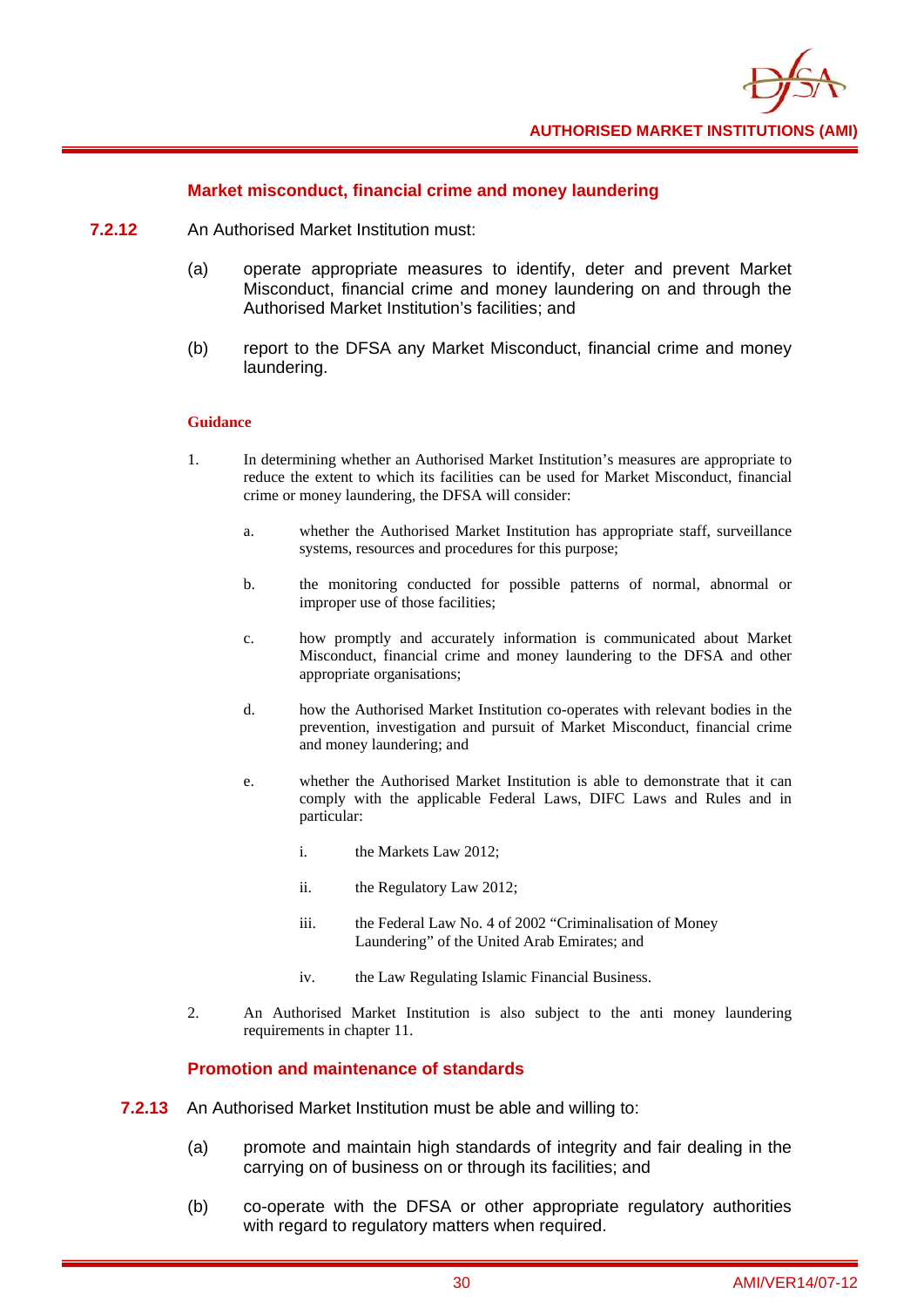

#### **Guidance**

- 1. In determining whether an Authorised Market Institution is able and willing to promote high standards of integrity and fair dealing, the DFSA will consider:
	- a. the extent to which an Authorised Market Institution seeks to promote and encourage such standards through its rules, procedures and practices;
	- b. the extent to which Members are required to, and do, adhere to such standards; and
	- c. any other applicable Rules and principles which apply to the carrying on of business on or through its facilities.
- 2. In assessing the ability and willingness of an Authorised Market Institution to cooperate with the DFSA and other regulatory authorities, the DFSA will consider:
	- a. the agreements in place between Persons granted access to the facilities and the relevant Authorised Market Institution for sharing information, such as information regarding large open positions; and
	- b. how diligently the Authorised Market Institution responds to enquiries from the DFSA or other regulatory authorities.

#### **Whistleblowing**

**7.2.14** An Authorised Market Institution must have appropriate procedures and protections for allowing Employees to disclose any information to the DFSA or to other appropriate bodies involved in the prevention of Market Misconduct, financial crime or money laundering.

#### **Clearing and settlement**

- **7.2.15** (1) An Exchange must ensure that satisfactory arrangements are in place for securing the timely discharge of the rights and liabilities of the parties to transactions conducted on or through its facilities.
	- (2) A Clearing House that conducts clearing services must ensure those services include satisfactory arrangements for securing the timely discharge of the rights and liabilities of the parties to transactions for which it provides such services.
	- (3) A Clearing House that conducts settlement services must ensure those services include satisfactory arrangements for securing the timely discharge of settlement obligations of the parties to transactions for which it provides such services.

#### **Guidance**

In determining whether Rule 7.2.15 is satisfied, the DFSA will consider the Authorised Market Institution's:

- a. rules, procedures and practices relating to clearing and settlement;
- b. arrangements for matching trades and ensuring that the parties are in agreement about trade details;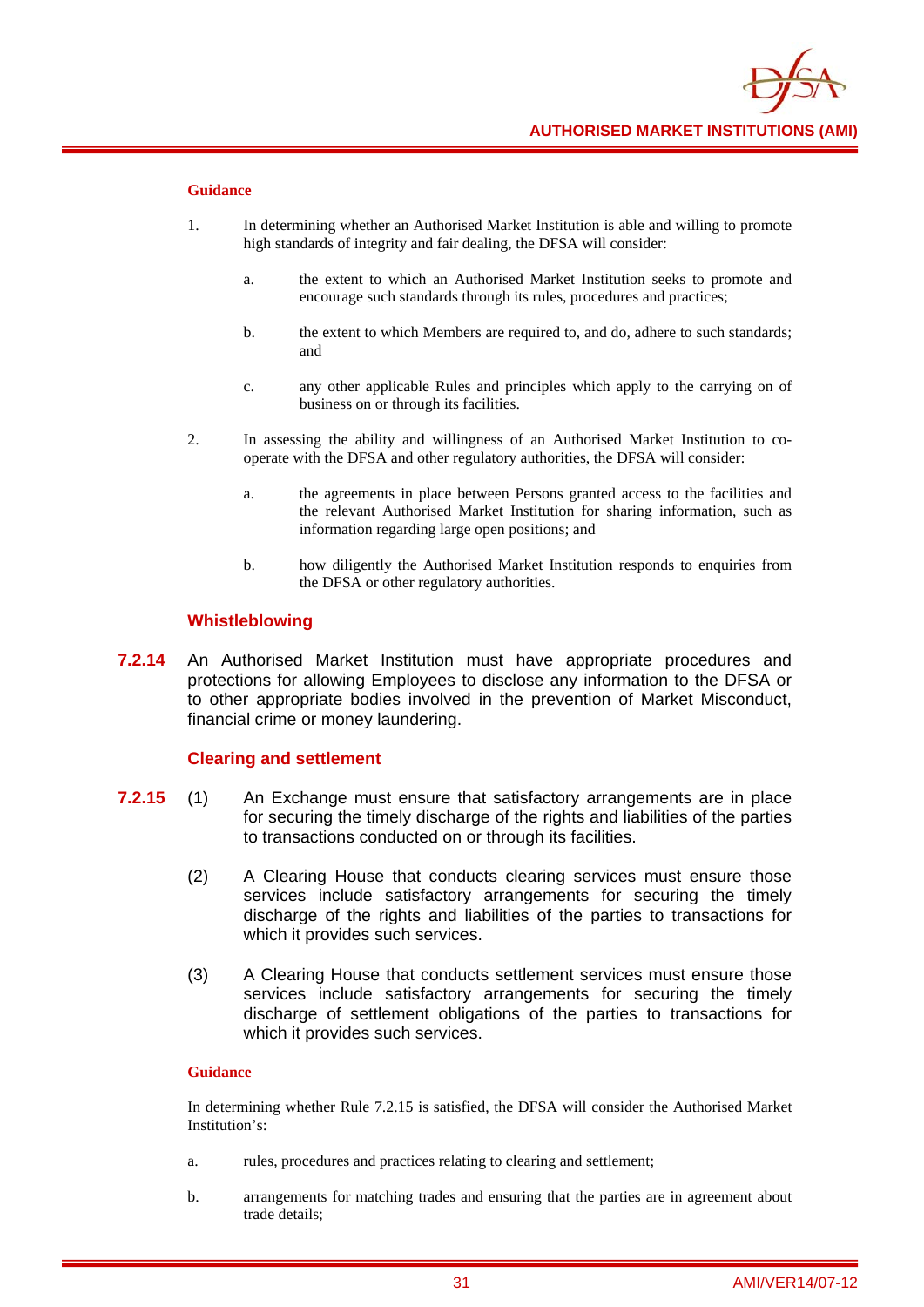

- c. arrangements for making deliveries and payments and, where relevant, for collecting margin and holding collateral, in all relevant jurisdictions;
- d. procedures to detect and deal with the failure of settlement in accordance with its rules;
- e. arrangements for taking action to settle if settlement does not take place in accordance with its rules;
- f. arrangements for monitoring settlement performance; and
- g. default rules and default procedures.

#### **Transaction recording**

- **7.2.16** An Authorised Market Institution must ensure that satisfactory arrangements are made for:
	- (a) recording the activity and transactions effected on or through its facilities;
	- (b) maintaining the activity and transaction records for at least 6 years; and
	- (c) providing the DFSA with these records in a timely manner if required by the DFSA.

- 1. The type of information that requires recording will vary according to the activity and type of transactions conducted on or through the facilities of the Authorised Market Institution.
- 2. In general, for an Exchange, the type of information which should be recorded will include:
	- a. the name of the relevant Investment and the price, quantity and date of the transaction;
	- b. the order type, time of instruction and expiry date;
	- c. the identities and, where appropriate, the roles of the counterparties to the transaction;
	- d. the facilities on which the transaction was effected and is to be cleared and settled; and
	- e. the date and manner of settlement of the transaction.
- 3. In general, for a Clearing House, the type of information which should be recorded will include:
	- a. the name of the relevant Investment and the price, quantity and date of the transaction;
	- b. the identities and, where appropriate, the roles of the counterparties to the transaction;
	- c. the facilities on which the transaction was effected and is to be cleared;
	- d. (where applicable) time novation takes place; and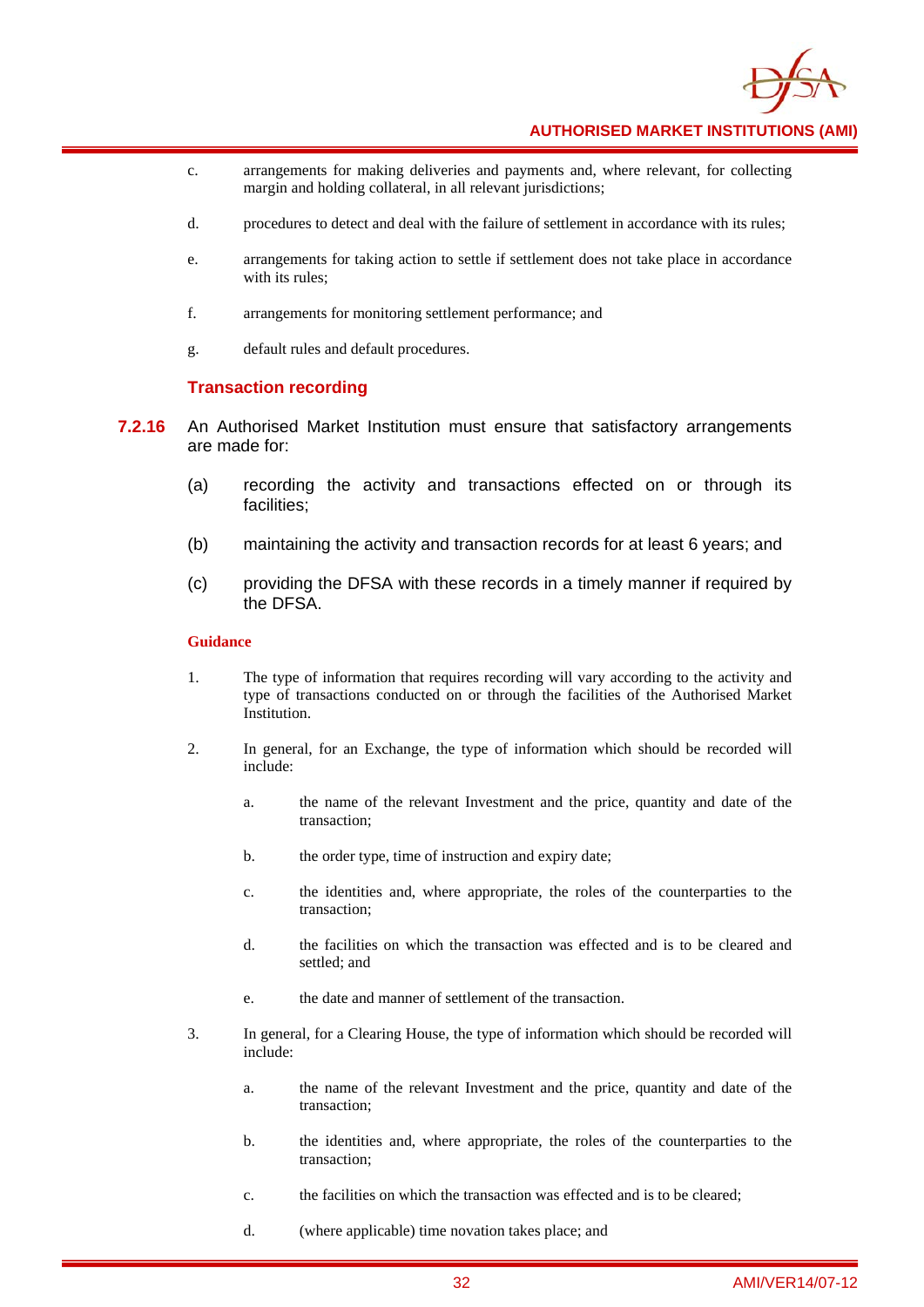

e. the date and manner of settlement of the transaction.

### **Safeguarding and administration of assets**

- **7.2.17** An Authorised Market Institution must ensure that where its facilities include making provision for the safeguarding and administration of assets belonging to users of those facilities:
	- (a) satisfactory arrangements are made for that purpose; and
	- (b) clear terms of agreement exist between the users of the facility and the Authorised Market Institution.

#### **Guidance**

In determining whether the Authorised Market Institution has made satisfactory arrangements for safeguarding and administering assets, the DFSA will consider:

- a. the terms of any agreement;
- b. the level of protection provided to users against the risk of theft, fraud, defalcation or other types of loss;
- c. whether the arrangements ensure that assets are only used or transferred in accordance with the instructions of the owners of the assets or in accordance with the terms of the agreement and any applicable law;
- d. whether an investor's assets are adequately segregated from assets belonging to the Authorised Market Institution and other users of the facilities;
- e. the frequency of reconciliation between the assets and accounts which are being administered;
- f. whether the records kept of those assets and the operating of the safeguarding services provide sufficient accurate and timely information:
	- i. to identify the legal and beneficial owners of assets and of any persons who have charges over or other interests in the assets;
	- ii. to record separately any additions, reductions and transfers in each account of assets held for safeguarding or administration; and
	- iii. to identify separately the assets owned by (or where appropriate on behalf of) different persons, including, where appropriate, the assets owned by persons granted access to the facilities of an Authorised Market Institution and their clients.
- g. the frequency with which statements of their holdings are provided to users of the services, to the owners of assets held, and to other appropriate persons in accordance with the terms of agreement; and
- h. whether the arrangements include satisfactory procedures for the selection and oversight of any custodians or sub-custodians used in the safeguarding and administering of assets.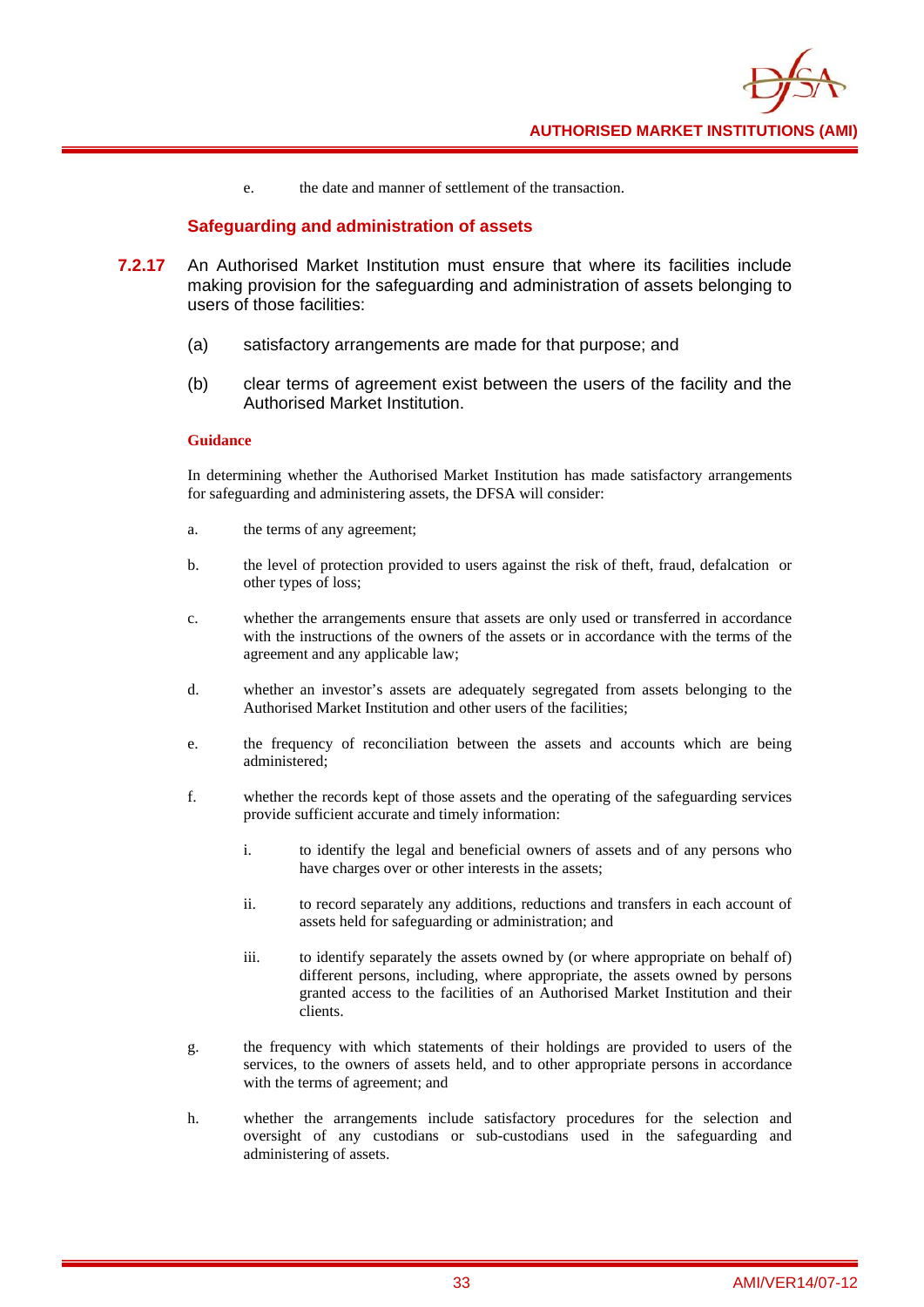

### **Business rules**

**7.2.18** An Authorised Market Institution must have clear and fair Business Rules which are legally enforceable against its Members, published and made freely available.

#### **Guidance**

The Business Rules should not include or approve any restrictive practices which may prevent effective competition for business in Securities.

### **Compliance with business rules**

- **7.2.19** (1) An Authorised Market Institution must have compliance procedures in place to ensure:
	- (a) its Business Rules are monitored and enforced;
	- (b) complaints regarding Persons granted access to its facilities are investigated;
	- (c) appeal procedures are in place; and
	- (d) where appropriate, disciplinary action resulting in financial and other types of penalties is available.
	- (2) An Exchange must have arrangements for monitoring compliance with its Business Rules in relation to the provision of clearing and settlement services in respect of transactions effected by its facilities.

#### **Guidance**

- 1. In determining whether an Authorised Market Institution can effectively monitor its Business Rules, the DFSA will consider:
	- a. the oversight of activity conducted on its facilities;
	- b. the range of powers it retains over Persons granted access to its facilities, which should include the ability to modify, revoke or suspend access; and
	- c. the disciplinary procedures which have been established to take disciplinary action, including a fair and clear policy on any financial penalties which may be imposed, and the appeal processes.
- 2. In determining whether an Authorised Market Institution can effectively oversee the activities conducted on its facilities the DFSA will consider how non-compliance is identified and how the significance of any non-compliance is assessed.

### **Amendments to business rules**

- **7.2.20** (1) Any amendment to an Authorised Market Institution's Business Rules must, prior to the amendment being effective, have been:
	- (a) made available for a reasonable period of time to the market for consultation; and
	- (b) approved by the DFSA.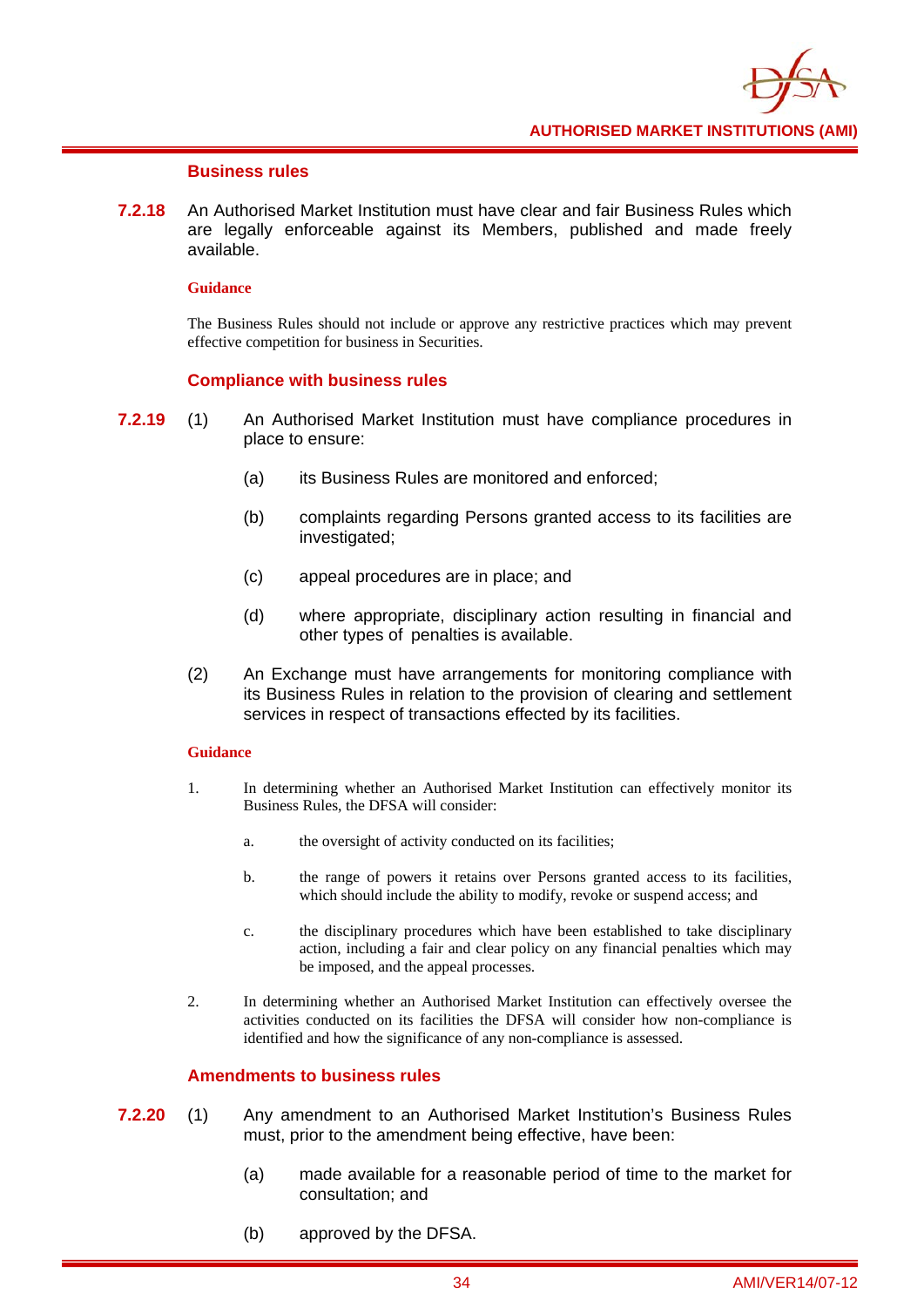

- (2) In urgent cases, the DFSA may, on written application by the Authorised Market Institution, dispense with the requirement in (1)(a).
- **7.2.21** An Authorised Market Institution must have procedures for notifying the users of the amendments referred to in Rule 7.2.20.

- 1. Amendments include the introduction of new Business Rules as well as changes to existing Business Rules.
- 2. Any consultation on Business Rules should include:
	- a. informal discussions at an early stage with users of the facilities and appropriate representative bodies;
	- b. publication of a formal consultation paper which includes clearly expressed reasons for the changes and an appropriately detailed assessment of the likely costs and benefits;
	- c. adequate time for users of its facilities to respond to the consultation paper and for the Authorised Market Institution to take responses properly into account;
	- d. adequate arrangements for making responses to the consultation available for inspection by users of its facilities unless the respondent requests otherwise;
	- e. adequate arrangements for ensuring that the Authorised Market Institution has proper regard to the comments received; and
	- f. publication, no later than the publication of the amended rules, of a reasoned account of the Authorised Market Institution's decision to amend its rules.
- 3. The DFSA expects that an Authorised Market Institution will submit proposed changes at least 28 days before the proposed effective date. Furthermore, when submitting amendments of the Business Rules to the DFSA, the Authorised Market Institution will need to:
	- a. set out the text of the amendment (including a marked-up version for comparison);
	- b. provide an explanation for the amendment; and
	- c. provide the DFSA with the proposed effective date.
- 4. In urgent cases, the DFSA may dispense with the requirement for market consultation but will still require the Authorised Market Institution to seek approval prior to making any amendment effective.

### **Default rules**

**7.2.22** An Authorised Market Institution must have default rules which in the event of a Member being, or appearing to be, unable to meet his obligations in respect of one or more contracts, enables action to be taken in respect of unsettled market contracts to which the Member is a party.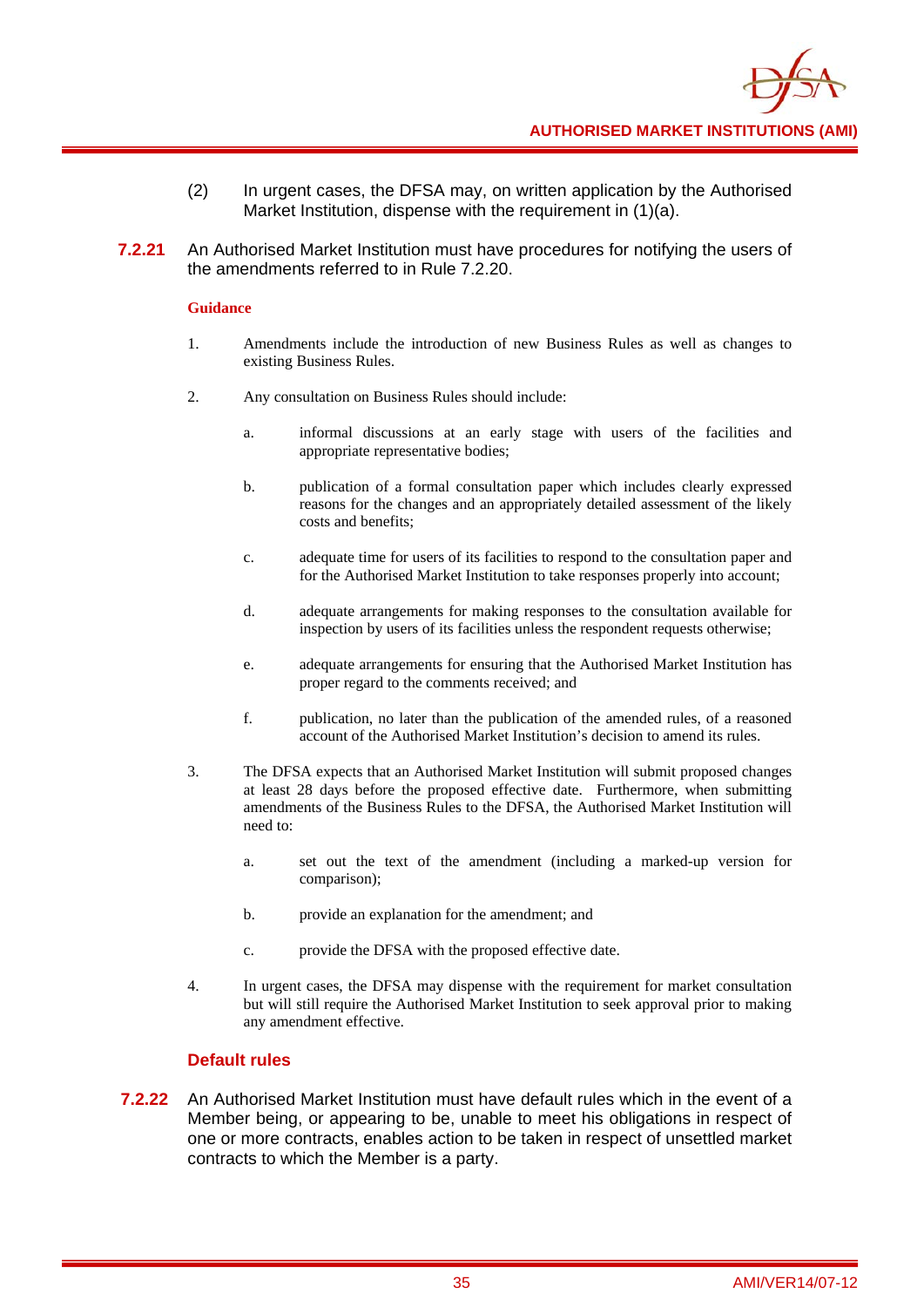

The DFSA requires all Authorised Market Institutions to have default rules under Article 28 of the Markets Law. Default rules allow an Authorised Market Institution to close-out open positions by discharging the appropriate rights and liabilities of transactions which a person granted access to its facilities can not, or may not, be able to fulfil.

### **Complaints**

- **7.2.23** (1) An Authorised Market Institution must have effective arrangements in place for the investigation and resolution of complaints made against it.
	- (2) An Authorised Market Institution must establish and maintain a register of complaints made against it and their resolution. Records of the complaints must be maintained for a minimum of six years.

- 1. Procedures should be in place to acknowledge a complaint promptly, for making an objective consideration of the complaint and for a timely response to be sent to the complainant. The response should inform the complainant that, if he is not satisfied with the response, he should contact the DFSA.
- 2. Complaints should be fairly and impartially investigated by a person not involved in the conduct about which the complaint has been made. At the conclusion of the investigation a report should be prepared and provided to the relevant Key Individuals.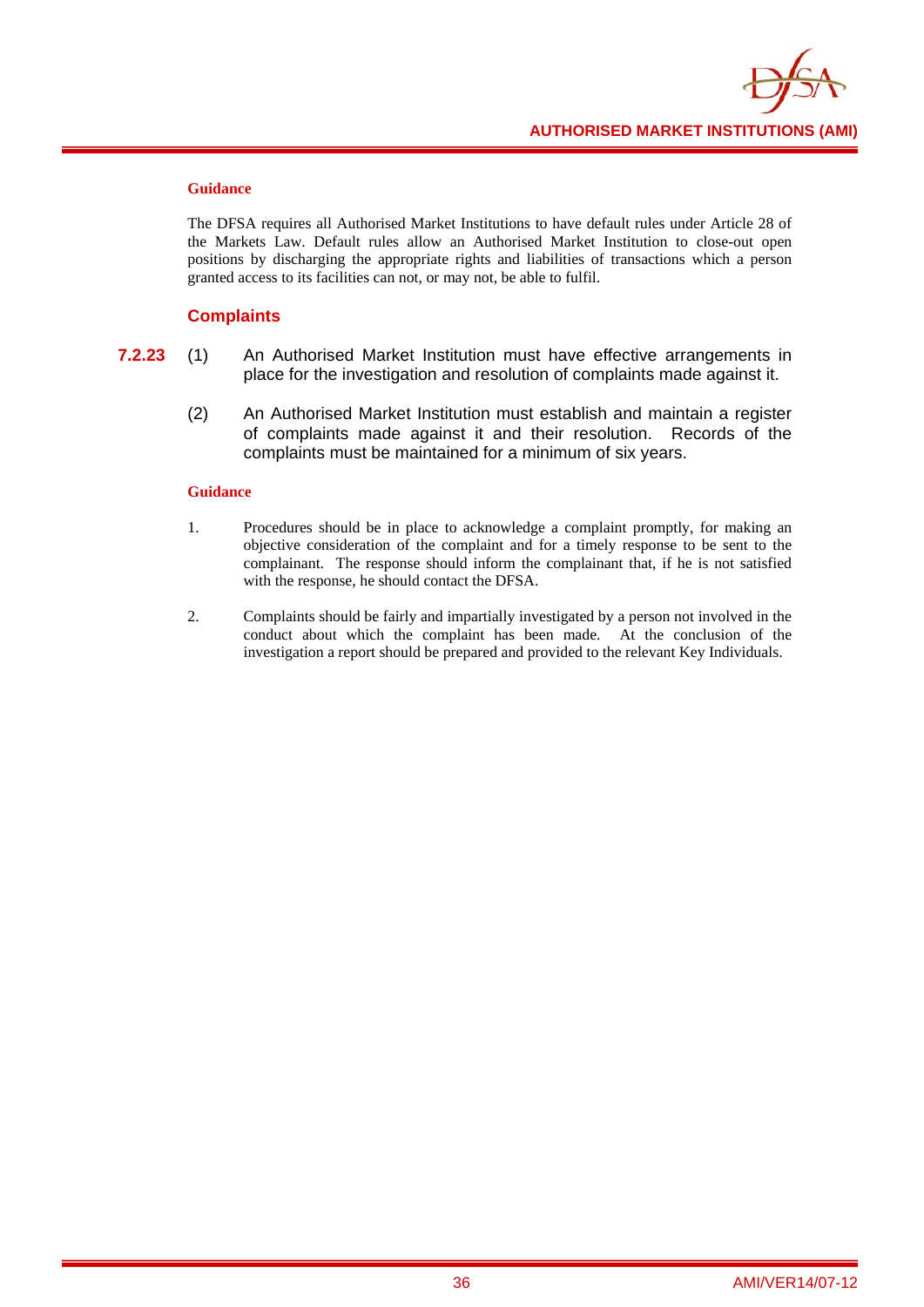

# **8 LISTING RULES**

# **8.1 Application**

- **8.1.1** (1) The requirements in this chapter apply, subject to (2), to an Authorised Market Institution which maintains or proposes to maintain its own Official List of Securities.
	- (2) The requirement in Rule 8.3.1(1) applies to a Person who wishes to have Securities included in an Official List of Securities.

# **8.2 General requirements relating to listing rules**

### **Prior approval of the DFSA**

- **8.2.1** (1) An Authorised Market Institution wishing to admit Securities to its own Official List of Securities must:
	- (a) have listing rules which meet the requirements in Rule 8.2.3; and
	- (b) ensure that its listing rules are approved by the DFSA.
	- (2) Any amendment to an Authorised Market Institution's listing rules must, prior to the amendment becoming effective, have been:
		- (a) made available for a reasonable period of time to the market for consultation; and
		- (b) approved by the DFSA.
	- (3) In urgent cases, the DFSA may, on written application by the Authorised Market Institution, dispense with requirement in (2)(a).

### **Publication of listing rules**

- **8.2.2** (1) An Authorised Market Institution must publish, and make freely available, its listing rules.
	- (2) Where an Authorised Market Institution has made any amendments to its listing rules, it must have adequate procedures for notifying users of such amendments.

### **Content of listing rules**

- **8.2.3** (1) The listing rules of an Authorised Market Institution must be clear, fair and legally enforceable and contain provisions dealing with:
	- (a) procedures for admission of Securities to its Official List of Securities including;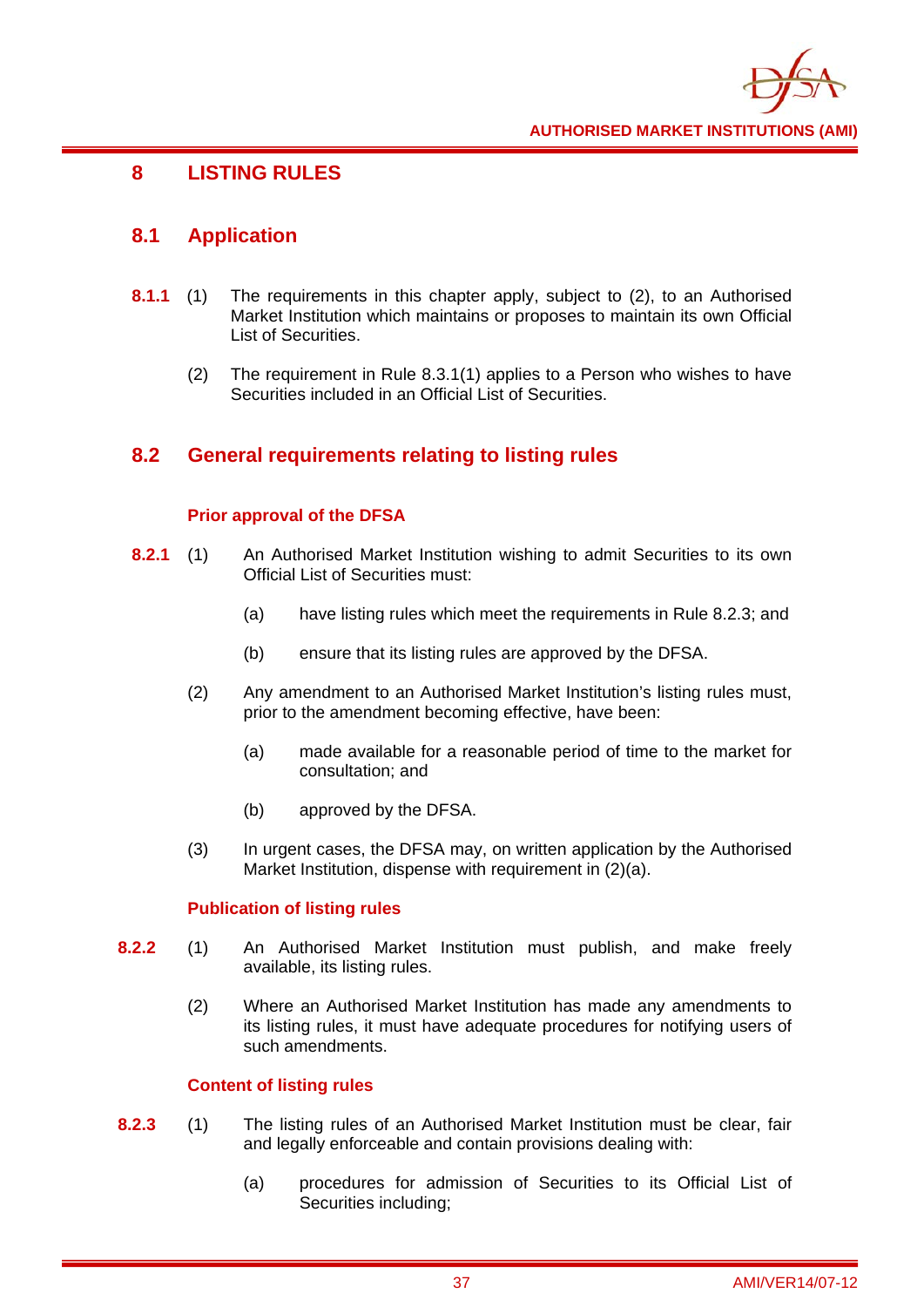

- (i) requirements to be met before Securities may be granted admission to its Official List of Securities; and
- (ii) agreements in connection with admitting Securities to its Official List of Securities;
- (b) effective enforcement of the agreements referred to in (a)(ii);
- (c) procedures for suspension and delisting of Securities from its Official List of Securities;
- (d) the imposition on any Person of obligations to observe specific standards of conduct or to perform, or refrain from performing, specified acts, reasonably imposed in connection with the admission of Securities to its Official List of Securities or continued admission of Securities to its Official List of Securities;
- (e) penalties or sanctions which may be imposed by an Authorised Market Institution or the DFSA for a breach of the listing rules;
- (f) procedures or conditions which may be imposed, or circumstances which are required to exist, in relation to matters which are provided for in the listing rules;
- (g) actual or potential conflicts of interest that have arisen or might arise when a Person seeks to have Securities admitted to its Official List of Securities; and
- (h) such other matters as are necessary or desirable for the proper operation of the listing rules and process.
- (2) Without prejudice to the requirements in (1), the listing rules of its Authorised Market Institution must also include, where appropriate to the type the Securities being admitted to its Official List of Securities, requirements in respect of:
	- (a) an issuer's financial reporting and, in particular how regular reports are made and the international accounting standards to which they comply;
	- (b) auditing standards;
	- (c) an issuer's track record in terms of profit or operating history;
	- (d) the percentage of Securities in a class of Securities which can be considered as in free float;
	- (e) any restrictions that may exist on transferability; and
	- (f) any other matter deemed necessary by the DFSA.
- **8.2.4** An Authorised Market Institution must have adequate systems and controls to comply with the requirements that are applicable to it in respect of an Official List of Securities maintained by itself or by the DFSA for the purposes of trading of Securities using its facilities.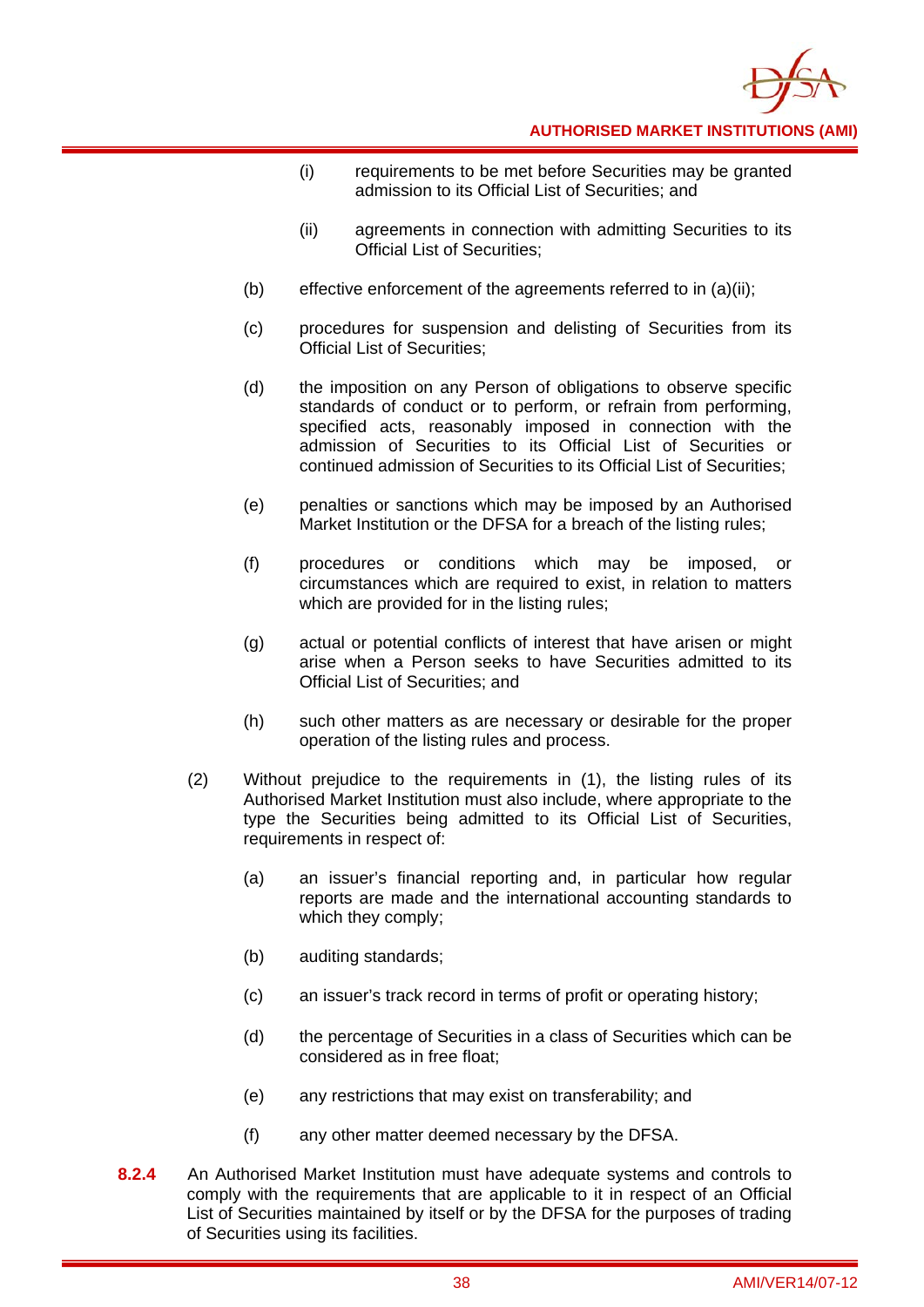

### **Compliance with listing rules**

- **8.2.5** An Authorised Market Institution must have procedures in place to ensure that:
	- (a) its listing rules are monitored and enforced; and
	- (b) complaints regarding Persons subject to the listing rules are investigated.
- **8.2.6** An Authorised Market Institution must ensure that:
	- (a) where appropriate, disciplinary action can be carried out and financial and other types of penalties can be imposed on Persons subject to the listing rules; and
	- (b) appeal procedures are in place.

#### **Guidance**

In determining whether an Authorised Market Institution can effectively monitor its listing rules, the DFSA will consider amongst other things:

- a. the oversight of the Official List of Securities;
- b. the range of powers the Authorised Market Institution retains over Persons with Securities admitted to its Official List of Securities which should include the ability to suspend, restore from suspension and de-list Securities from the Official List of Securities in accordance with this module; and
- c. the disciplinary procedures which have been established to take disciplinary action, including a fair and clear policy on any financial penalties which may be imposed, and the appeal processes.

# **8.3 Admission to an Official List of Securities**

- 1. The DFSA has the powers under Article 34 of the Markets Law 2012 in relation to the admission of Securities to an Official List of Securities maintained by an Authorised Market Institution. Under that Article the DFSA may:
	- a. object to an admission of Securities to an Official List of Securities; or
	- b. impose conditions or restrictions on an admission of Securities to an Official List of Securities .
- 2. Where the DFSA objects to an application for an admission of Securities to an Official List of Securities, the Authorised Market Institution is prohibited from admitting Securities to its Official List of Securities by virtue of Article 34 of the Markets Law 2012.
- 3. Where the DFSA does so, the applicant may make representations within fourteen days of the date of the notification. If representations are made, the DFSA shall provide a response and make any consequential variants or withdrawals without undue delay.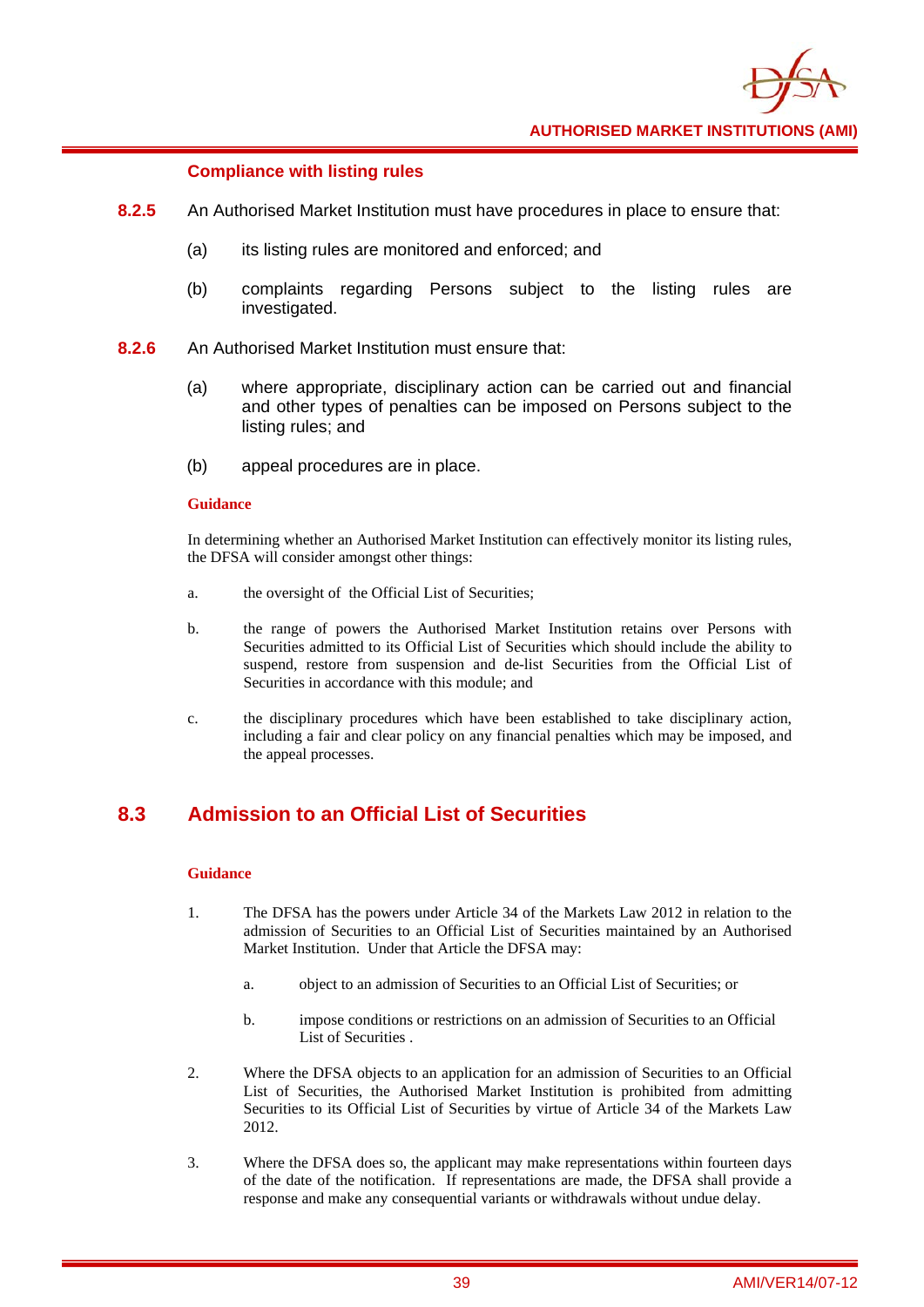

- 4. Pursuant to Article 36 of the Markets Law 2012, the Regulatory Appeals Committee has jurisdiction to hear and determine any appeal in relation to a decision by the DFSA to object or impose conditions or restrictions upon an admittance of Securities to an Official List of Securities.
- 5. The DFSA expects to exercise these powers rarely. An Authorised Market Institution is responsible for assessing applications to its Official List of Securities. This section sets out the process for dealing with applications for admission.
- **8.3.1** (1) Applications for the admission of Securities to an Official List of Securities must be made by the issuer of the Securities, or by a third party on behalf of and with the consent of the issuer of the Securities.
	- (2) An Authorised Market Institution must, before granting admission of any Securities to an Official List of Securities maintained by it:
		- (a) be satisfied that the applicable requirements including those in its listing rules have been or will be fully complied with in respect of those Securities; and
		- (b) comply with the requirements relating to notification to the DFSA in Rule 8.3.2(1).
	- (3) An Authorised Market Institution must notify an applicant in writing of its decision in relation to the application for admission of Securities to an Official List of Securities.
- **8.3.2** (1) Subject to (2), at least 5 business days prior to an admission of Securities to an Official List of Securities, an Authorised Market Institution must provide the DFSA with notice of the decision and include the following information in the notification:
	- (a) a copy of the listing application;
	- (b) a copy of the assessment of the listing application carried out by the Authorised Market Institution; and
	- (c) any information requested by the DFSA.
	- (2) An Authorised Market Institution must immediately notify the DFSA of any decision to suspend, restore from suspension or de-list any Securities from its Official List of Securities and the reasons for the decision.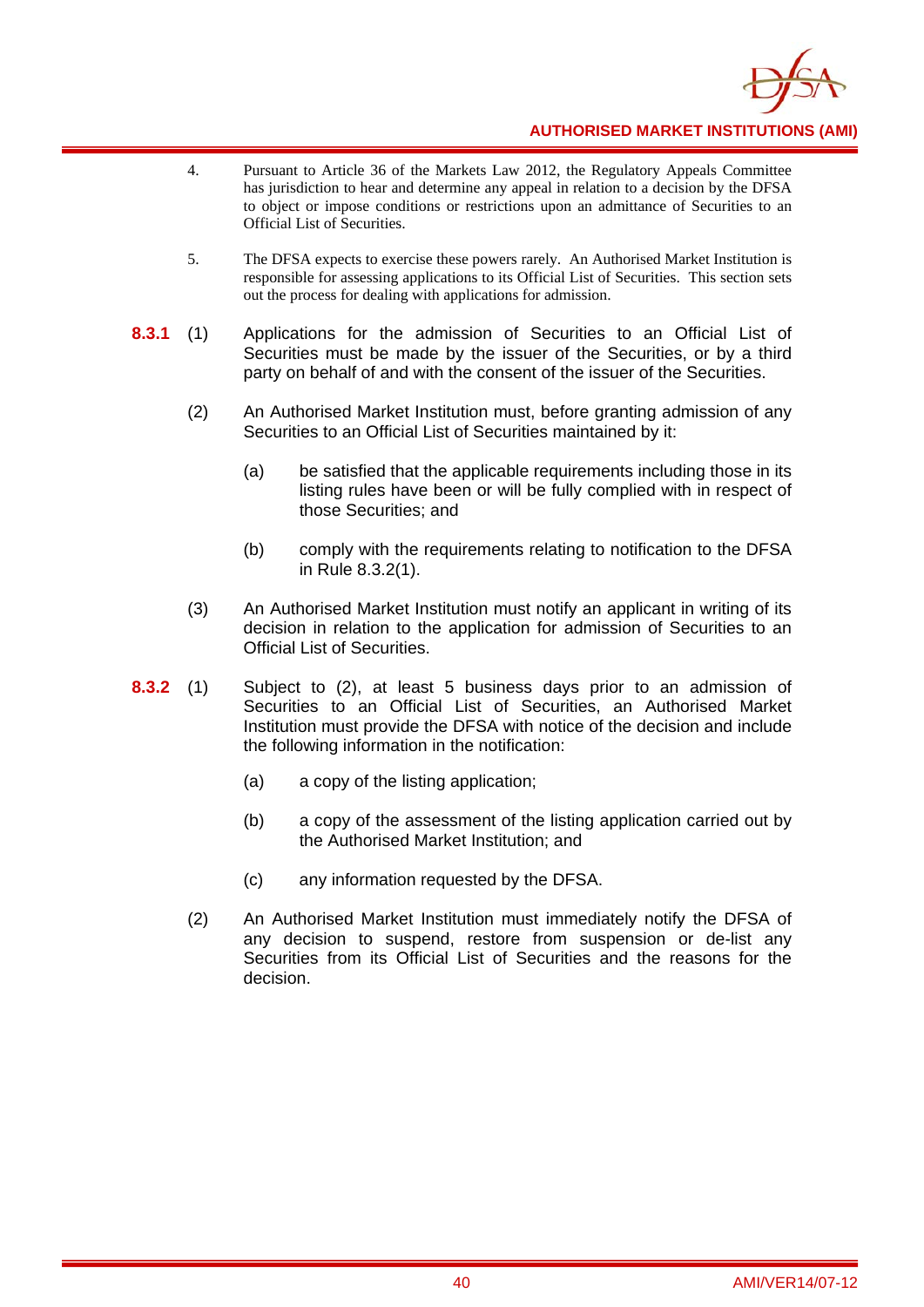

# **9. ONGOING OBLIGATIONS OF AN AUTHORISED MARKET INSTITUTION**

# **9.1 Application**

**9.1.1** This chapter applies to an Authorised Market Institution.

# **9.2 General obligations**

- **9.2.1** An Exchange must at all times do all things necessary to ensure that its market is fair, orderly and efficient.
- **9.2.2** A Clearing House must at all times do all things necessary to ensure that its facilities are operated in a fair and efficient way and which reduces systemic risk.

# **9.3 Reports**

**9.3.1** For the purposes of Article 74(2) of the Regulatory Law 2004, an Authorised Market Institution must deliver to the DFSA a report in writing at such times as the DFSA may direct addressing those matters contained in Article 74(2)(a)-(d) of the Regulatory Law 2004 and such other matters as the DFSA may reasonably require.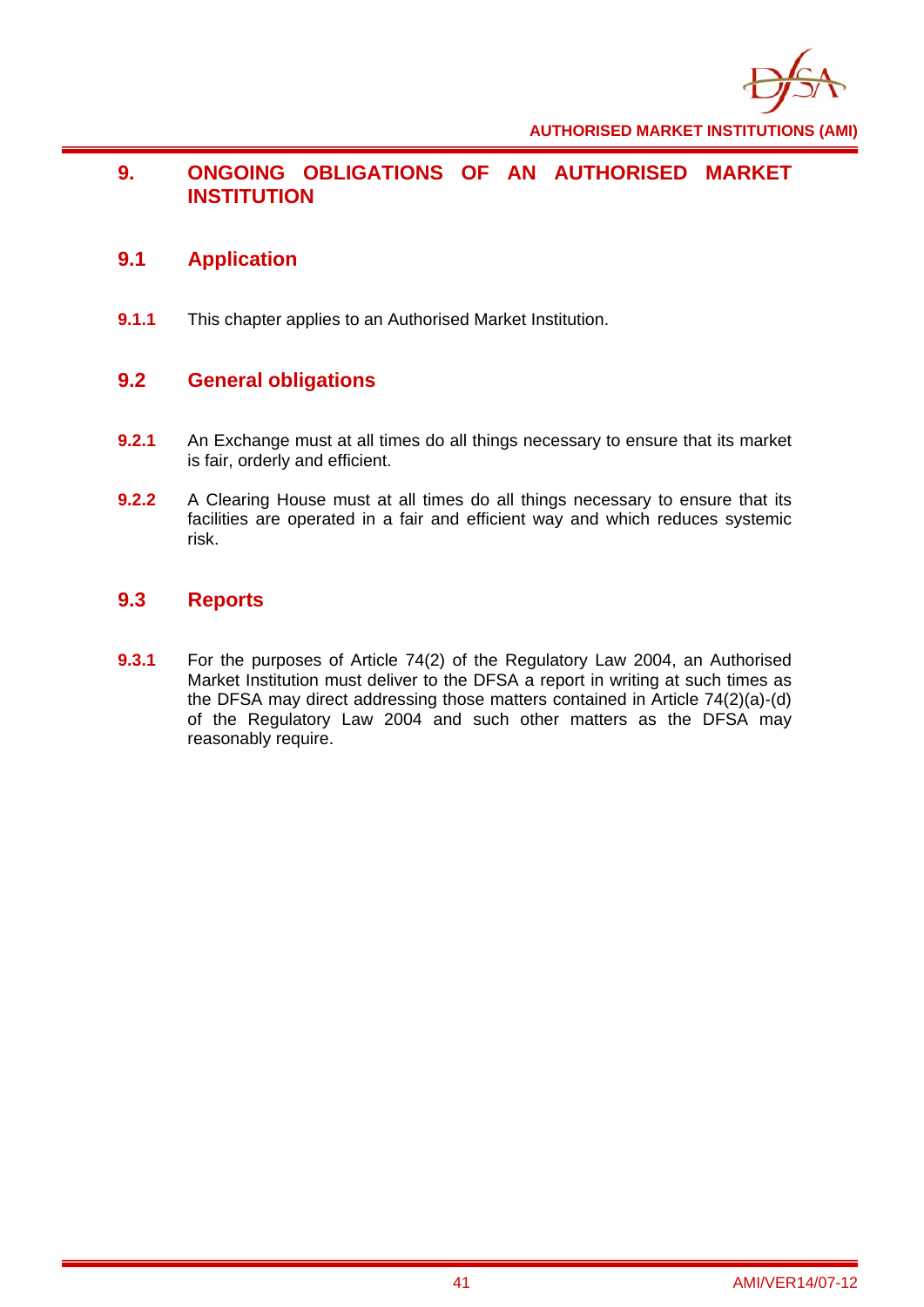

# **10 SUPERVISION OF AUTHORISED MARKET INSTITUTIONS**

# **10.1 Application**

**10.1.1** This chapter applies to an Authorised Market Institution.

# **10.2 Relations with regulators and the risk based approach**

- **10.2.1** An Authorised Market Institution must deal with regulatory authorities in an open and co-operative manner and keep the DFSA promptly informed of significant events or activities, wherever they are carried on relating to the Authorised Market Institution of which the DFSA would reasonably expect to be notified.
- **10.2.2** An Authorised Market Institution must advise the DFSA immediately it becomes aware, or has reasonable grounds to believe, that a significant breach of a Rule of Licensing Requirement by the Authorised Market Institution or any of its Employees may have occurred or may be about to occur.

## **10.3 Notifications**

### **Guidance**

An Authorised Market Institution must make notifications as required by SUP 7. This section requires additional notifications to be made. The additional notifications required by this section are specific to Authorised Market Institutions rather than the more general notifications contained elsewhere. The notifications are not exhaustive and an Authorised Market Institution should consider the requirements imposed upon it by Rule 10.2.2.

**10.3.1** Unless otherwise provided, notifications in this section may be made orally or in writing, whichever is more appropriate in the circumstances, but where the Authorised Market Institution gives notice or information orally, it must confirm that notice or information in writing without delay.

# **10.4 Key individuals and regulatory functions**

- **10.4.1** Where an individual becomes or ceases to be a Key Individual of an Authorised Market Institution, that Authorised Market Institution must immediately give written notice to the DFSA of that event setting out the following information:
	- (a) where an individual has been appointed or elected as a Key Individual:
		- (i) that individual's name;
		- (ii) his date of birth;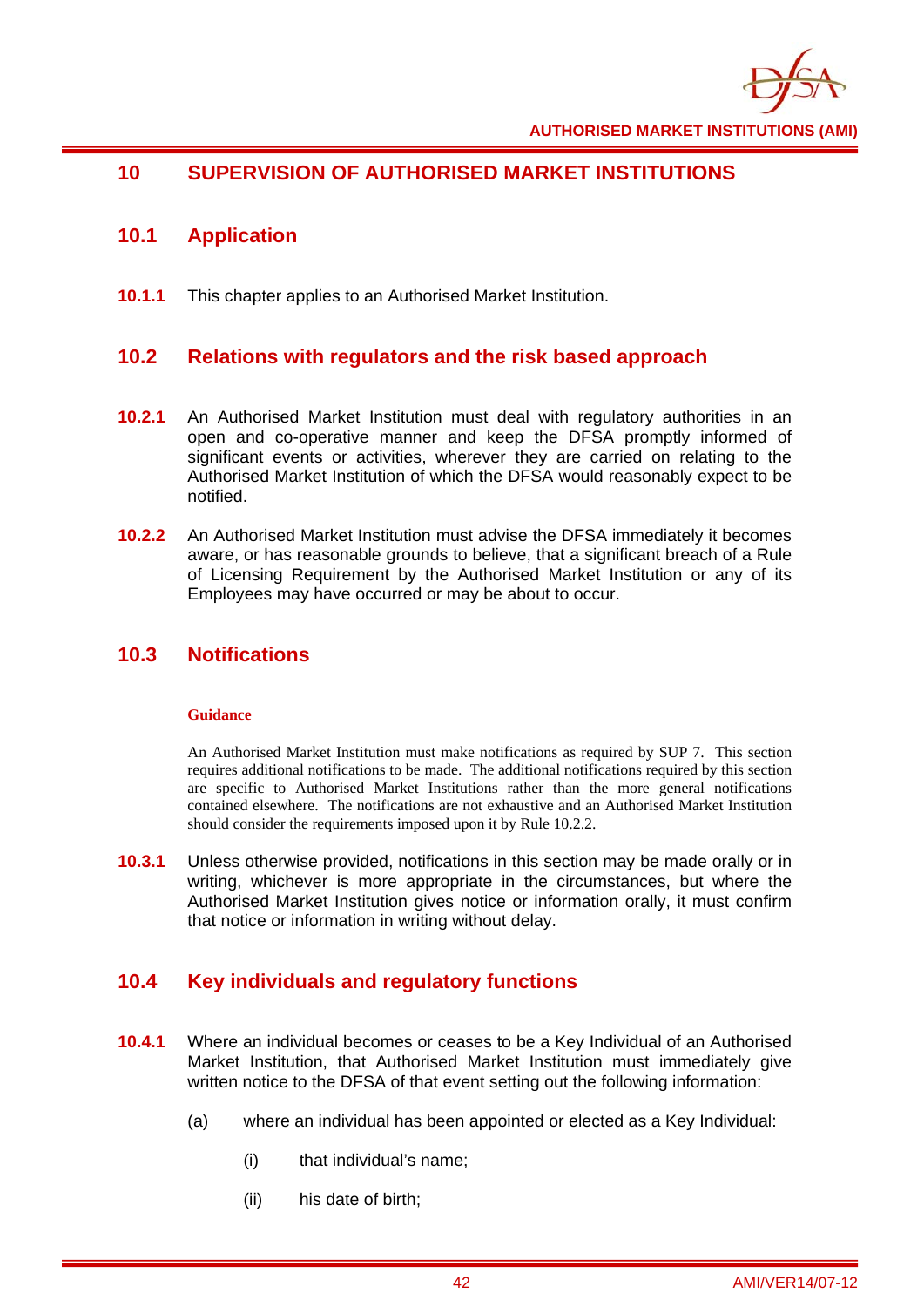

- (iii) a description of the responsibilities which he will have in the position to which he has been appointed or elected;
- (iv) the relevant experience and qualifications of the individual; or
- (b) where an individual has resigned as or otherwise ceased to be a Key Individual, that individual's name and the date of resignation or other form of cessation.

The DFSA does not need to be notified where minor changes are made to the responsibilities of a Key Individual, but where major changes in responsibilities are made which amount to a new appointment or a significant re-alignment of responsibilities, then the DFSA should be notified with the appropriate information.

### **Disciplinary action and events relating to key individuals or directors**

- **10.4.2** Where any Key Individual or Director of an Authorised Market Institution:
	- (a) is the subject of any:
		- (i) disciplinary action arising out of alleged misconduct; or
		- (ii) criminal prosecution arising out of alleged misconduct involving fraud or dishonesty;
	- (b) resigns as a result of an investigation into alleged misconduct; or
	- (c) is dismissed for misconduct;

the Authorised Market Institution must immediately give the DFSA notice of that event and give the following information:

- (d) the name of the Key Individual or Director and his responsibilities within the Authorised Market Institution;
- (e) details of the alleged acts of misconduct by that Key Individual or Director; and
- (f) details of any disciplinary action which has been imposed or is proposed to be taken by that body in relation to that Key Individual or Director.
- **10.4.3** Where an Authorised Market Institution becomes aware that any of the following events have occurred in relation to a Key Individual or Director, it must immediately give the DFSA notice of that event:
	- (a) a petition of bankruptcy is presented against that Key Individual or Director;
	- (b) a bankruptcy order is made against him; and
	- (c) he enters into a voluntary arrangement with his creditors.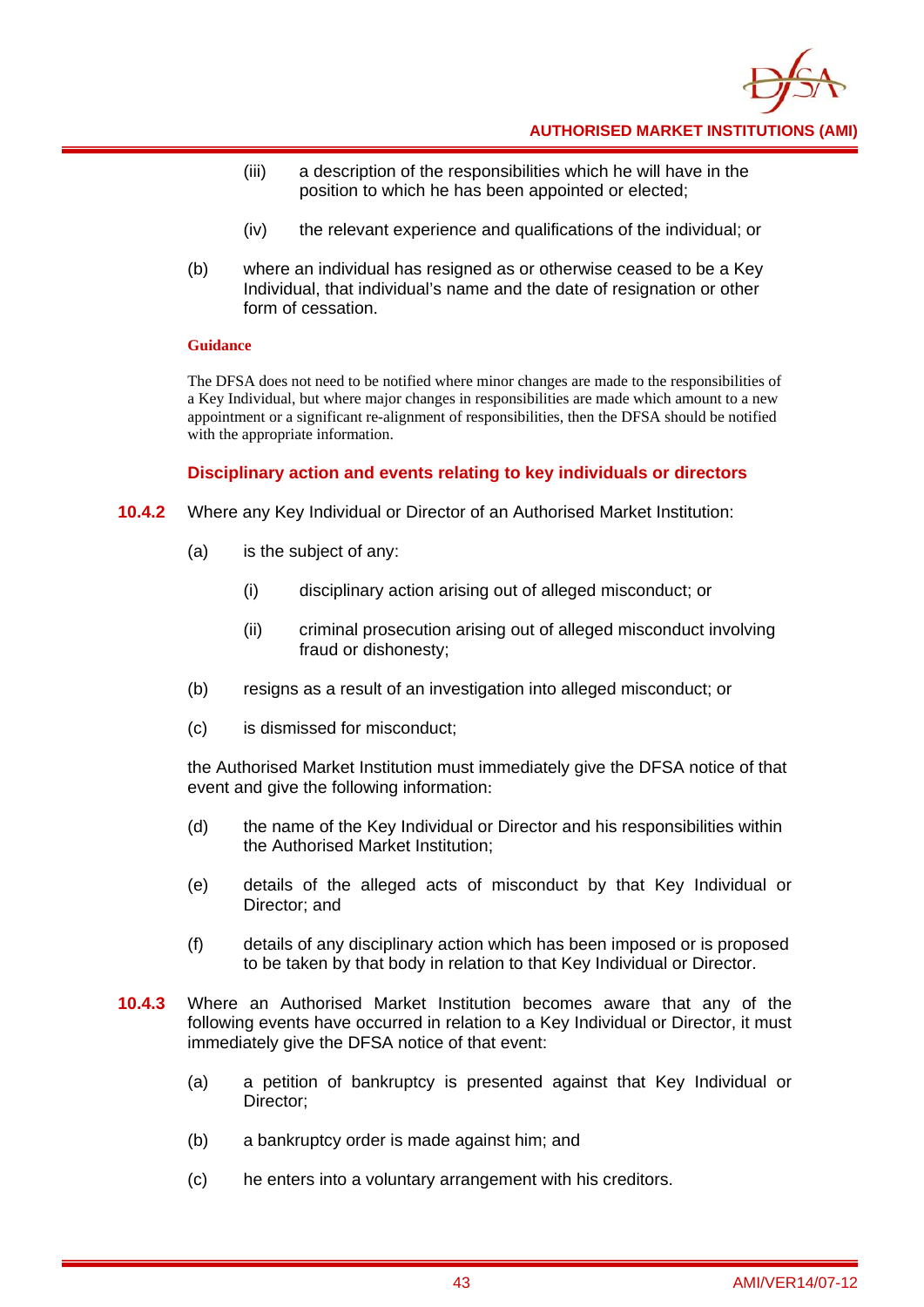

### **10.5 Constitution and governance**

- **10.5.1** Where an Authorised Market Institution is to circulate any notice or other document proposing any amendment to its memorandum or articles of association, or other document relating to its constitution, to:
	- (a) its shareholders or any group or class of them;
	- (b) persons granted access to its facilities or any group or class of them; or
	- (c) any other group or class of persons which has the power to make that amendment or whole consent or approval is required before it may be made:

that Authorised Market Institution must give notice of that proposed amendment to the DFSA setting out the following information:

- (d) the proposed amendment;
- (e) the reasons for the proposal; and
- (f) a description of the group or class of persons to whom the proposal is to be circulated.
- **10.5.2** Where an Authorised Market Institution makes an amendment to its memorandum or articles of association, or other document relating to its constitution, that Authorised Market Institution must immediately give the DFSA notice of that event, setting out written particulars of that amendment and of the date on which it is to become or became effective.
- **10.5.3** (1) Where any significant change is made to an agreement which relates to the constitution, or to the corporate governance framework or the remuneration structure or strategy, of an Authorised Market Institution, that Authorised Market Institution must give the DFSA a notice as provided in (2).
	- (2) Where any significant change is made to:
		- (a) an agreement which relates to the constitution of an Authorised Market Institution, the Authorised Market Institution must give the DFSA notice of that change as soon as it becomes aware of it, and the date on which it is to become or became effective; or
		- (b) the corporate governance framework or the remuneration structure or strategy of an Authorised Market Institution, the Authorised Market Institution must give the DFSA notice of that change as soon as practicable before making such a change.

### **Guidance**

1. The purpose of these notifications is to ensure the DFSA is informed of changes to arrangements which specify the arrangements by which an Authorised Market Institution will be governed or by which important decisions will be taken within that body.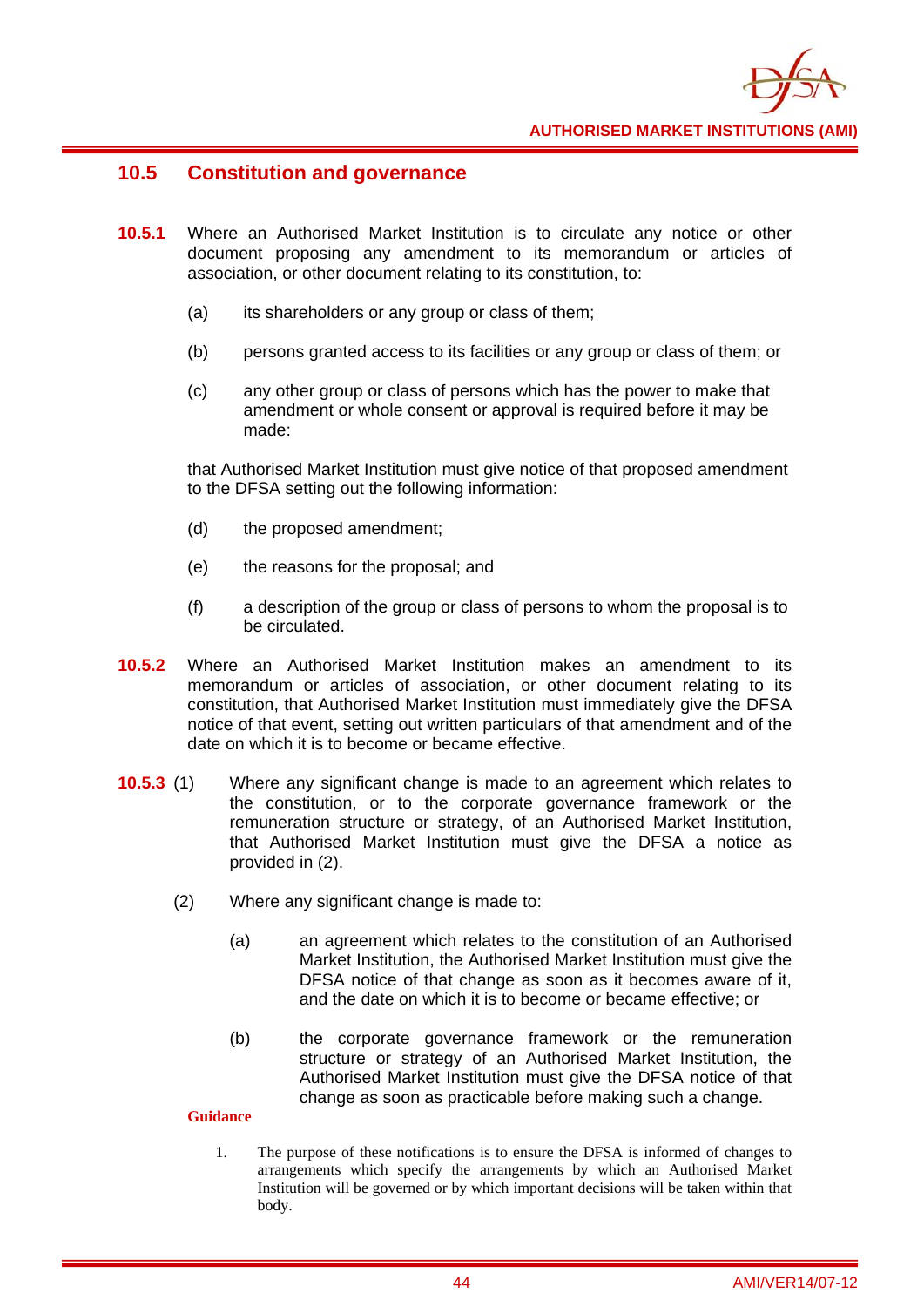

- 2. Key aspects of the corporate governance framework of an Authorised Market Institution encompasses a range of matters. These include the composition of its Governing Body, any committees of the Governing Body, the senior management and the Persons Undertaking Key Control Functions, the reporting lines between the Governing Body, senior management and the Persons Undertaking Key Control Functions and any key policies and practices relating to the internal governance of the firm, such as codes of ethics or its remuneration practices. Significant changes relating to such arrangements and policies need to be notified to the DFSA pursuant to Rule 10.5.3(2)(b) before making any changes.
- 3. Notification relating to proposed changes to corporate governance and remuneration referred to in Rule 10.5.3(2)(b) must be given sufficiently in advance of effecting the proposed change. If there are any concerns that an Authorised Market Institution may not be able to meet the applicable requirements relating to corporate governance and remuneration set out in GEN Rules 5.3.30 and 5.3.31 as a result of a proposed change, the DFSA may require the Authorised Market Institution to address those concerns effectively before implementing such a change.

# **10.6 Financial and other information**

- **10.6.1** An Authorised Market Institution must give the DFSA:
	- (a) a copy of its annual report and accounts; and
	- (b) a copy of any consolidated annual report and accounts of any group of which the Authorised Market Institution is a member;

no later than when the first of the following events occurs:

- (c) three months after the end of the financial year to which the document relates;
- (d) the time when the documents are sent to Persons granted access to the facilities or shareholders of the Authorised Market Institution; or
- (e) the time when the document is sent to a Holding Company of the Authorised Market Institution.
- **10.6.2** Where an audit committee of an Authorised Market Institution has received a report in relation to any period or any matter relating to any Regulatory Functions of that Authorised Market Institution, the Authorised Market Institution must immediately give the DFSA a copy of that report.
- **10.6.3** An Authorised Market Institution must give the DFSA a copy of its quarterly management accounts within one month of the end of the period to which they relate.
- **10.6.4** An Authorised Market Institution must give the DFSA:
	- (a) a statement of its anticipated income, expenditure and cash flow for each financial year; and
	- (b) an estimated balance sheet showing its position as it is anticipated at the end of each financial year;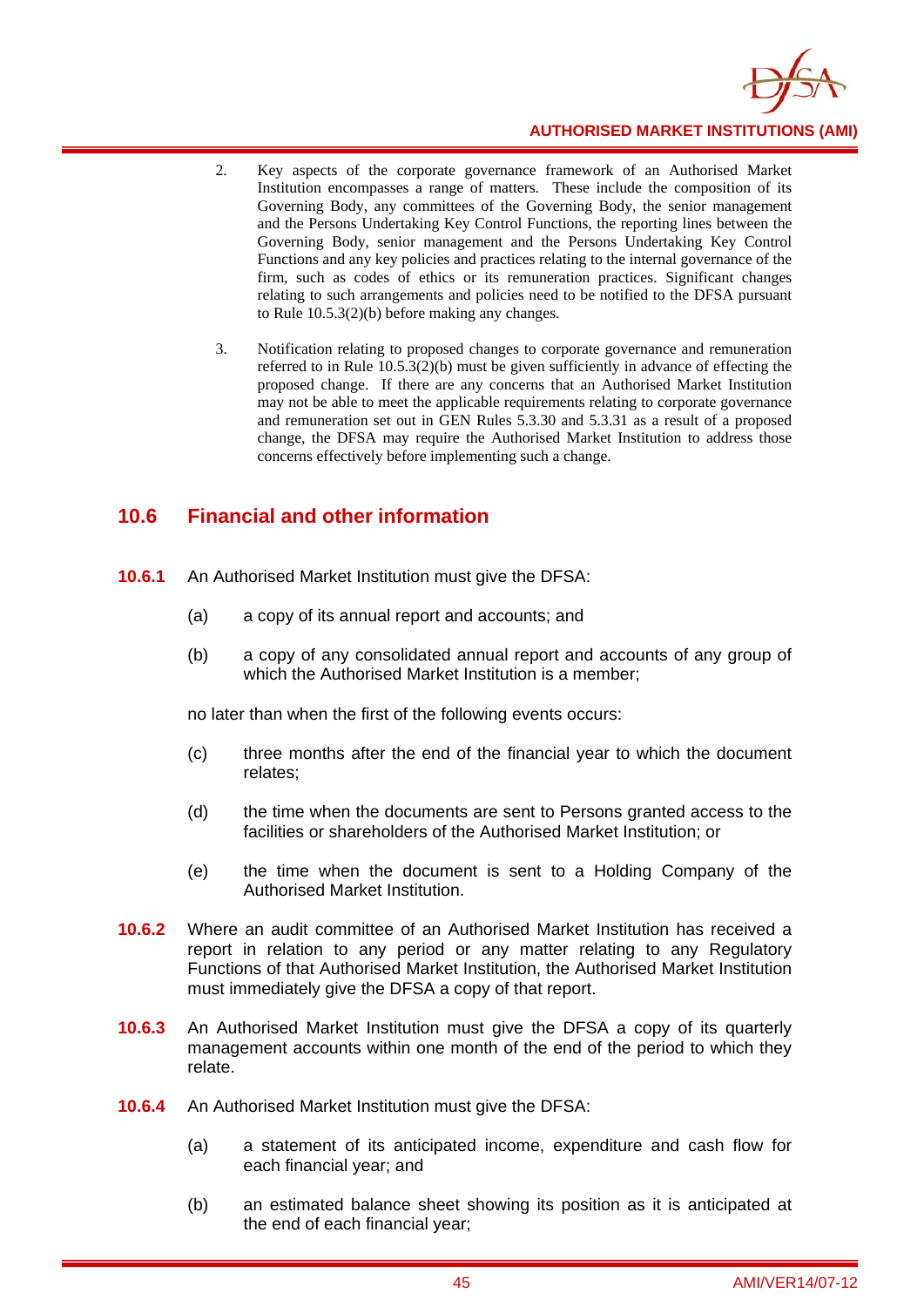

before the beginning of that financial year.

#### **Guidance**

An Authorised Market Institution is subject to GEN 8 and the requirements imposed by those Rules.

### **Fees and charges**

- **10.6.5** An Authorised Market Institution must give the DFSA a summary of:
	- (a) any proposal for changes to the fees or charges levied on users of its facilities, or any group or class of then, at the same time as the proposal is communicated to the relevant users; and
	- (b) any such change, no later than the date when it is published and notified to relevant parties.

### **10.7 Complaints**

- **10.7.1** Where an Authorised Market Institution has investigated a complaint arising in connection with the performance of, or failure to perform any of its Regulatory Functions, and the conclusion is that the Authorised Market Institution should:
	- (a) make a compensatory payment to any person; or
	- (b) remedy the matter which was the subject of that complaint

the Authorised Market Institution must immediately notify the DFSA of that event and give the DFSA a copy of the report and particulars of the recommendation as soon as that report or those recommendations are available to it.

### **10.8 Notifications**

### **Notification in respect of trading**

- **10.8.1** Where an Authorised Market Institution proposes to remove from trading or admit to trading, by means of its facilities a class of Investment which it has not previously traded, but is licensed to do so, it must give the DFSA notice of that event, at the same time as the proposal is communicated to persons granted access to its facilities or shareholder, with the following information;
	- (a) a description of the Investment to which the proposal relates;
	- (b) where that Investment is a derivative product, the proposed terms of that derivative; and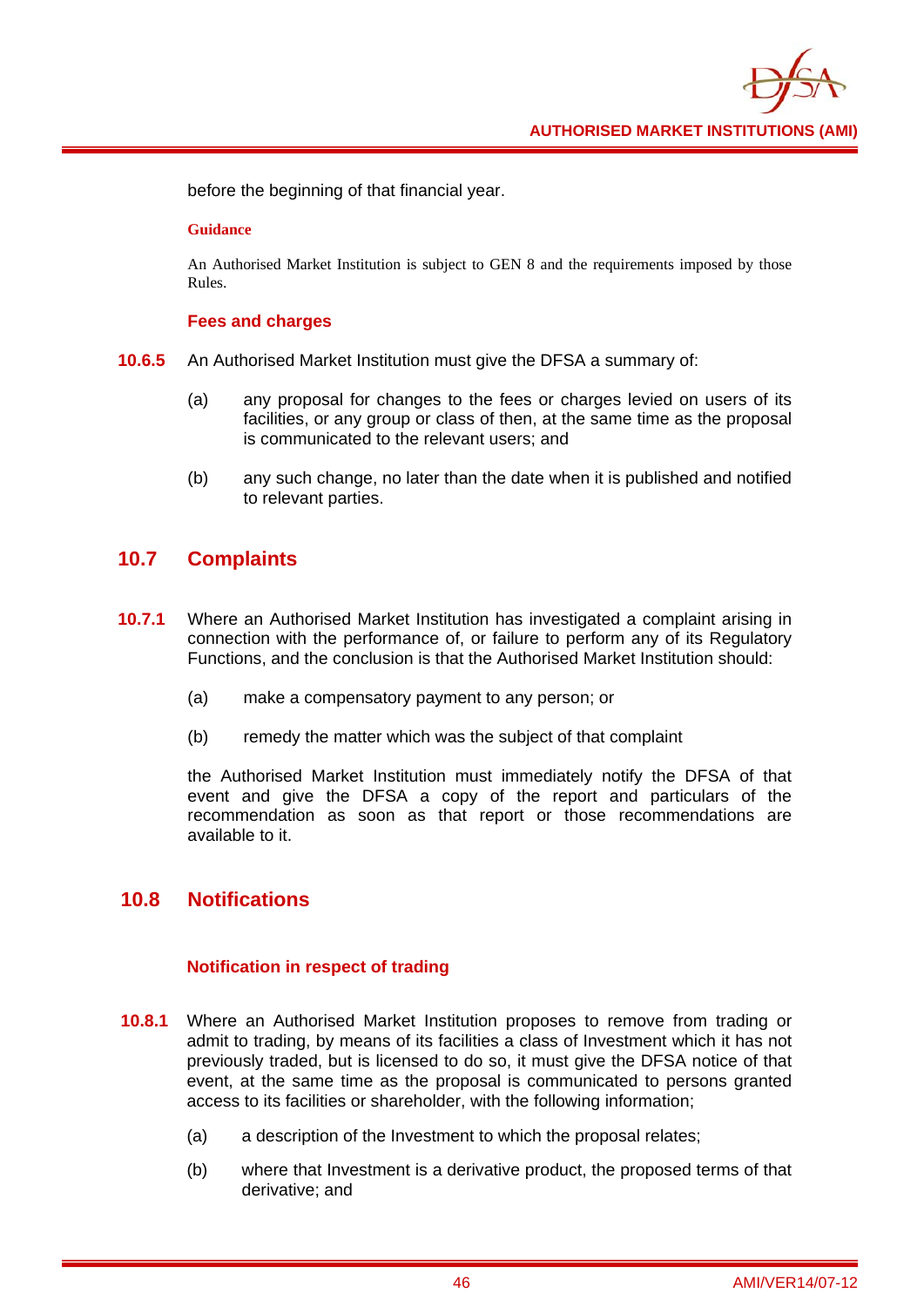

- (c) the name of any clearing or settlement facility in respect of that Investment.
- **10.8.2** Where an Authorised Market Institution decides to suspend, restore from suspension or cease trading any Investment it must immediately notify the DFSA and any person granted access to its facilities of the decision.
- **10.8.3** Where a Clearing House proposes to cease clearing or settling, or to clear or settle by means of its facilities a class of Investment which it has not previously traded, but is licensed to do so, it must give the DFSA notice of that event, at the same time as the proposal is communicated to persons granted access to its facilities or shareholder, with the following information;
	- (a) a description of the Investment to which the proposal relates;
	- (b) where that Investment is a derivative product, the proposed terms of that derivative; and
	- (c) the name of any trading facility in respect of that Investment.

### **Delisting or suspension of Securities by an Authorised Market Institution**

#### **Guidance**

An Authorised Market Institution has the power under Article 35(1) of the Markets Law 2012 to delist or suspend Securities from its Official List of Securities.

**10.8.4** Where an Authorised Market Institution delists, suspends or restores from suspension any Securities on its Official List of Securities, it must immediately notify the DFSA of its decision and the reasons for the decision.

### **10.9 Information technology systems**

- **10.9.1** Where an Authorised Market Institution changes any of its plans for action in response to a failure of any of its information technology systems resulting in disruption to the operation of its facilities, it must immediately give the DFSA notice of that event, and a copy of the revised or new plan.
- **10.9.2** Where any reserve information technology system of an Authorised Market Institution fails in such a way that, if the main information technology system of that body were also to fail, it would be unable to operate any of its facilities during its normal hours of operation, that body must immediately give the DFSA notice of that event, and inform the DFSA of:
	- (a) what action that Authorised Market Institution is taking to restore the operation of the reserve information technology system; and
	- (b) when it is expected that the operation of that system will be restored.

### **Inability to discharge regulatory functions**

**10.9.3** Where, because of the occurrence of any event or circumstances, an Authorised Market Institution is unable to discharge any Regulatory Function, it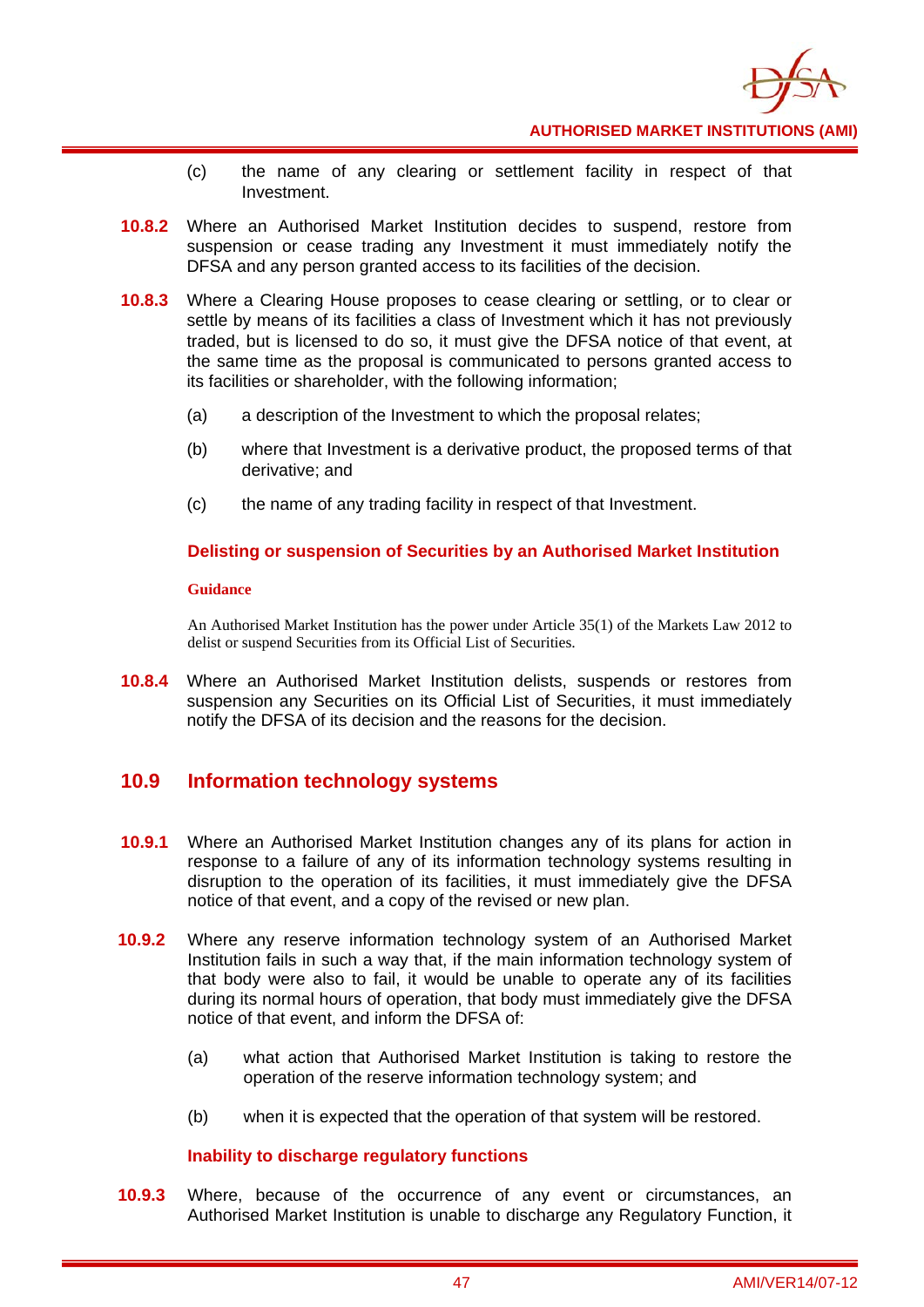

must immediately give the DFSA written notice of its inability to discharge that function, and inform the DFSA of:

- (a) what event or circumstance has caused it to become unable to do so;
- (b) which of its Regulatory Functions it is unable to discharge; and
- (c) what action, if any, it is taking or proposes to take to deal with the situation and, in particular, to enable it to recommence discharging that Regulatory Function.

# **10.10 Investigations and disciplinary action**

- **10.10.1** Where an Authorised Market Institution becomes aware that a person other than the DFSA has been appointed by any regulatory authority to investigate:
	- (a) any business transacted on or through its facilities; or
	- (b) any aspect of the clearing or settlement services which it provides,

it must immediately give the DFSA notice of that event.

#### **Guidance**

An Authorised Market Institution need not give the DFSA notice of:

- a. routine inspections or visits undertaken in the course of regular monitoring, complaints handling or as part of a series of theme visits;
- b. routine requests for information; or
- c. investigations into the conduct of Persons granted access to the facilities of an Authorised Market Institution where the use of its facilities is a small or incidental part of the subject matter of the investigation.

### **Disciplinary action relating to persons granted access to its facilities**

- **10.10.2** Where an Authorised Market Institution has taken disciplinary action against a Person granted access to its facilities, or any Employee of such Person, in respect of a breach of its Business Rules or Listing Rules the Authorised Market Institution must immediately notify the DFSA of that event, and give:
	- (a) the name of the Person concerned;
	- (b) details of the disciplinary action taken by the Authorised Market Institution; and
	- (c) the Authorised Market Institution's reasons for taking that disciplinary action.
- **10.10.3** Where an appeal is lodged against any disciplinary action referred to in Rule 10.10.2, the Authorised Market Institution must immediately give the DFSA notice of that event and: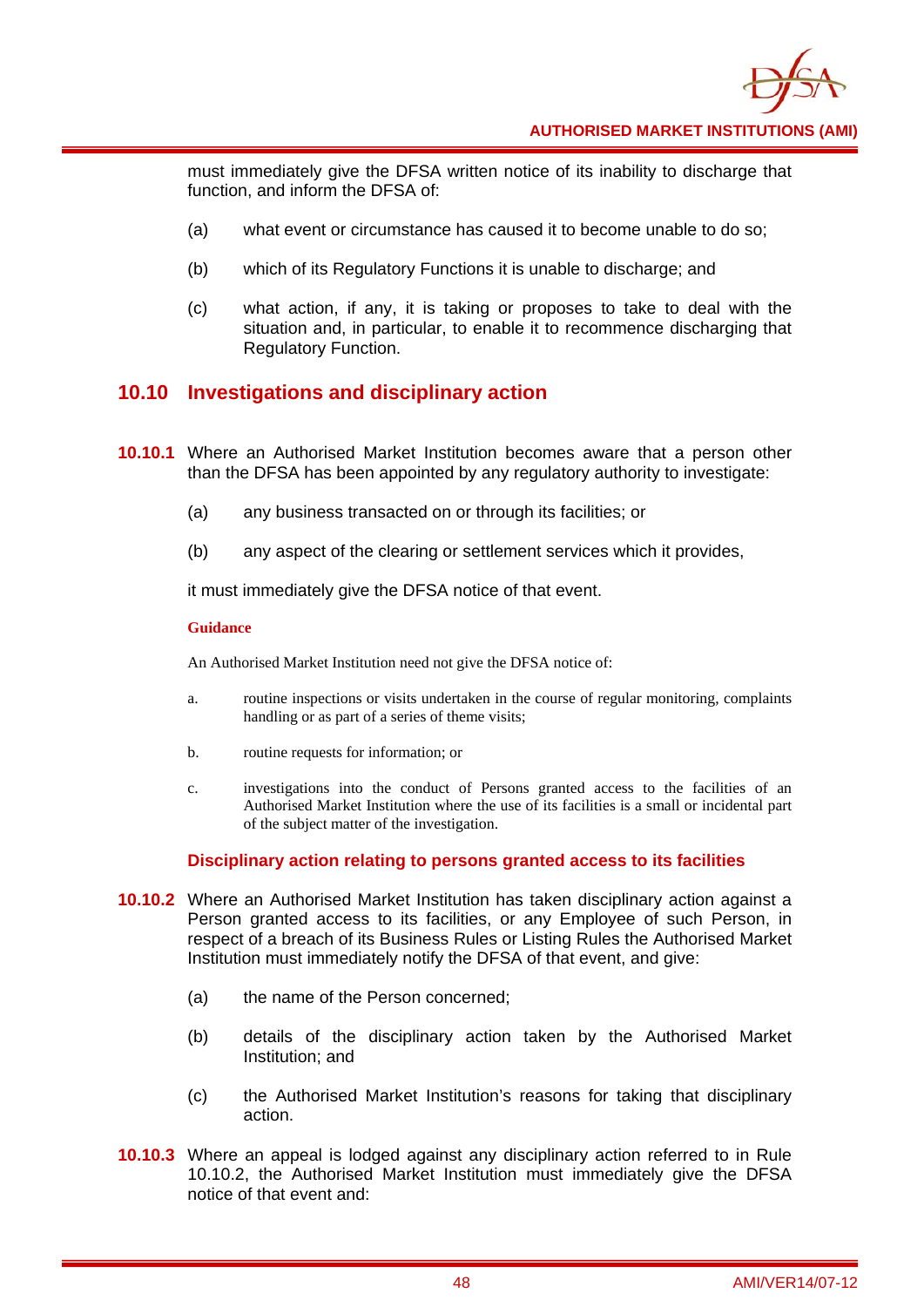

- (a) the name of the appellant and the grounds on which the appeal is based, immediately; and
- (b) the outcome of the appeal, when known.

### **Criminal offences and civil prohibition**

- **10.10.4** Where an Authorised Market Institution has information tending to suggest that any person has:
	- (a) been carrying on Financial Services in the DIFC in contravention of the general prohibition;
	- (b) engaged in Market Misconduct; or
	- (c) engaged in financial crime or money laundering;

it must immediately give the DFSA notice of that event, along with full details of that information in writing.

### **Directions by an Authorised Market Institution**

- **10.10.5** Where an Authorised Market Institution:
	- (a) decides to limit the open position of any Person in Investments; or
	- (b) issues directions to any Person to close out his position in any Investment;

that Authorised Market Institution must immediately give the DFSA notice of that event, and the Person's name, the Investment and size of any position to be limited or closed-out and the reasons for the Authorised Market Institution's decision.

### **10.11 Supervisory directions**

- 1. Article 26 of the Markets Law provides as follows:
	- "(1) Without limiting the application of the Regulatory Law 2004, the DFSA may by written notice direct an Authorised Market Institution to do or not do specified things that the DFSA considers are necessary or desirable to comply with the Law or ensure the integrity of the financial services industry in the DIFC, including but not limited to directions:
		- (a) requiring compliance with any duty, requirement, prohibition, obligation or responsibility applicable to an Authorised Market Institution;
		- (b) requiring an Authorised Market Institution to act in a specified manner in relation to transactions conducted on or through the facilities operated by an Authorised Market Institution, or in relation to a specified class of transactions; or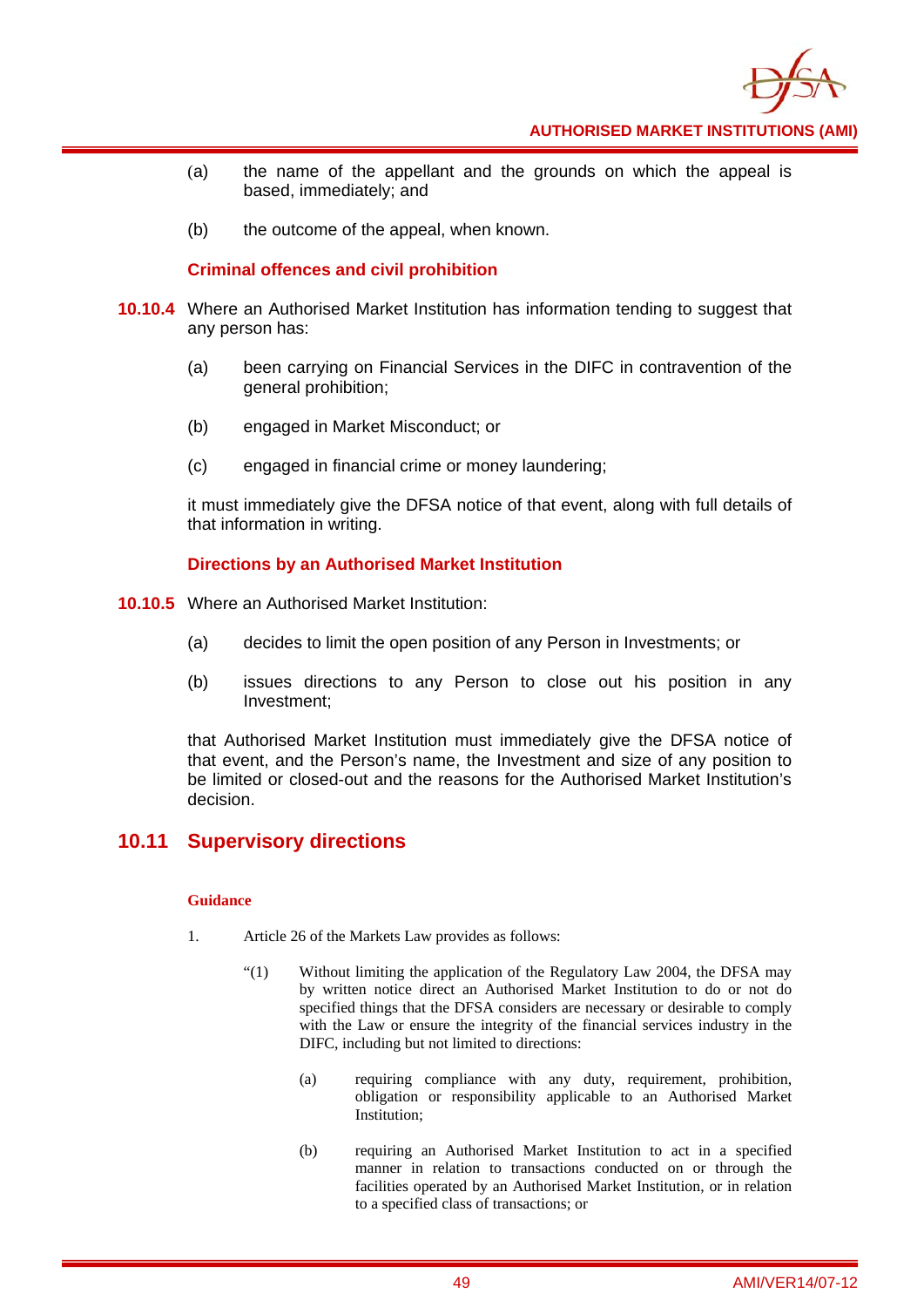

- (c) requiring an Authorised Market Institution to act in a specified manner or to exercise its powers under any rules that the Authorised Market Institution has made.
- (2) Without limiting the application of Article 75 of the Regulatory Law 2004, the DFSA may, by written notice direct an Authorised Market Institution to:
	- (a) close the market or facilities operated by an Authorised Market Institution in a particular manner or for a specified period;
	- (b) suspend transactions on the market or through the facilities operated by an Authorised Market Institution;
	- (c) suspend transactions in Investments conducted on the market or through the facilities operated by an Authorised Market Institution;
	- (d) prohibit trading in Investments conducted on the market or through the facilities operated by an Authorised Market Institution;
	- (e) defer for a specified period the completion date of transactions conducted on the market or through the facilities operated by an Authorised Market Institution;
	- (f) prohibit a specified person from undertaking any transactions on the facilities operated by the Authorised Market Institution; or
	- (g) do any act or thing, or not do any act or thing, in order to ensure an orderly market, or reduce risk to the DFSA's objectives.
- (3) The Regulatory Appeals Committee has jurisdiction to hear and determine any appeal in relation to a decision to issue a direction under Article 26.
- 2. The DFSA expects to use these powers only in exceptional circumstances. Factors the DFSA will consider in exercising these powers include:
	- a. what steps the Authorised Market Institution has taken or is taking in respect of the issue being addressed in the planned direction;
	- b. the impact on the DFSA's objectives if a direction were not issued; or
	- c. whether it is in the interests of the DIFC.
- 3. The written notice given by the DFSA will specify what an Authorised Market Institution is required to do under the exercise of such powers. Though the DFSA is not required to do so under the Markets Law, in most cases, the DFSA will contact the Authorised Market Institution prior to issuing such a direction.

### **10.12 Listing directions**

#### **Guidance**

Article 35(2) of the Markets Law 2012 allows the DFSA to direct an Authorised Market Institution to suspend or delist from or restore from suspension to Securities from its Official List of Securities. Such directions may take immediate effect or from a date and time as may be specified in the directive.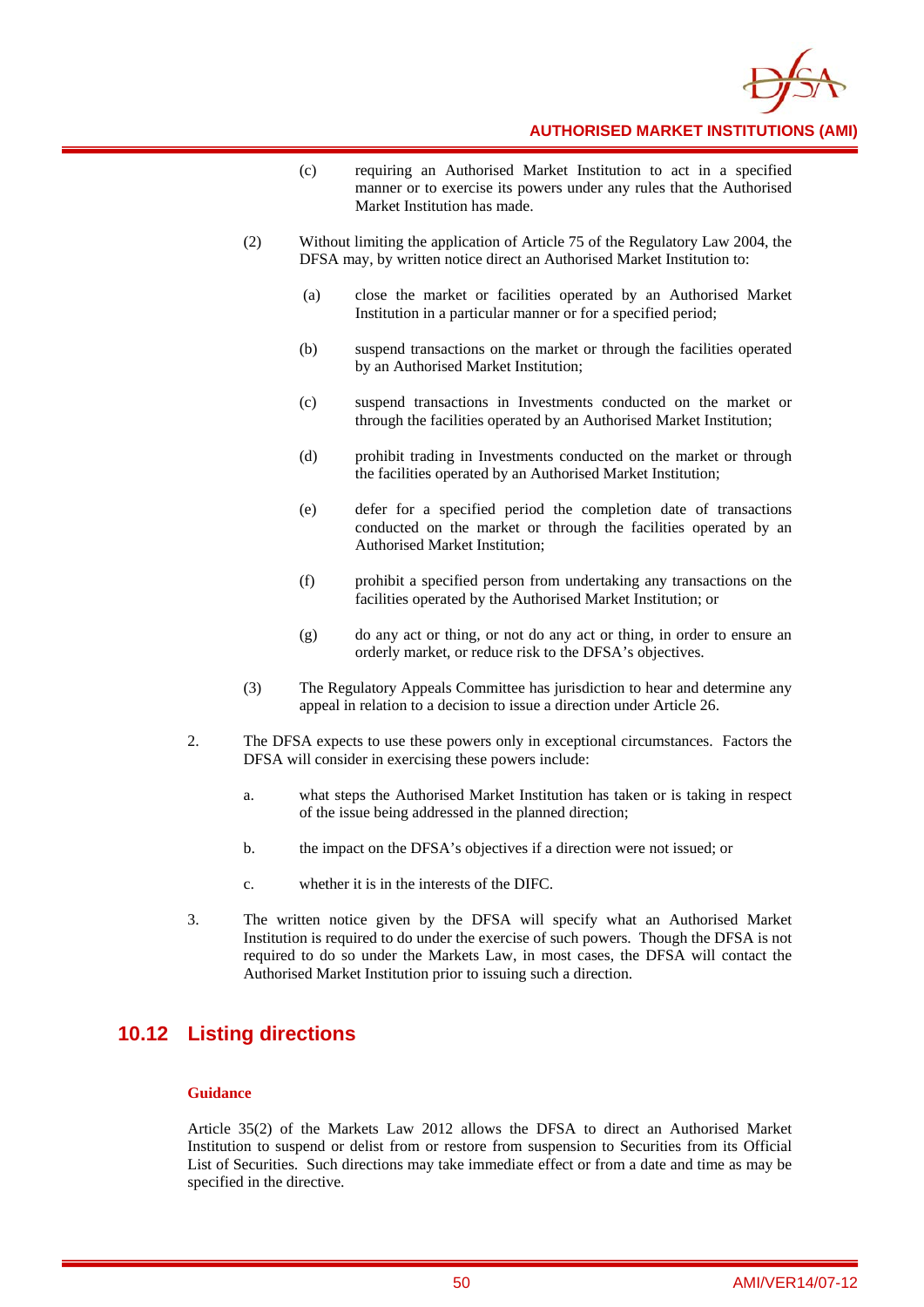

# **10.13 Public disclosures of decisions in relation to an Official List of Securities**

- **10.13.1** (1) An Authorised Market Institution must make a market disclosure:
	- (a) on the website of the Authorised Market Institution; and
	- (b) to the DFSA,

of decisions in relation to the following events:

- (c) an admission of Securities to an Official List of Securities,
- (d) a suspension of Securities from an Official List of Securities;
- (e) a restoration from suspension of Securities from an Official List of Securities;
- (f) a delisting of Securities from an Official List of Securities; and
- (g) a suspension, restoration from suspension or decision to cease trading of any Investment.
- (2) The disclosure made in accordance with (1) should also indicate whether the event was made under a direction made to the Authorised Market Institution by the DFSA.

### **Guidance**

Disclosures made in accordance with Rule 10.13.1 are designed to help ensure that an orderly market exists in relation to Securities admitted to an Official List of Securities.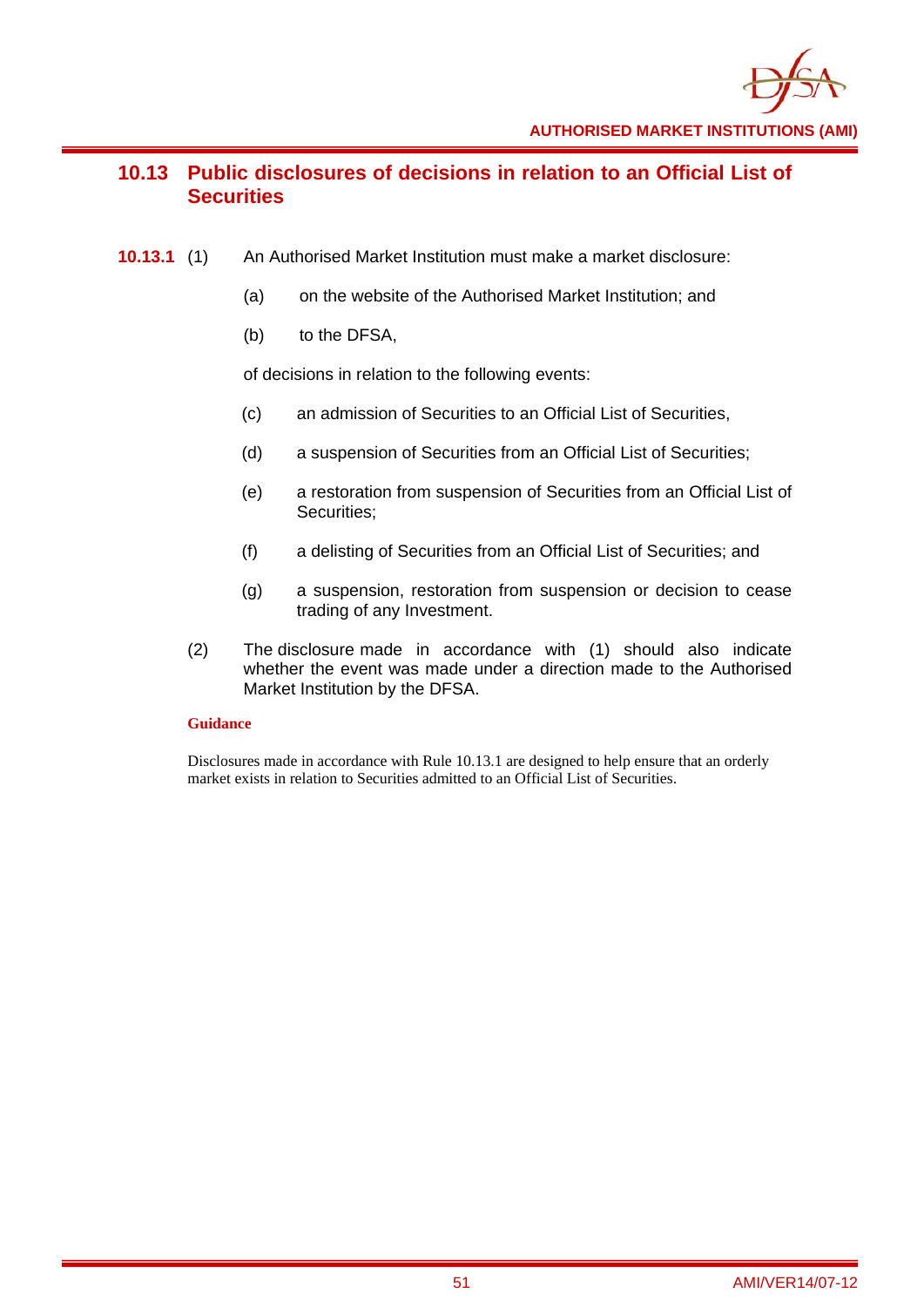

# **11 ANTI MONEY LAUNDERING RULES FOR AUTHORISED MARKET INSTITUTIONS**

# **11.1 U.A.E. federal law**

### **Guidance**

- 1. In connection with Article 72 of the Regulatory Law 2004, this chapter relates to regulatory requirements imposed by the DFSA, as opposed to requirements imposed by applicable criminal laws, that is relevant provisions of the 'Federal Law No 4. of 2002 - Criminalisation of Money Laundering of the U.A.E.' (U.A.E. Law No. 4), the 'Federal Law No. 1 of 2004' regarding anti terrorism, the U.A.E. Penal Code and any other federal law of the U.A.E as applicable in the DIFC in relation to anti money laundering compliance. The Rules of the chapter should therefore not be relied upon to interpret or determine the application of the money laundering laws of the U.A.E.
- 2. By virtue of Article 3(1) of 'Federal Law No. 8 of 2004', the U.A.E. Law No. 4 of 2002 applies to all operations in the DIFC. In recognition of this, Article 70(3) of the Regulatory Law requires an Authorised Market Institution to comply with the U.A.E. Law No. 4. Pursuant to Article 70(3), an Authorised Market Institution is required to comply with the U.A.E. Law No. 4. The defined term of 'Money Laundering' in these Rules follows that in the U.A.E. Law No.4. The legal definition of the offence of 'Money Laundering' is set out in Article 1 of the U.A.E. Law No.4.

# **11.2 Application**

**11.2.1** This chapter applies to every Authorised Market Institution and the Money Laundering Reporting Officer (MLRO) of an Authorised Market Institution.

#### **Guidance**

The requirement for the appointment of an MLRO of an Authorised Market Institution is set out in Rule 7.2.2(2)(c).

# **11.3 Purpose**

- 1. These Rules require an Authorised Market Institution to have adequate policies, procedures, systems and controls in place to prevent the activity of money laundering. Money laundering is generally described as the process by which criminals attempt to hide or disguise the true origin and ownership of the proceeds of their criminal activities, thereby avoiding prosecution, conviction and confiscation of criminal funds. This includes the closely related subject of 'terrorist financing'.
- 2. Accordingly, where the DFSA uses 'money laundering' either as a defined or undefined term, Authorised Market Institutions are required to include 'terrorist financing' in all considerations with regard to their policies, procedures, systems and controls.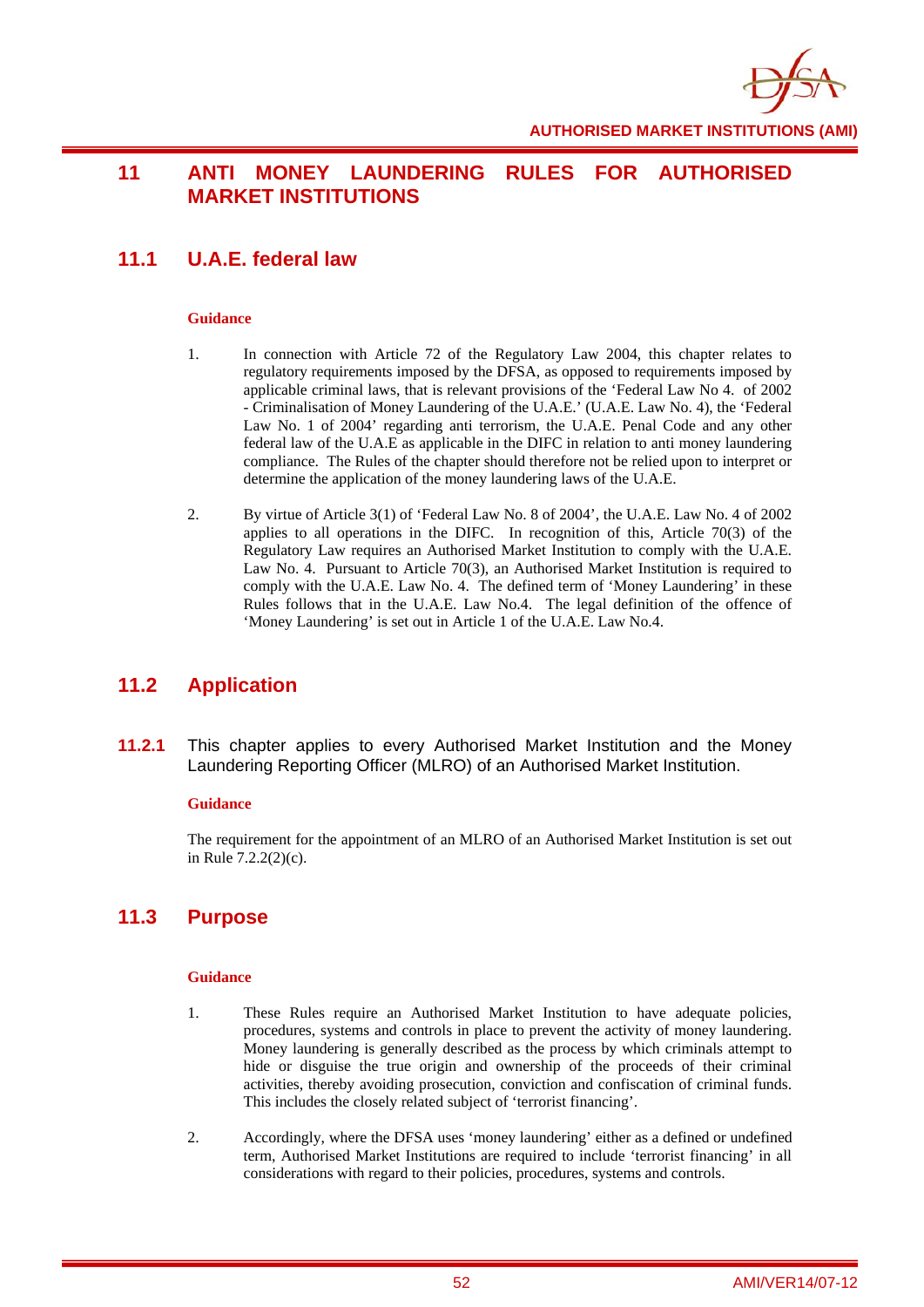

## **11.4 General requirements**

- **11.4.1** (1) An Authorised Market Institution must establish and maintain effective anti money laundering policies, procedures, systems and controls to prevent opportunities for Money Laundering, in relation to the Authorised Market Institution, and its activities in relation to its Members.
	- (2) An Authorised Market Institution must take reasonable steps to ensure that its Employees comply with the relevant requirements of its anti money laundering policies, procedures, systems and controls.

- 1. An Authorised Market Institution's anti money laundering policies, procedures, systems and controls should:
	- a. ensure compliance with the U.A.E Law No.4 and any other relevant Federal laws;
	- b. enable suspicious transactions to be detected and reported;
	- c. ensure the Authorised Market Institution is able to provide an audit trail of a transaction; and
	- d. comply with any other obligation in these Rules.
- 2. An Authorised Market Institution's anti money laundering compliance arrangements should consist of policies, procedures, systems and controls and may also encompass appropriate anti money laundering programmes and strategies.
- 3. An Authorised Market Institution should have a policy statement detailing the duties and obligations of its MLRO.
- 4. In accordance with GEN Rule 5.3.19 an Authorised Market Institution should have specific arrangements to consider the fitness and propriety of its staff. The arrangements should take into account criminal convictions, adverse findings by courts or regulatory authorities in the U.A.E. or elsewhere, or engagement in dishonest or improper business practices.
- 5. Under Article 3 of the U.A.E. Law No.4, an Authorised Market Institution may be criminally liable for the offence of Money Laundering if such an activity is intentionally committed in its names or for its accounts.
- **11.4.2** (1) An Authorised Market Institution must include in its Business Rules an anti money laundering regime applicable to its Members.
	- (2) The anti money laundering regime referred to in (1) must include at least rules in relation to:
		- (a) application of the 'Federal Law No. 4 of 2002 Criminalisation of Money Laundering of the U.A.E.' (U.A.E. Law No. 4), the 'Federal Law No. 1 of 2004' regarding anti-terrorism and the U.A.E. Penal Code;
		- (b) anti money laundering compliance arrangements;
		- (c) appointment of an MLRO;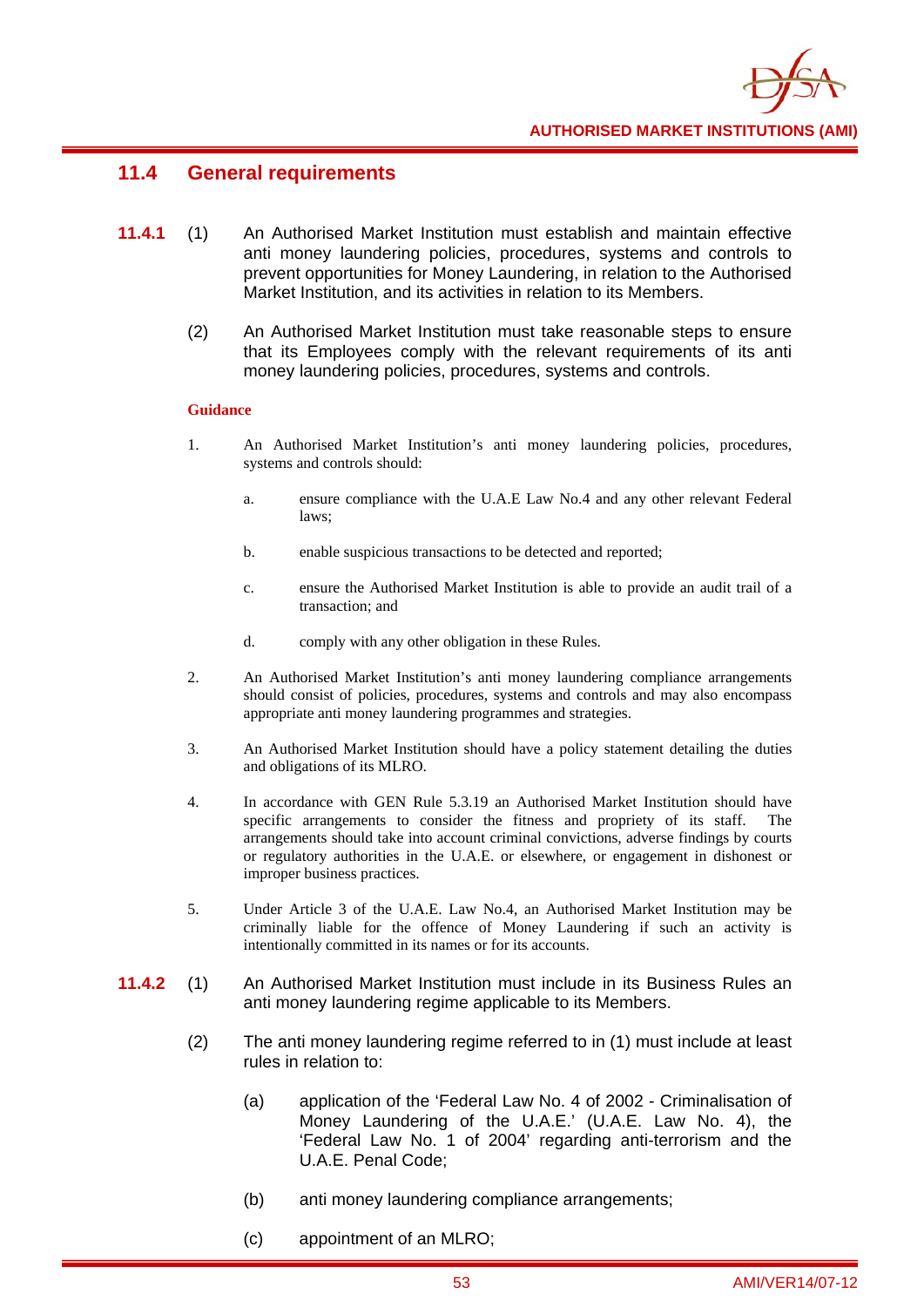- (d) customer identification, ongoing due diligence and scrutiny required under Rule 11.7.3, and retention of documents;
- (e) internal and external reporting of suspicious transactions, taking into account the applicable anti money laundering legislation;
- (f) transaction monitoring;
- (g) use of government, regulatory an international findings with regard to anti money laundering deficiencies in specific jurisdictions and with regard to money laundering and terror suspects;
- (h) risk assessment; and
- (i) training.
- (3) An Authorised Market Institution must monitor and regularly review compliance of its Members with its anti money laundering regime.
- (4) An Authorised Market Institution must ensure that its Members rectify any contraventions of its anti money laundering regime without delay.
- (5) An Authorised Market Institution must notify the DFSA of any:
	- (a) material breach of its anti money laundering regime by a Member;
	- (b) circumstances in which a Member will not or cannot rectify a breach of its anti money laundering regime; and
	- (c) conduct which the Authorised Market Institution knows or ought reasonably to know amounts to terrorist financing.

- 1. In accordance with the Regulatory Law, the DFSA is responsible for monitoring anti money laundering compliance of Authorised Market Institutions. An Authorised Market Institution is responsible for anti money laundering compliance of all its Members with its anti money laundering regime. Authorised Firms must also comply with the DFSA's AML module.
- 2. An Authorised Market Institution must operate appropriate measures to reduce Market Misconduct on the Authorised Market Institution's facilities. As part of this requirement, an Authorised Market Institution shall include an anti money laundering regime in their Business Rules.
- 3. An Authorised Market Institution may review the operation of its Members' anti money laundering policies, procedures, systems and controls in its regular reviews of Members' operations.
- 4. Before an Authorised Market Institution accepts a prospective Member, it should ensure that the applicant has an anti money laundering programme in place which is designed to comply with all applicable anti money laundering legislation.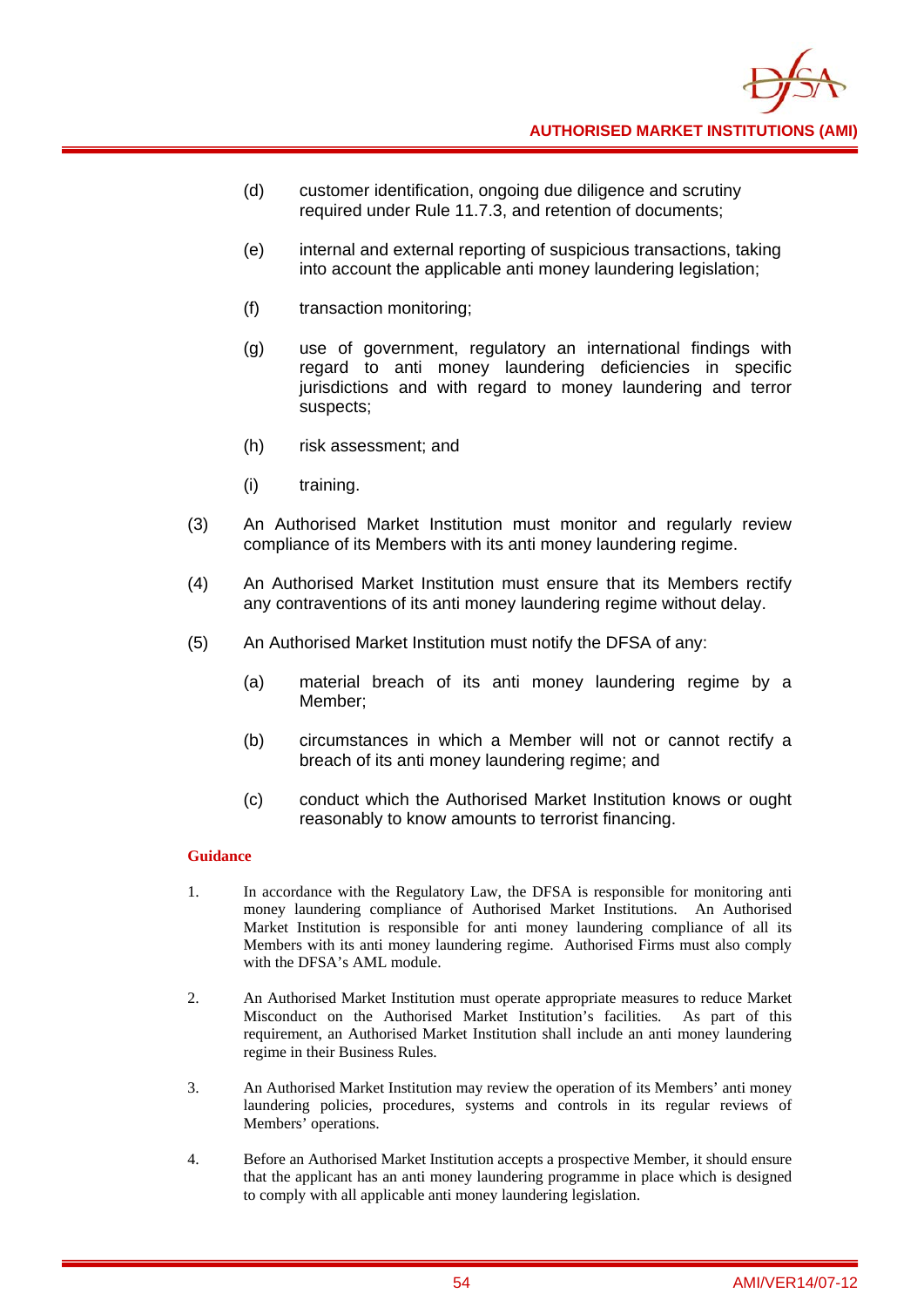

# **11.5 Co-operation with regulators**

**11.5.1** An Authorised Market Institution that receives a request for information from a Financial Services Regulator or agency responsible for anti money laundering regarding enquiries into potential money laundering related to activities carried on in or from the DIFC, must promptly inform the DFSA in writing.

# **11.6 Appointment, responsibilities and duties of the MLRO**

### **Appointment**

### **Guidance**

- 1. The requirement to appoint an individual as MLRO is contained in Rule 7.2.2(2)(c).
- 2. Pursuant to Rule 7.2.2(2)(c), the MLRO must be ordinarily resident in the U.A.E.
- **11.6.1** An Authorised Market Institution must ensure that the MLRO is of sufficient seniority within the Authorised Market Institution to enable him to:
	- (a) act on his own authority;
	- (b) have direct access to the Governing Body and senior management;
	- (c) have sufficient resources including, if necessary, an appropriate number of appropriately trained Employees to assist in the performance of his duties in an effective, objective and independent manner;
	- (d) have unrestricted access to information the Authorised Market Institution has about the financial and business circumstances of a Member; and
	- (e) have unrestricted access to relevant information about the features of the transactions relevant to the Authorised Market Institution.

### **Guidance**

GEN Rule 5.3.18 requires an Authorised Market Institution to establish and maintain systems and controls that enable it to satisfy itself of the suitability of anyone who acts for it.

### **Responsibilities**

- **11.6.2** (1) An Authorised Market Institution must ensure that its MLRO is responsible for all of its anti money laundering activities carried on in or from the DIFC.
	- (2) An Authorised Market Institution must ensure that its MLRO carries out and is responsible for the following:
		- (a) establishing and maintaining the Authorised Market Institution's anti money laundering policies, procedures, systems and controls and compliance with anti money laundering legislation applicable in the DIFC;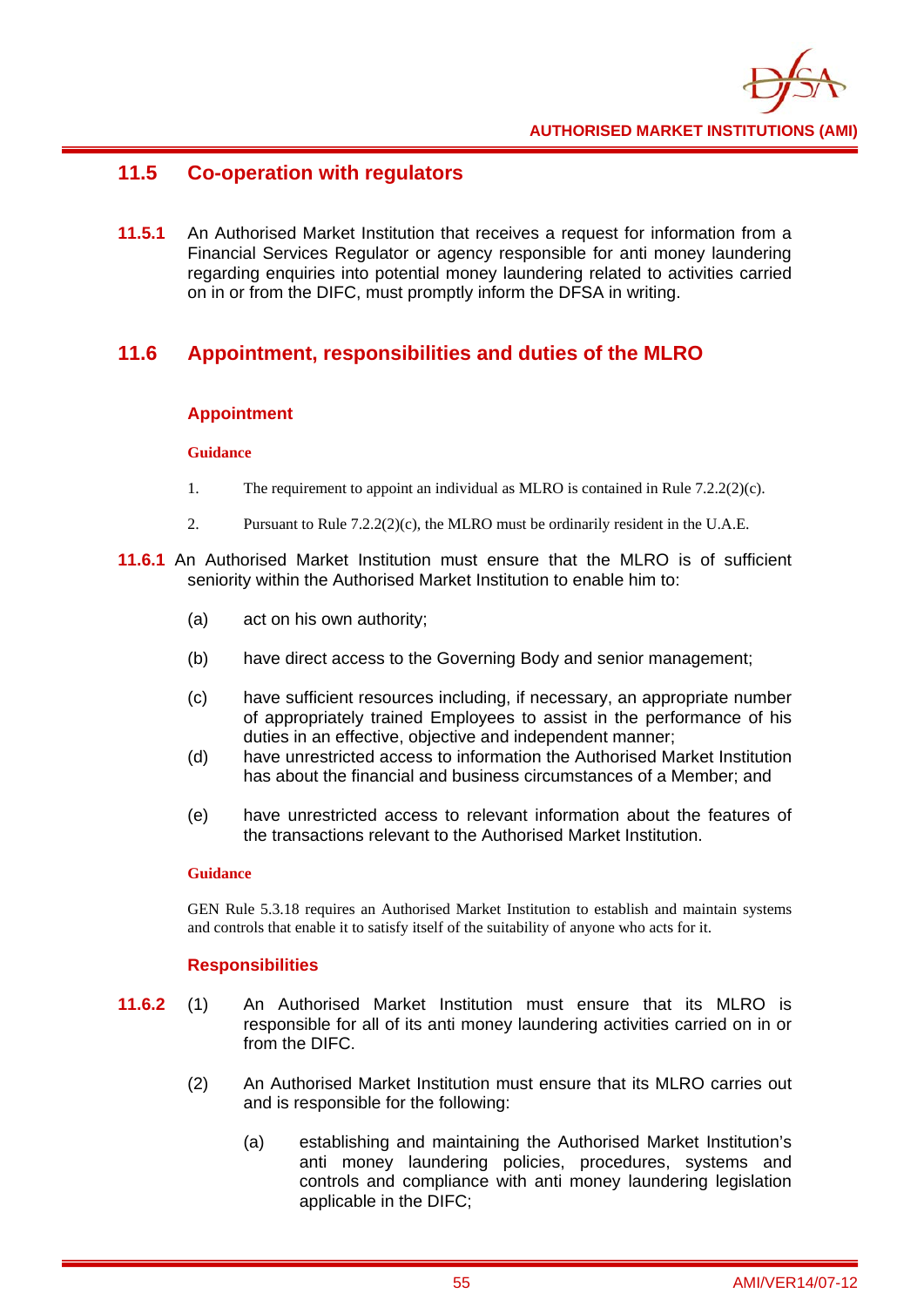

- (b) the day-to-day operations for compliance with the Authorised Market Institution's anti money laundering policies, procedures, systems and controls;
- (c) the compliance monitoring and review of its Member's anti money laundering policies, procedures, systems and controls with the Authorised Market Institution's anti money laundering regime pursuant to Rule 11.4.2;
- (d) taking appropriate action pursuant to Rule11.4.2(3) in order to ensure that contraventions of its Members are rectified without delay;
- (e) acting as the point of contact to receive internal Suspicious Transaction Reports from the Authorised Market Institution's Employees pursuant to Rule 11.8.1;
- (f) taking appropriate action pursuant to Rule 11.8.2 following the receipt of an internal Suspicious Transaction Report from the Authorised Market Institution's Employees;
- (g) making, in accordance with U.A.E. Law No.4, external Suspicious Transaction Reports to the Anti Money Laundering Suspicious Cases Unit (AMLSCU) of the U.A.E. and sending corresponding copies to the DFSA under Rule 11.8.2;
- (h) acting as the point of contact within the Authorised Market Institution for competent U.A.E. authorities, the DFSA and its Members regarding money laundering issues;
- (i) responding promptly to any request for information made by competent U.A.E. authorities or the DFSA;
- (j) establishing and maintaining an appropriate anti money laundering training programme and adequate awareness arrangements pursuant to Rules under section 11.12; and
- (k) receiving and acting upon any relevant findings, recommendations, guidance, directives, resolutions, sanctions, notices or other conclusions, described in section 11.9 and GEN Rule 5.3.30.

### **Guidance**

In accordance with GEN Rule 5.3.21 where an Authorised Market Institution outsources specific anti money laundering tasks of its MLRO to another suitable individual of a third party provider, including within a corporate Group, the MLRO of the Authorised Market Institution remains responsible for ensuring compliance with the duties imposed on the MLRO.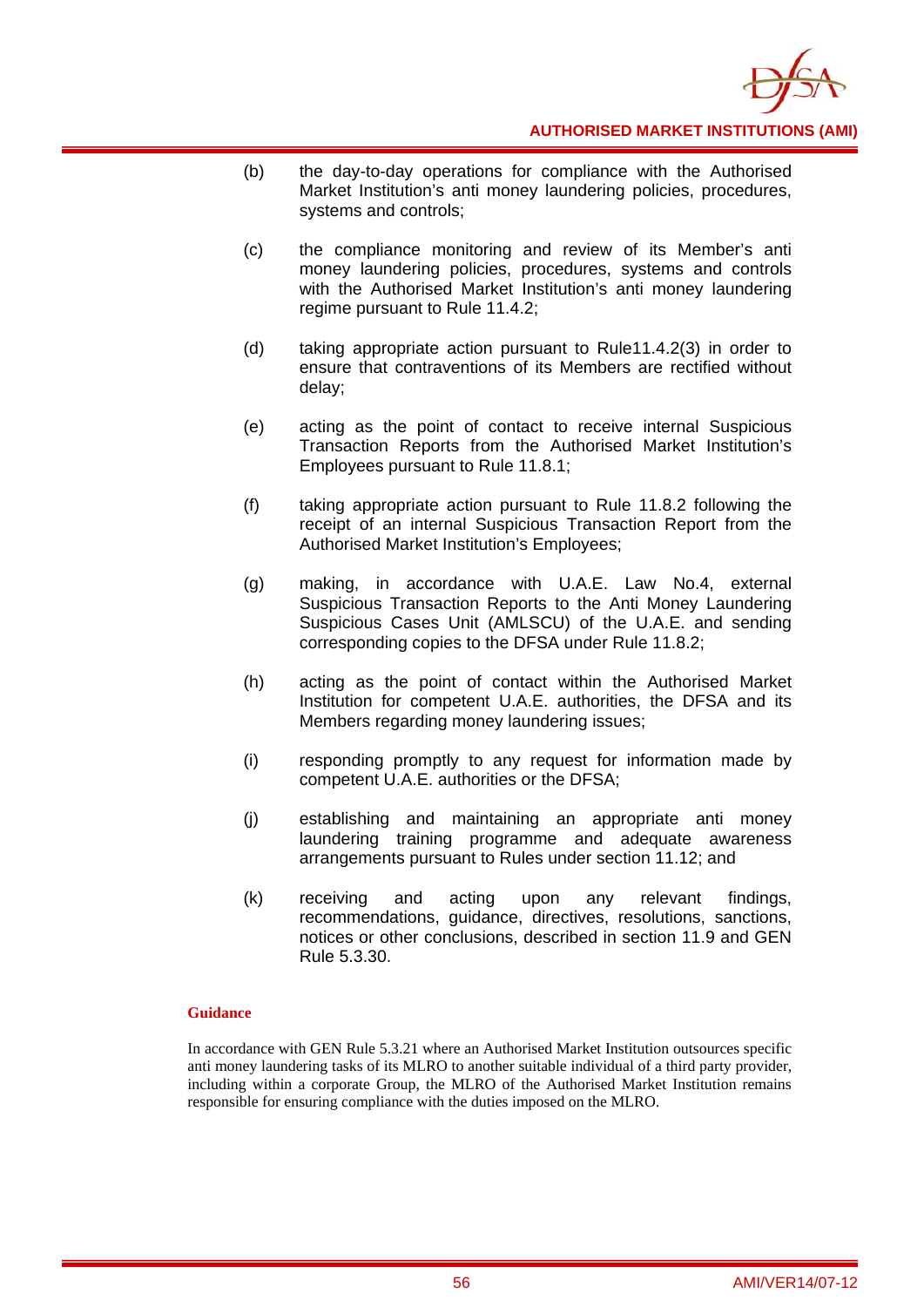

### **Reporting**

- **11.6.3** The MLRO must report at least annually to the Governing Body or senior management of the Authorised Market Institution on the following matters:
	- (a) the Authorised Market Institution's compliance with applicable anti money laundering laws including Rules;
	- (b) the quality of the Authorised Market Institution's anti money laundering policies, procedures, systems and controls;
	- (c) the general compliance of its Members with the anti money laundering regime contained in the Business Rules;
	- (d) any internal Suspicious Transaction Reports made by the Authorised Market Institution's Employees pursuant to Rule 11.8.1 and action taken in respect of those reports, including the grounds for all decisions;
	- (e) any external Suspicious Transaction Reports made by the Authorised Market Institution pursuant to Rule 11.8.2 and action taken in respect of those reports including the grounds for all decisions;
	- (f) any external Suspicious Transaction Reports made by the Authorised Market Institution's Members to the AMLSCU;
	- (g) any relevant findings, recommendations, guidance, directives, resolutions, sanctions, notices or other conclusions described in section 11.9 and GEN Rule 5.3.30 and how the Authorised Market Institution has taken them into account; and
	- (h) any other relevant matters related to money laundering as it concerns the Authorised Market Institution's business.
	- **11.6.4** An Authorised Market Institution must ensure that its Governing Body or senior management promptly:
		- (a) assess the report provided under Rule 11.6.3;
		- (b) take action, as required subsequent to the findings of the report, in order to resolve any identified deficiencies; and
		- (c) make a record of their assessment in (a) and the action taken in (b).
	- **11.6.5** (1) The report provided under Rule 11.6.3 and the records of the assessment and actions pursuant to Rule 11.6.4 must be documented in writing.
		- (2) A complete copy of the Report and records of the assessment and actions must be provided to the DFSA promptly.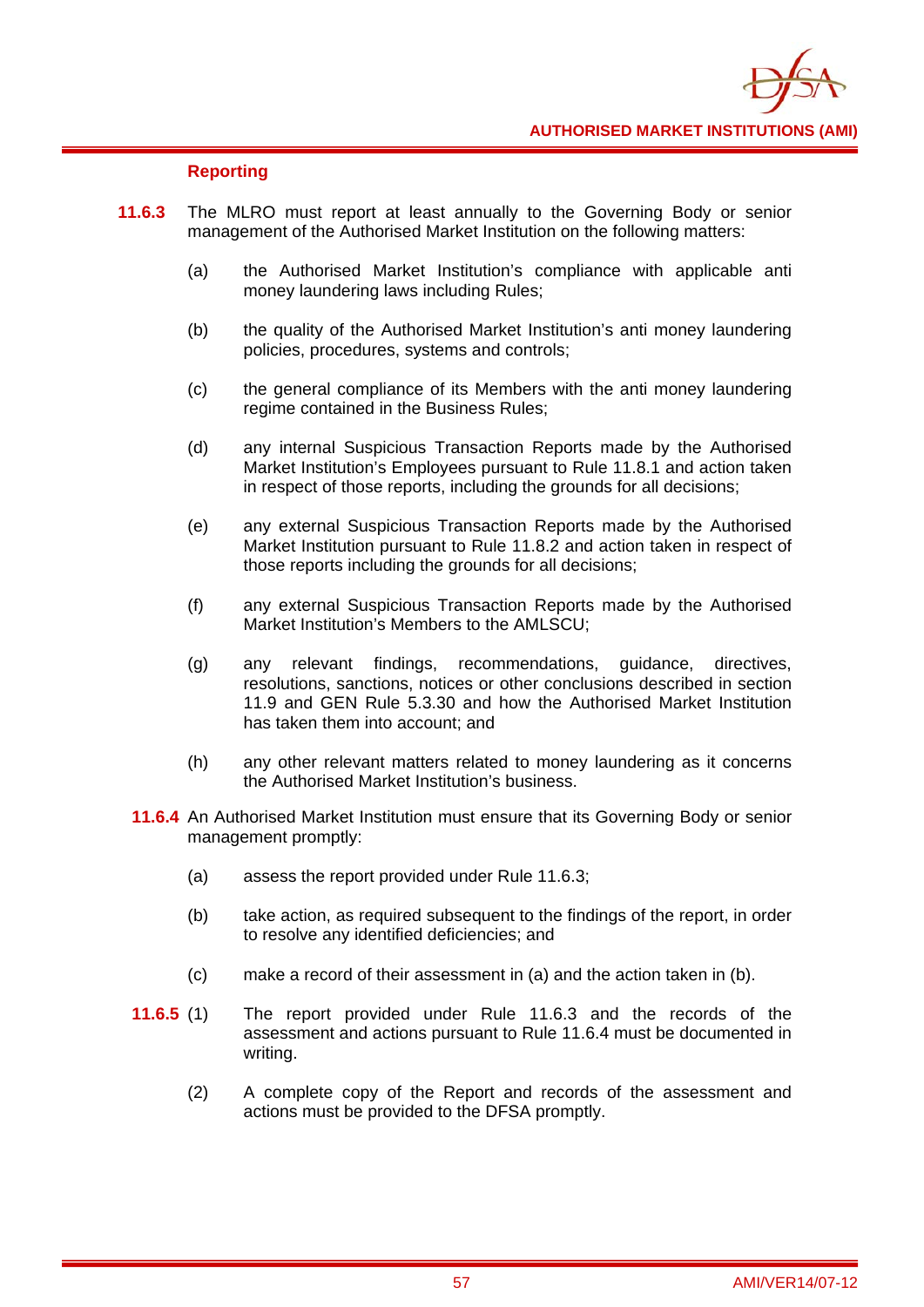

# **11.7 Member identification requirements**

### **Duties and responsibilities**

- **11.7.1** (1) Subject to the exception under Rule 11.7.4, an Authorised Market Institution must establish and verify the identity of any Member to whom the Authorised Market Institution allows access or proposes to allow access to its facilities.
	- (2) In establishing and verifying a Member's true identity, an Authorised Market Institution must obtain sufficient and satisfactory evidence having considered:
		- (a) its risk assessment under Rule 11.10.1 in respect of the Member; and
		- (b) the relevant provisions of App2 and App3.
	- (3) An Authorised Market Institution must update as appropriate any Member identification policies, procedures, systems and controls.

- 1. An Authorised Market Institution should adopt a risk-based approach for the Member identification and verification process. Depending on the outcome of the Authorised Market Institution's money laundering risk assessment of its Member, it should decide to what level of detail the Member identification and verification process will need to be performed.
- 2. The requirements for Members on how to identify and verify their clients should be set out in the Authorised Market Institution's anti money laundering regime.
- **11.7.2** The obligations under Rules 11.7.1 must be fulfilled before the Authorised Market Institution effects any transaction on behalf of the Member.
- **11.7.3** (1) An Authorised Market Institution must :
	- (a) ensure that the information and documentation concerning a Member's identity remains accurate and up-to-date ; and
	- (b) conduct ongoing due diligence on its business relationship with, and ongoing scrutiny of transactions undertaken by, a Member throughout the course of the relationship.
	- (2) If at any time an Authorised Market Institution becomes aware that it lacks sufficient information or documentation concerning a Member's identification, or develops a concern about the accuracy of its current information or documentation, it must promptly obtain appropriate material to verify the Member's identity.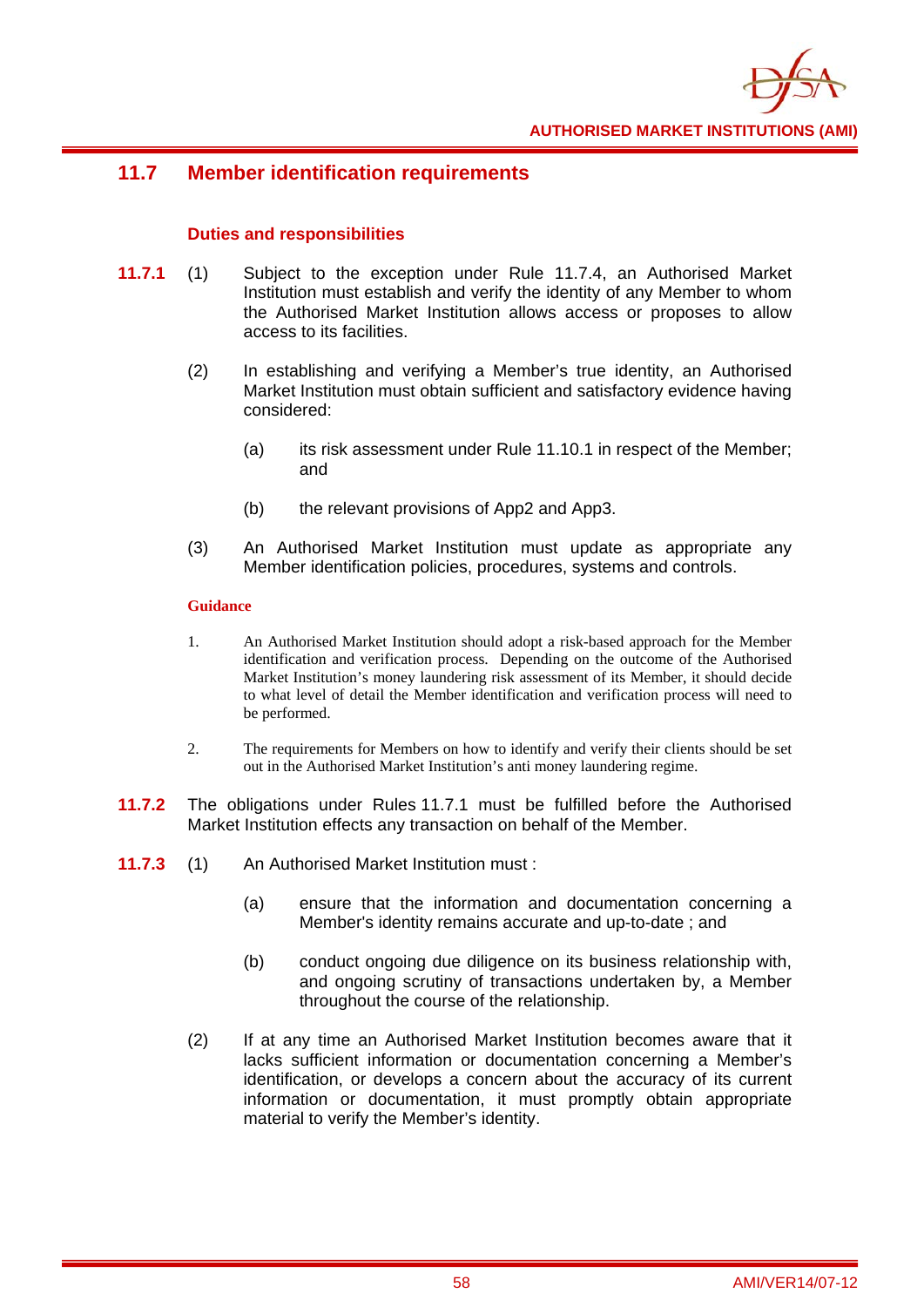

- 1. An Authorised Market Institution should undertake a periodic review to ensure that Member identity documentation is accurate and up-to-date.
- 2. An Authorised Market Institution should undertake a review particularly when there is a material change in the nature or ownership of the Member.
- 3. Additional elements concerning the Member identification and ongoing due diligence of the business relationship with the Member and scrutiny of transactions which an Authorised Market Institution should take into account are set out as further Guidance in App2.
- 4. The degree of the ongoing due diligence to be undertaken will depend on the risk assessment carried out pursuant to section 11.10.

### **Exception to member identification requirements**

- **11.7.4** (1) Subject to Rule 11.7.5, an Authorised Market Institution is not required to establish the identity of a Member pursuant to Rule 11.7.1 if the Member is one of the following:
	- (a) an Authorised Firm; or
	- (b) a Recognised Member whose identity has been verified in a manner consistent with these Rules or equivalent international standards applying in FATF Countries, provided that:
		- (i) no exception from identification obligations has been applied in the original identification process; and
		- (ii) a written statement is received from the introducing exchange or clearing house confirming that the Recognised Member has been identified with the relevant standards under (b)(i); any identification evidence can be accessed by the Authorised Market Institution without delay; and the identification evidence is kept for at least six years or any other period acceptable to the DFSA.
	- (2) If an Authorised Market Institution is not satisfied that the Recognised Member has been identified in a manner consistent with these Rules, the Authorised Market Institution must perform the verification process itself.

#### **Guidance**

The DFSA would expect an Authorised Market Institution to take reasonable steps to determine whether or not a Member falls within the exceptions under this Rule, and to keep records of the basis on which a Member's identity was not required to be verified.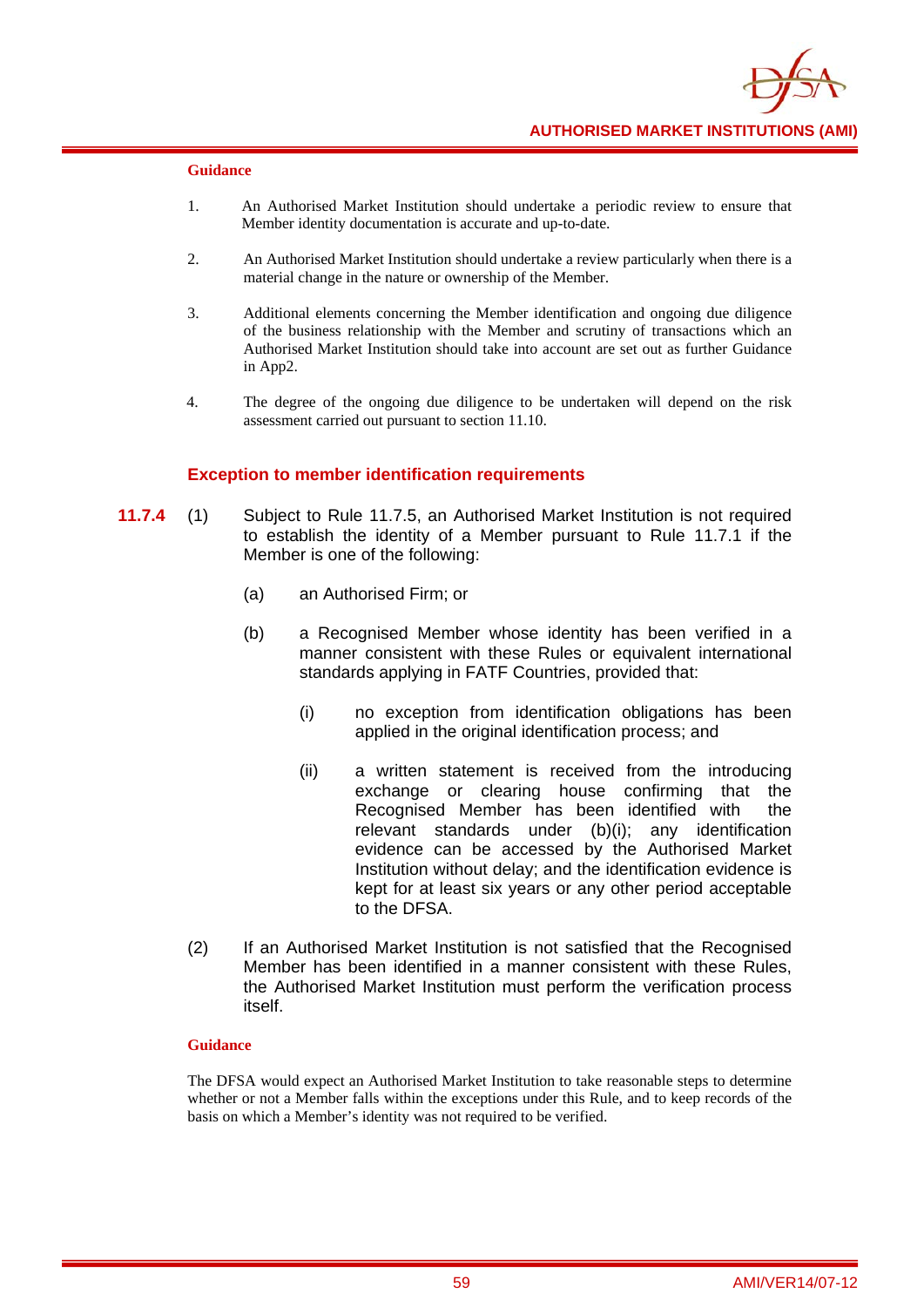

- **11.7.5** (1) Rule 11.7.4 does not apply where the Authorised Market Institution:
	- (a) knows or suspects; or
	- (b) has reasonable grounds to know or suspect;

that a Member is engaged in Money Laundering.

- (2) The Authorised Market Institution will be taken to know or suspect or to have reasonable grounds to know or suspect, if:
	- (a) any Employee handling the transaction or potential transaction; or
	- (b) anyone managerially responsible for it;

knows or suspects or has reasonable grounds to know or suspect that a Member is engaged in Money Laundering.

### **Documentation and records**

- **11.7.6** (1) All relevant information, correspondence and documentation used by an Authorised Market Institution:
	- (a) to verify a Member's identity pursuant to Rules 11.7.1; and
	- (b) in respect of the ongoing due diligence and scrutiny required under Rule 11.7.3,

must be kept for at least six years from the date on which the business relationship with a Member has ended.

(2) If the date on which the business relationship with a Member has ended remains unclear, it may be taken to have ended on the date of the completion of the last transaction.

### **Guidance**

The records maintained by an Authorised Market Institution should be kept in such a manner that:

- a. the DFSA or another competent third party is able to assess the Authorised Market Institution's compliance with legislation applicable in the DIFC;
- b. any transaction which was processed by or through the Authorised Market Institution on behalf of a Member can be reconstructed;
- c. any Member can be identified;
- d. all internal and external Suspicious Transaction Reports can be identified; and
- e. the Authorised Market Institution can satisfy, within an appropriate time, any regulatory enquiry or court order to disclose information.
- **11.7.7** All relevant details of any transaction carried out by the Authorised Market Institution with or for a Member must be kept for at least six years from the date on which the transaction was completed.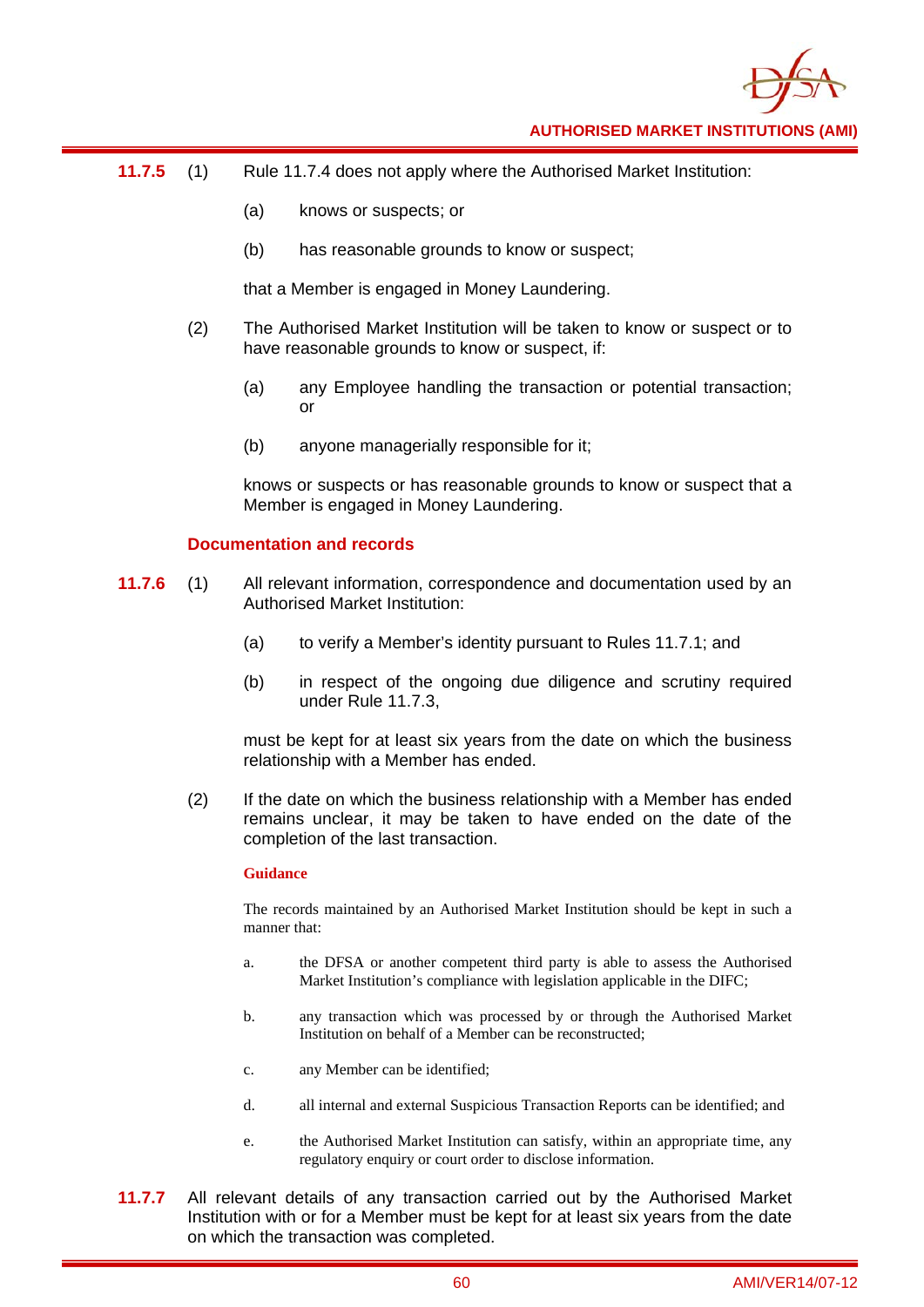

- **11.7.8** (1) Where Member identification records are kept by the Authorised Market Institution or other Persons outside the U.A.E., an Authorised Market Institution must take reasonable steps to ensure that the records are held in a manner consistent with these Rules.
	- (2) An Authorised Market Institution must verify if there are secrecy or data protection legislation that would restrict access without delay to such data by the Authorised Market Institution, the DFSA or the law enforcement agencies of the U.A.E. Where such legislation exists, the Authorised Market Institution must obtain without delay certified copies of the relevant identification evidence and keep these copies in a jurisdiction which allows access by all those Persons.
- **11.7.9** An Authorised Market Institution must not:
	- (a) establish a correspondent banking relationship with a Shell Bank;
	- (b) establish or keep anonymous accounts or accounts in false names; or
	- (c) maintain a nominee account which is held in the name of one Person, but controlled by or held for the benefit of another Person whose identity has not been disclosed to the Authorised Market Institution.

An Authorised Market Institution should also have arrangements to guard against establishing a business relationship with business partners who permit their accounts to be used by Shell Banks.

### **11.8 Internal and external reporting requirements**

- **11.8.1** (1) An Authorised Market Institution must have appropriate arrangements to ensure that whenever any Employee, acting in the ordinary course of his employment, either:
	- (a) knows or suspects; or
	- (b) has reasonable grounds for knowing or suspecting;

that a Person is engaged in Money Laundering, that Employee makes an internal Suspicious Transaction Report to the Authorised Market Institution's MLRO.

(2) An Authorised Market Institution must have policies and procedures to ensure that disciplinary action can be taken against any Employee who fails to make such a report.

### **Guidance**

The requirement for Employees to make an internal Suspicious Transaction Report should include situations when no business relationship was developed because the circumstances were suspicious.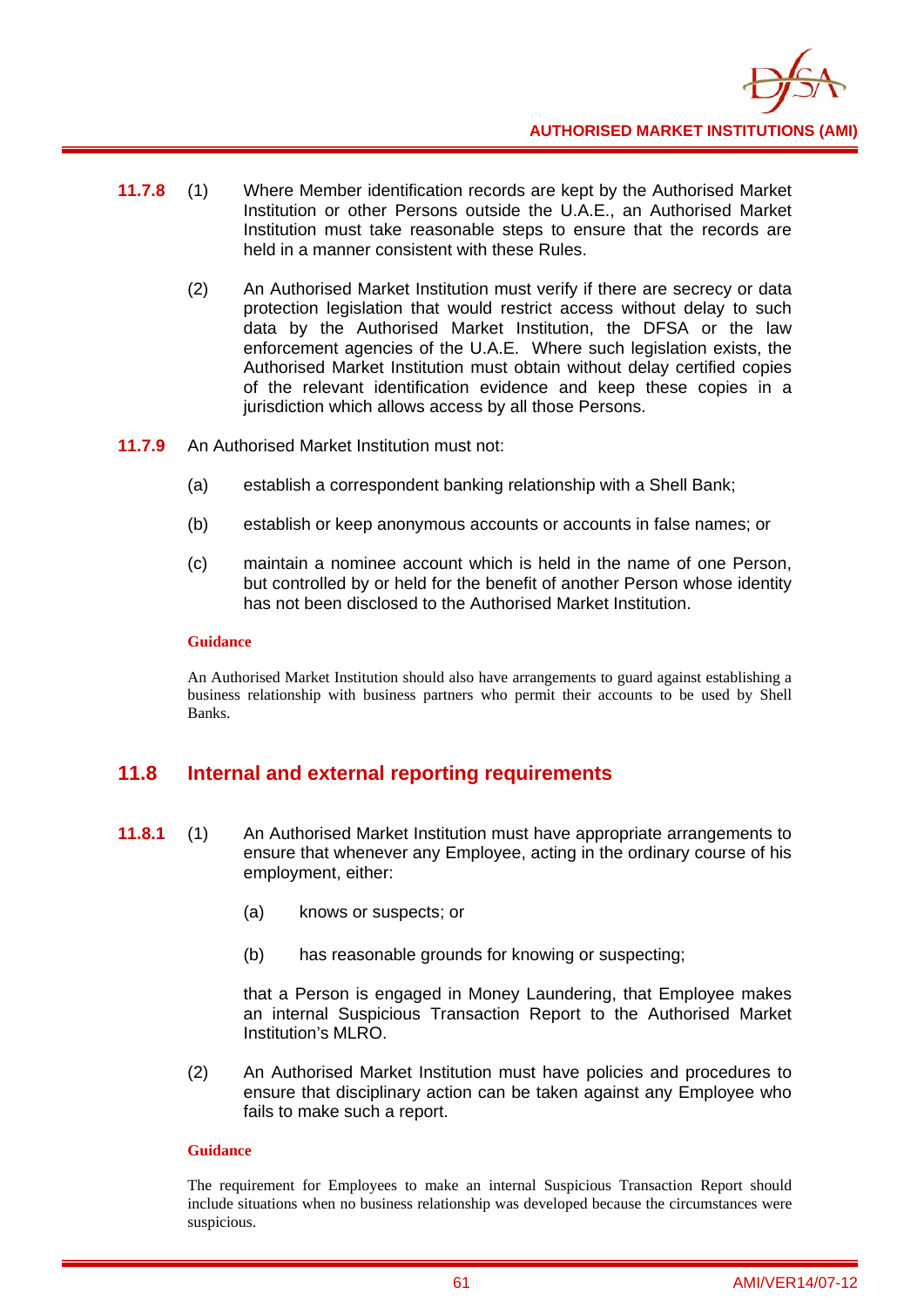

- **11.8.2** If an Authorised Market Institution's MLRO receives an internal Suspicious Transaction Report he must without delay:
	- (a) investigate the circumstances in relation to which the report was made;
	- (b) determine whether in accordance with U.A.E Law No.4 of 2002 a corresponding external Suspicious Transaction Report must be made to the AMLSCU;
	- (c) if required, make such an external report to the AMLSCU; and
	- (d) provide a copy of such an external report to the DFSA at the time of provision under U.A.E Law No.4 of 2002.

- 1. An Authorised Market Institution may allow its Employees to consult with their line managers before sending a report to the MLRO. The DFSA would expect that such consultation does not prevent making a report whenever an Employee has stated that he has knowledge, suspicion or reasonable grounds for knowing or suspecting that a transaction may involve money laundering.
- 2. Authorised Market Institutions are reminded that the failure to report suspicions of Money Laundering may constitute a criminal offence that is punishable under the laws of the U.A.E.
- 3. External Suspicious Transaction Reports under U.A.E. Law No.4 should be faxed to the AMLSCU and a copy faxed to the DFSA. The dedicated fax numbers and the template for making Suspicious Transaction Reports are available on the DFSA website.
- **11.8.3** The MLRO must document:
	- (a) the steps taken to investigate the circumstances in relation to which an internal Suspicious Transaction Report is made; and
	- (b) where no external Suspicious Transaction Report is made to the AMLSCU the reasons why no such report was made.
- **11.8.4** All relevant details of any internal and external Suspicious Transaction Report pursuant to Rules 11.8.1 and 11.8.2 must be kept for at least six years from the date on which the report was made.
- **11.8.5** An Authorised Market Institution must ensure that if the MLRO decides to make an external Suspicious Transaction Report in accordance with Rule 11.8.2, his decision is made independently and is not subject to the consent or approval of any other Person.
- **11.8.6** Authorised Market Institutions must not carry out transactions which they know or suspect or have reasonable grounds for knowing or suspecting to be related to Money Laundering until they have informed the AMLSCU and the DFSA pursuant to Rule 11.8.2.

#### **Guidance**

1. If the Authorised Market Institution has reported a suspicion to the AMLSCU, the AMLSCU may instruct an Authorised Market Institution on how to proceed with the transaction. If a Person expresses his wish to move the funds before an Authorised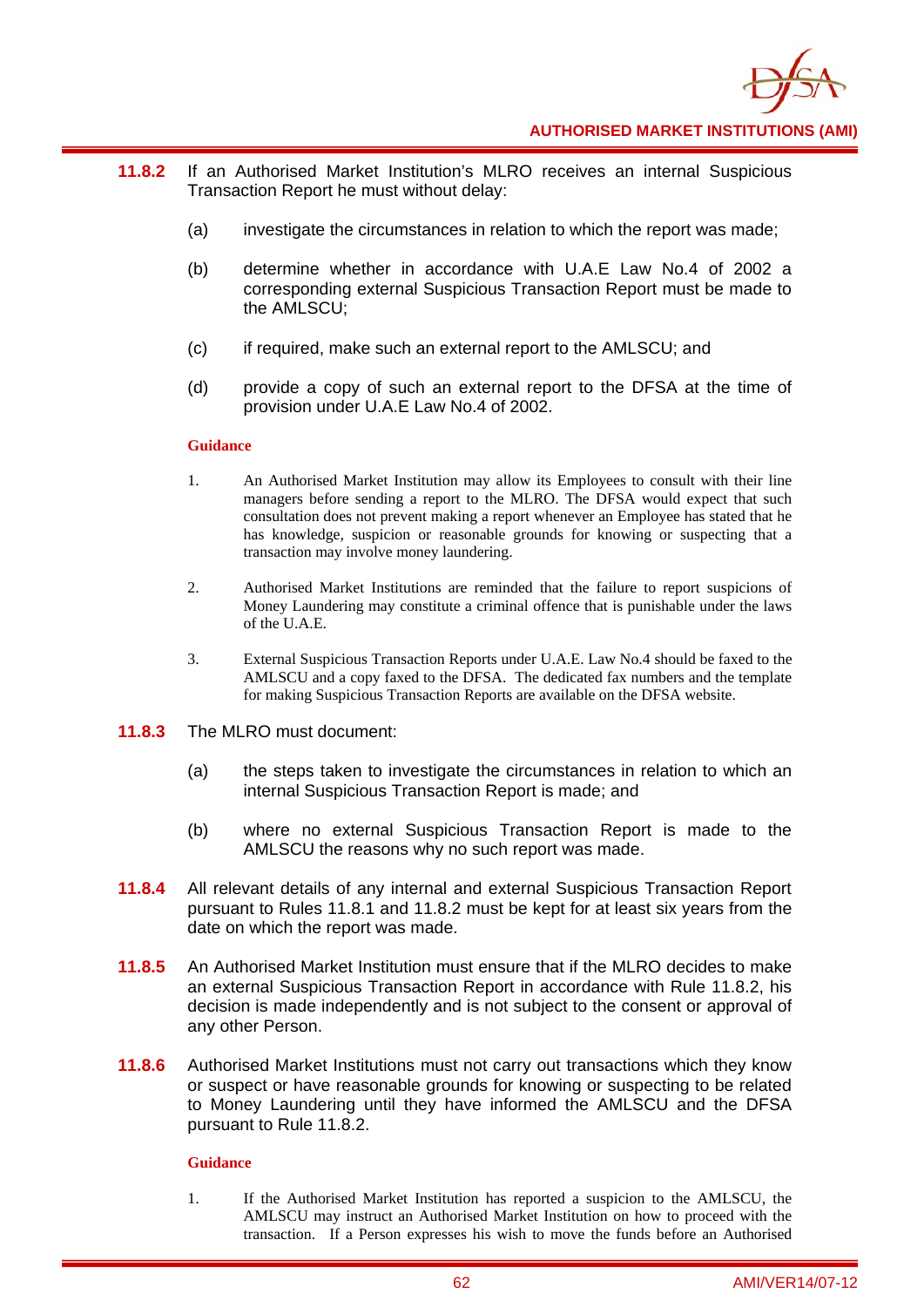

Market Institution receives instruction from the AMLSCU on how to proceed, the Authorised Market Institution should immediately contact the AMLSCU for further instructions.

- 2. Pursuant to Article 4 of the U.A.E. Law No.4:
	- a. the Central Bank of the U.A.E. may order the freezing of suspected Property for a maximum of seven days;
	- b. the public prosecutor office of the U.A.E. may order seizure of suspected Property, proceeds or instrumentalities; or
	- c. a competent court of the U.A.E. may order provisional attachment for undetermined periods on any Property, proceeds or instrumentalities, if they have resulted from, or are associated with, a Money Laundering offence.
- 3. Further, and pursuant to Article 4 of the U.A.E. Law No. 4, the Attorney General of the U.A.E. has the exclusive authority to initiate criminal action against a perpetrator of offences set out in the law.

### **Tipping-off**

4. Authorised Market Institutions are reminded that in accordance with Article 16 of the U.A.E. Law No.4 of 2002, Authorised Market Institutions or any of their Employees must not tip-off any Person, that is, inform any Person that his transaction is being scrutinised for possible involvement in suspicious Money Laundering operations, or that any other competent authority is investigating his possible involvement in suspicious Money Laundering operations.

### **11.9 Government, regulatory and international findings**

- **11.9.1** An Authorised Market Institution must establish and maintain systems and controls to obtain and make appropriate use of any findings, recommendations, guidance, directives, resolutions, sanctions, notices or other conclusions issued by:
	- (a) the government of the U.A.E. or any government departments in the  $U.A.E.:$
	- (b) the Central Bank of the U.A.E. or the AMLSCU;
	- (c) the Financial Action Task Force (FATF); and
	- (d) the DFSA;

concerning arrangements for preventing money laundering or terrorist financing in a particular country or jurisdiction, including any assessment of material deficiency against relevant countries in adopting international standards.

#### **Guidance**

1. The systems and controls mentioned in Rule 11.9.1 should be established and maintained by an Authorised Market Institution taking into account its risk assessment pursuant to section 11.10. In relation to the term "make appropriate use" in Rule 11.9.1 this may mean that an Authorised Market Institution cannot undertake a transaction for or on behalf of a Person or that it may need to undertake further due diligence in respect of a Person.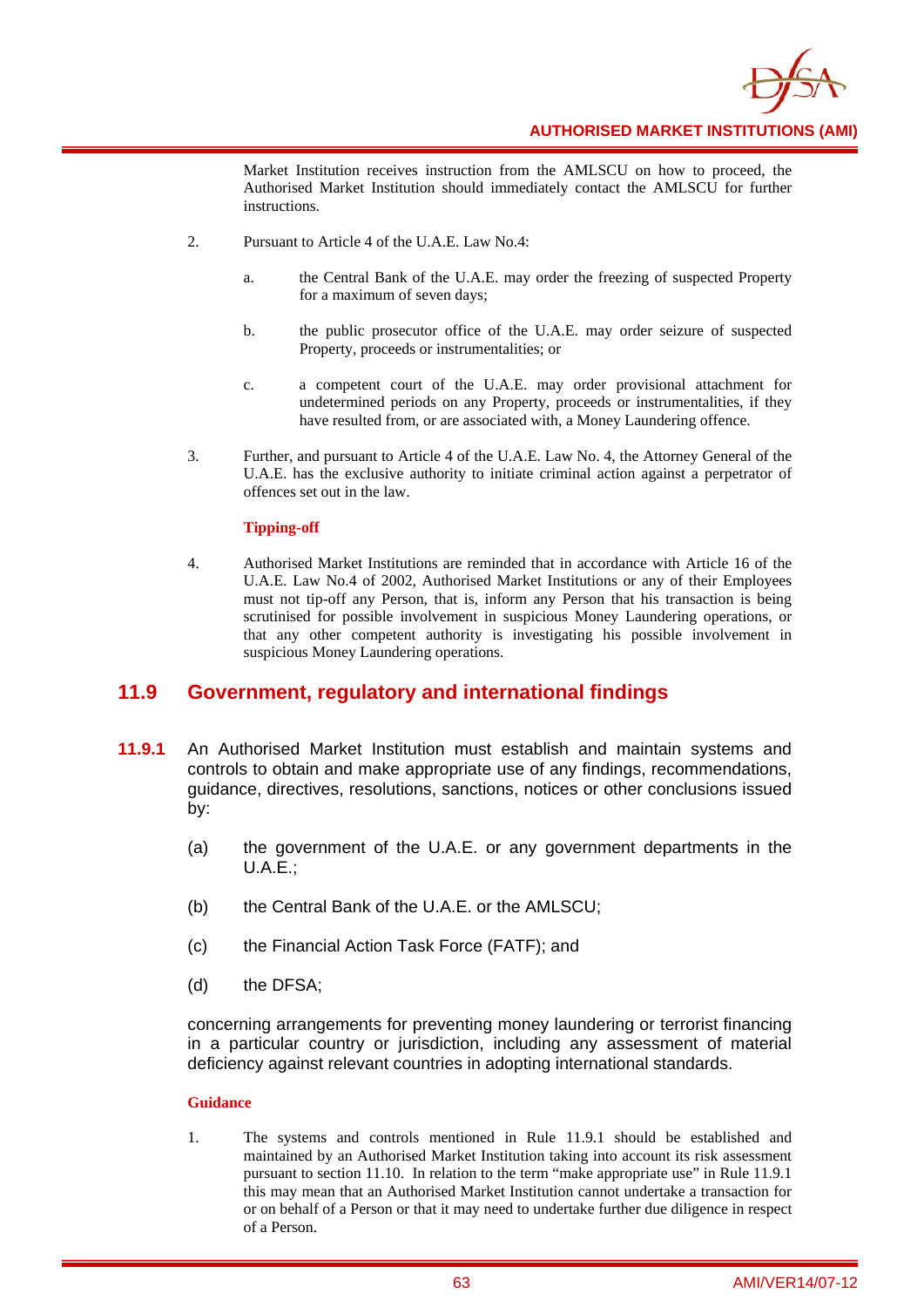

- 2. When an Authorised Market Institution makes a decision about its anti money laundering policies, procedures, systems and controls, it should take into account any findings of inadequacy, for example, any notice or guidance issued by the FATF concerning the approach to money laundering of individual countries or jurisdictions.
- 3. An Authorised Market Institution should examine and pay special attention to any transactions or business relations with Persons located in such countries or jurisdictions.
- 4. An Authorised Market Institution considering transactions or business relationships with Persons located in countries or jurisdictions that have been identified as deficient, or against which the U.A.E. or the DFSA have outstanding advisories, should be aware of the background against which the assessments or the specific recommendations have been made.
- 5. The Authorised Market Institution's MLRO is not obliged to report all transactions from these countries or jurisdictions to the AMLSCU and the DFSA if they do not qualify as suspicious pursuant to U.A.E. Law No.4. See section 11.8 on internal and external reporting requirements.
- 6. Transactions with counterparties located in countries or jurisdictions which have been relieved from special scrutiny, for example, taken off the sources mentioned in this Guidance, may nevertheless require attention which is higher than normal.
- 7. In order to assist Authorised Market Institutions, the DFSA will, from time to time, publish U.A.E. national, FATF or other findings, guidance, directives or sanctions. However, the DFSA expects an Authorised Market Institution to take its own steps in acquiring relevant information from various available sources. For example, an Authorised Market Institution may obtain relevant information from the consolidated list of financial sanctions in the European Union Office, HM Treasury (United Kingdom) lists, and from the Office of Foreign Assets Control (OFAC) of the United States Department of Treasury.
- 8. Authorised Market Institutions should take note of GEN Rule 5.3.30 which requires such institutions to obtain and make appropriate use of the United Nations Security Council's relevant resolutions and sanctions. Such resolutions and sanctions may, for example, relate to money laundering and terrorist financing and financing of weapons of mass destruction.
- **11.9.2** An Authorised Market Institution must establish and maintain systems and controls to obtain and make appropriate use of any findings, recommendations, guidance, directives resolutions, sanctions, notices or other conclusions issued by:
	- (a) the government of the U.A.E. or any government departments in the  $U.A.E.:$
	- (b) the Central Bank of the U.A.E. or the AMLSCU;
	- (c) U.A.E. enforcement agencies; and
	- (d) the DFSA;

concerning names of Persons, groups, organisations or entities or any other body where suspicion of money laundering or terrorist financing exists.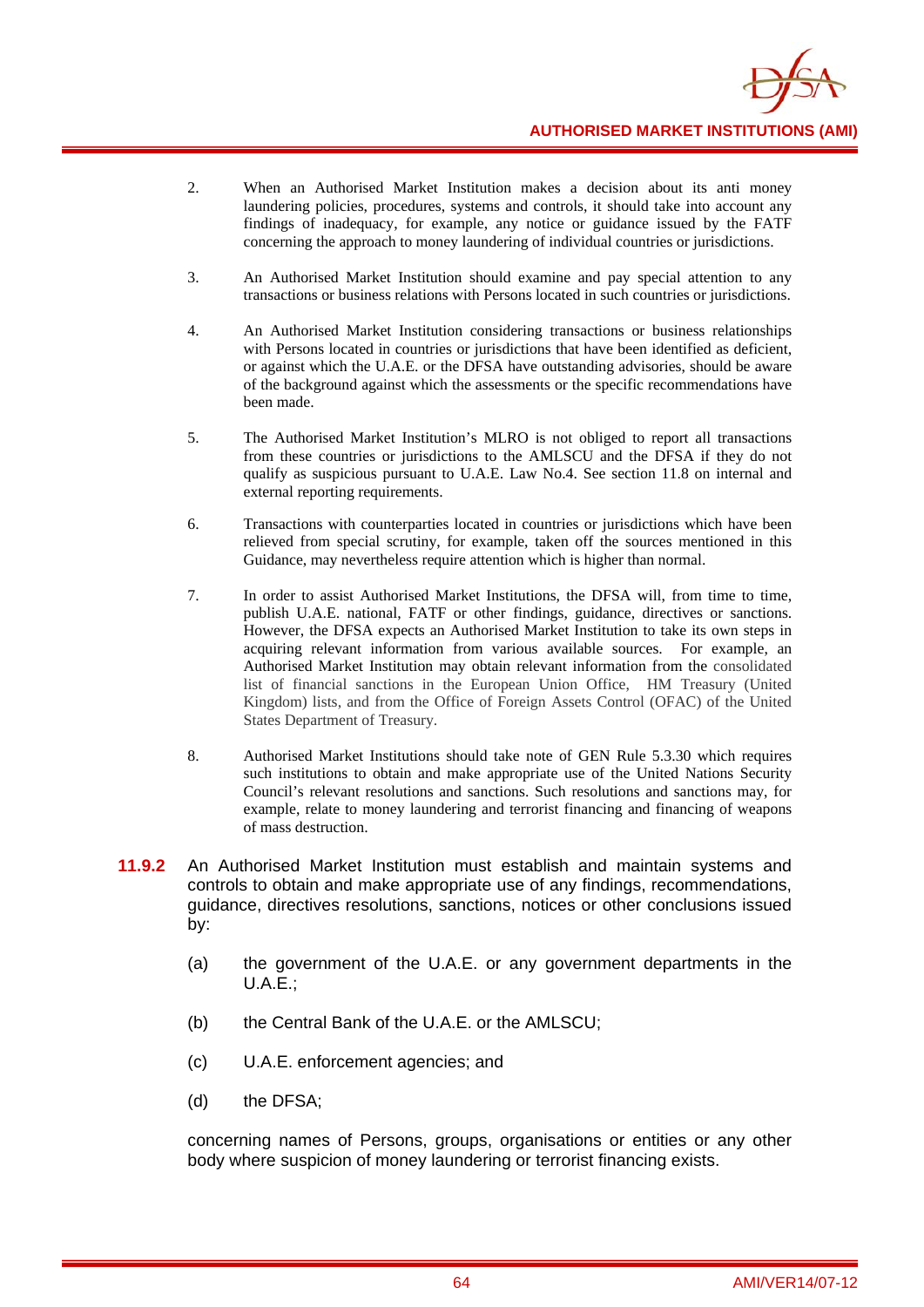

- 1. The systems and controls mentioned in Rule 11.9.2 should be established and maintained by an Authorised Market Institution taking into account its risk assessment pursuant to section 11.10. In relation to the term "make appropriate use" in Rule 11.9.2 this may mean that an Authorised Market Institution cannot undertake a transaction for or on behalf of a Person or that it may need to undertake further due diligence in respect of a Person.
- 2. An Authorised Market Institution may obtain and appropriately use available national and international information, for example, suspect lists or databases from credible public or private sources, with regard to money laundering and terrorist financing. The DFSA encourages Authorised Market Institutions to perform checks against their Member databases and records for any names appearing on such lists and databases. In addition, the Authorised Market Institution may refer to the sources mentioned in Guidance under Rule 11.9.1.
- 3. Authorised Market Institutions should take note of GEN Rule 5.3.30 which requires such institutions to obtain and make appropriate use of the United Nations Security Council's relevant resolutions and sanctions. Such resolutions and sanctions may, for example, relate to money laundering and terrorist financing and financing of weapons of mass destruction.

# **11.10 Money laundering risks**

### **Risk assessment**

- **11.10.1** (1) The anti money laundering policies, procedures, systems and controls of an Authorised Market Institution must adequately address the money laundering risks which take into account any vulnerabilities of its products, services and Members.
	- (2) In assessing the risks in relation to money laundering, an Authorised Market Institution must have regard to the relevant provisions of App2 and App3.
	- (3) An Authorised Market Institution must assess its risks in relation to money laundering and perform enhanced due diligence investigations for higher risk products, services and Members.
	- (4) An Authorised Market Institution must be aware of any money laundering risks that may arise from new or developing technologies that might favour anonymity and take measures to prevent their use for the purpose of money laundering.

### **Risks regarding corruption and politically exposed persons**

- **11.10.2** (1) An Authorised Market Institution must have systems and controls to determine whether a Member is a Politically Exposed Person.
	- (2) When an Authorised Market Institution has a Member relationship with a Politically Exposed Person, it must have specific arrangements to address the risks associated with corruption and Politically Exposed Persons.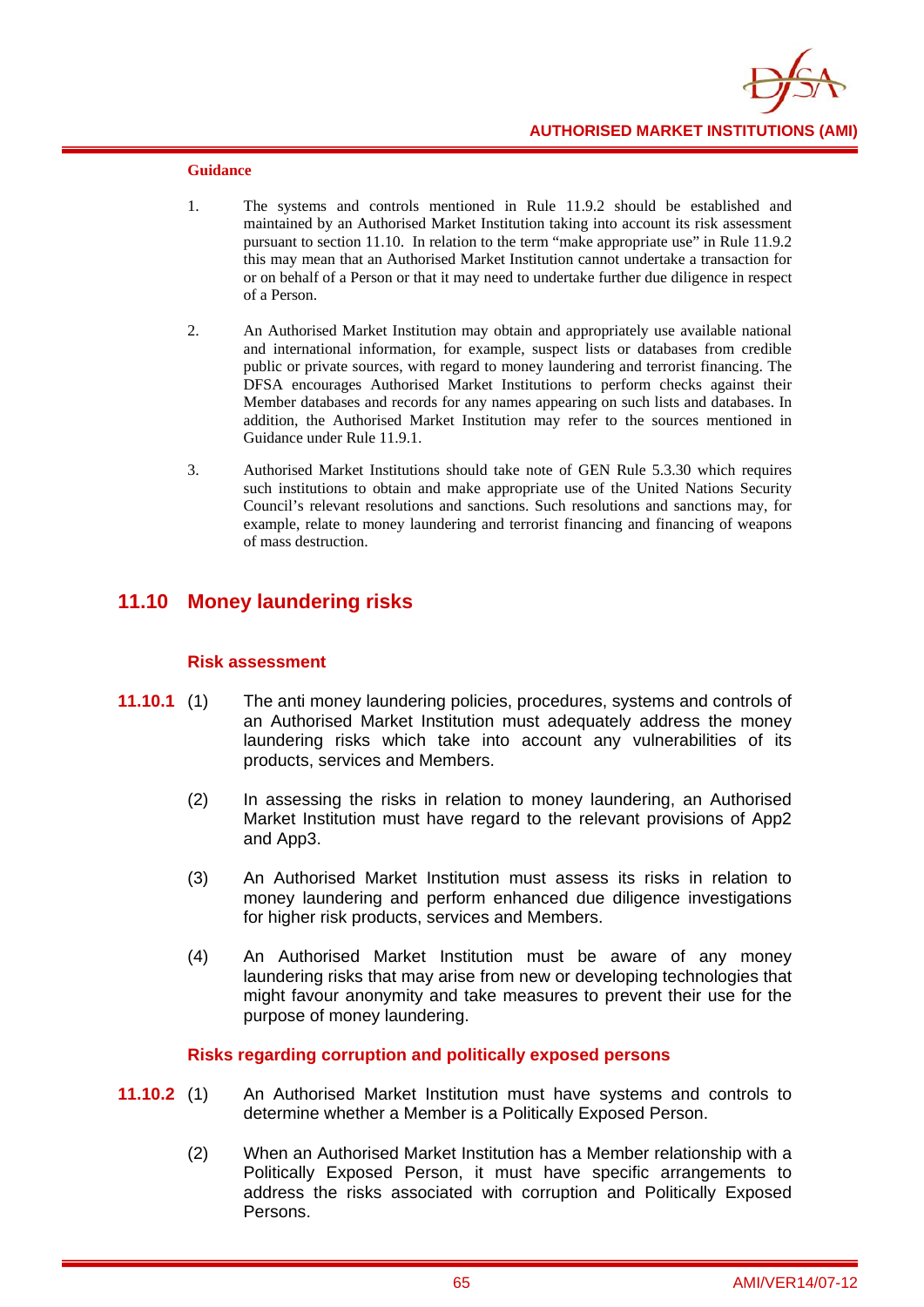

Guidance on how an Authorised Market Institution may address this risk is set out in App3 section A3.2.

### **Suspicious transactions and transaction monitoring**

**11.10.3** An Authorised Market Institution must establish and maintain policies, procedures, systems and controls in order to monitor and detect suspicious transactions.

#### **Guidance**

- 1. An Authorised Market Institution should apply an intensified and ongoing monitoring programme over higher risk transactions and accounts.
- 2. Various risk aspects about transaction monitoring and about the detection of suspicious transactions, which the Authorised Market Institution should take into account, are set out as further Guidance in App3 section A3.3.
- 3. An Authorised Market Institution may have transaction monitoring arrangements which are less sophisticated than those for clearing houses.

### **11.11 Transfer of funds**

- **11.11.1** (1) Where an Authorised Market Institution makes a payment on behalf of a Person to a financial institution using an electronic payment and message system, it must include the Person's name, address and either an account number or an unique reference number in the payment instruction.
	- (2) The requirement in (1) does not apply to an Authorised Market Institution which transfers funds to a financial institution where both the originator and the beneficiary are financial institutions acting on their own behalf.

- 1. 'FATF Special Recommendation Number 7' seeks to ensure that national or international electronic payment and message systems, including fund or wire transfer systems such as SWIFT, are not misused as a means to break the money laundering audit trail. Therefore, the information about a Person as the originator of the fund transfer should remain with the payment instruction through the payment chain.
- 2. An Authorised Market Institution should monitor for and conduct enhanced scrutiny of suspicious activities including incoming fund transfers that do not contain complete originator information, including name, address and account number or unique reference number in accordance with App3.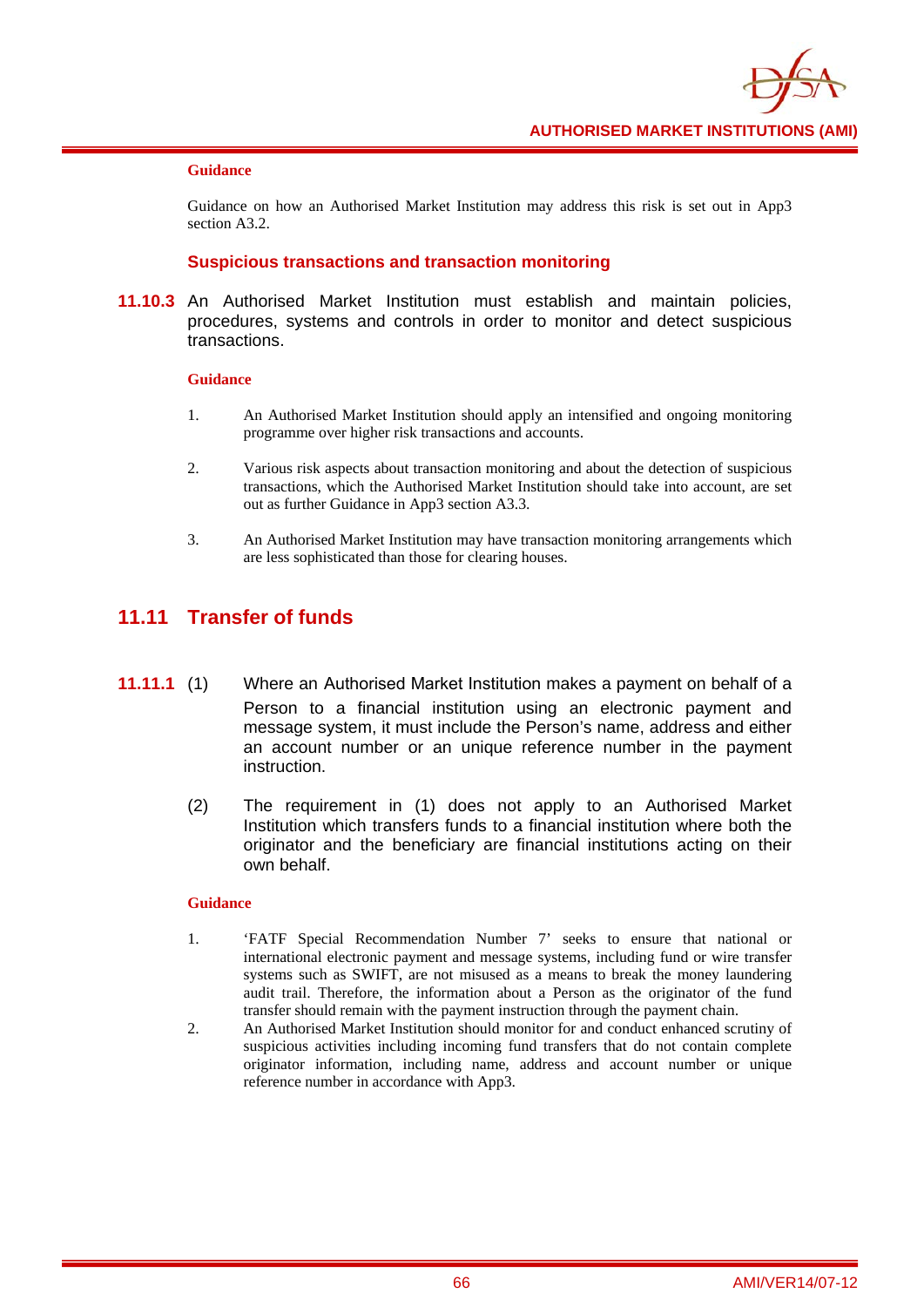

# **11.12 Awareness and training**

- **11.12.1** An Authorised Market Institution must have arrangements to provide periodic information and relevant training to all Employees to ensure that they are aware of:
	- (a) the identity and responsibilities of the Authorised Market Institution's MLRO;
	- (b) the Authorised Market Institution's anti money laundering regime in relation to its Members pursuant to Rule 11.4.2;
	- (c) applicable legislation relating to anti money laundering;
	- (d) the potential effect on the Authorised Market Institution, its Employees and its Members of breaches of applicable legislation relating to money laundering;
	- (e) the Authorised Market Institution's anti money laundering policies, procedures, systems and controls and any changes to these;
	- (f) money laundering risks, trends and techniques;
	- (g) the types of activity that may constitute suspicious activity in the context of the business in which an Employee is engaged that may warrant an internal Suspicious Transaction Report pursuant to Rule 11.8.1;
	- (h) the Authorised Market Institution's arrangements regarding the making of an internal Suspicious Transaction Report pursuant to Rule 11.8.2;
	- (i) requirements relating to Member identification and ongoing due diligence and scrutiny pursuant to the Rules in section 11.7; and
	- (j) the use of findings, recommendations, guidance, directives, resolutions, sanctions, notices or other conclusions described in section 11.9 and GEN Rule 5.3.30.
- **11.12.2** Information described under Rule 11.12.1 must be brought to the attention of new Employees and must remain available to all Employees.
- **11.12.3** (1) An Authorised Market Institution must have arrangements to ensure that:
	- (a) its anti money laundering training is up-to-date with money laundering trends and techniques;
	- (b) its anti money laundering training is appropriately tailored to the Authorised Market Institution's different activities, services, Members and indicates any different levels of money laundering risk and vulnerabilities; and
	- (c) all Employees receive anti money laundering training.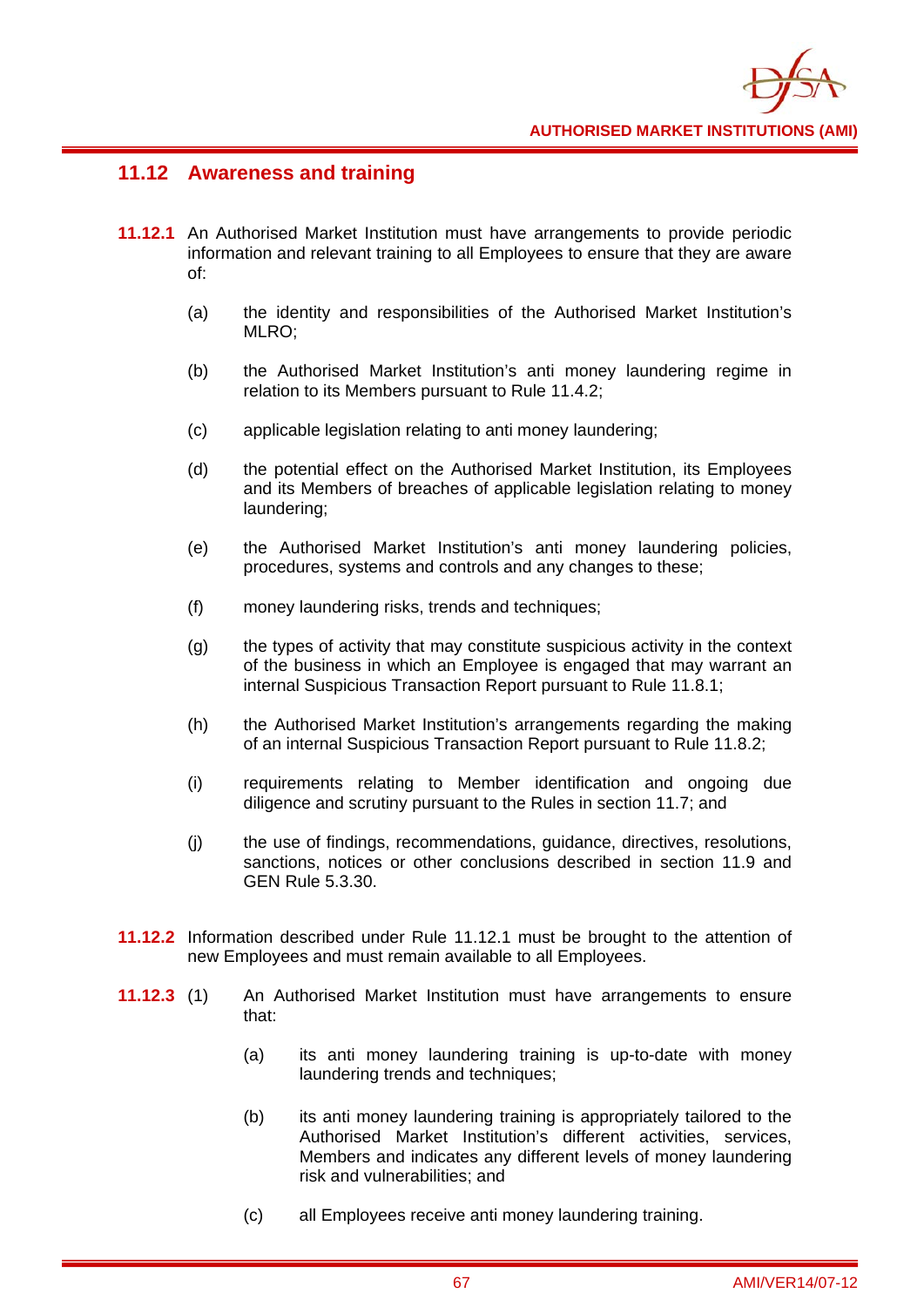

- (2) An Authorised Market Institution must conduct anti money laundering training sessions with sufficient frequency to ensure that within 12 months it is provided to all Employees.
- **11.12.4** (1) All relevant details of the Authorised Market Institution's anti money laundering training must be recorded, including:
	- (a) dates when the training was given;
	- (b) the nature of the training, and
	- (c) the names of the Employees who received the training.
	- (2) These records must be kept for at least six years from the date on which the training was given.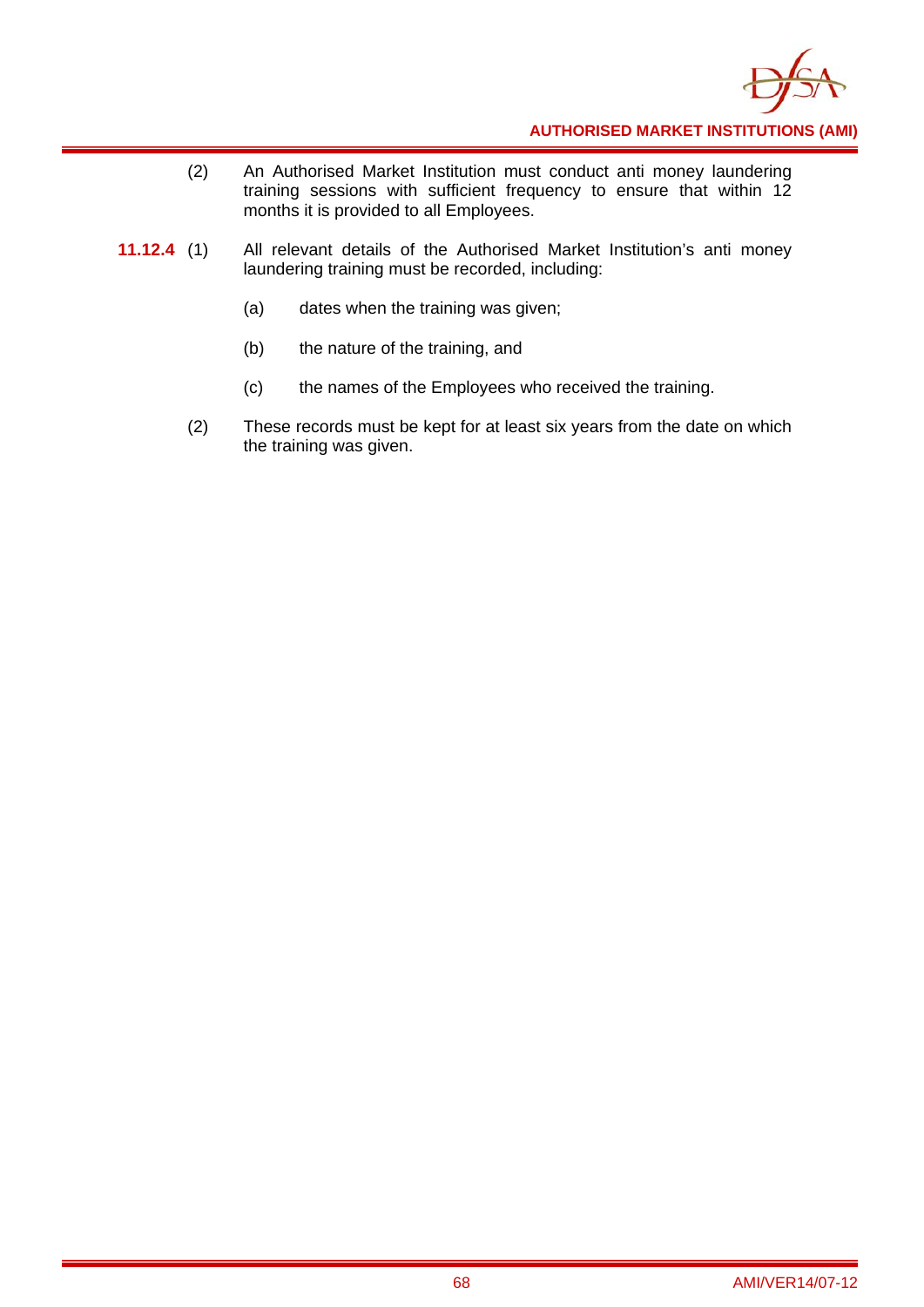

# **12 NOT CURRENTLY IN USE**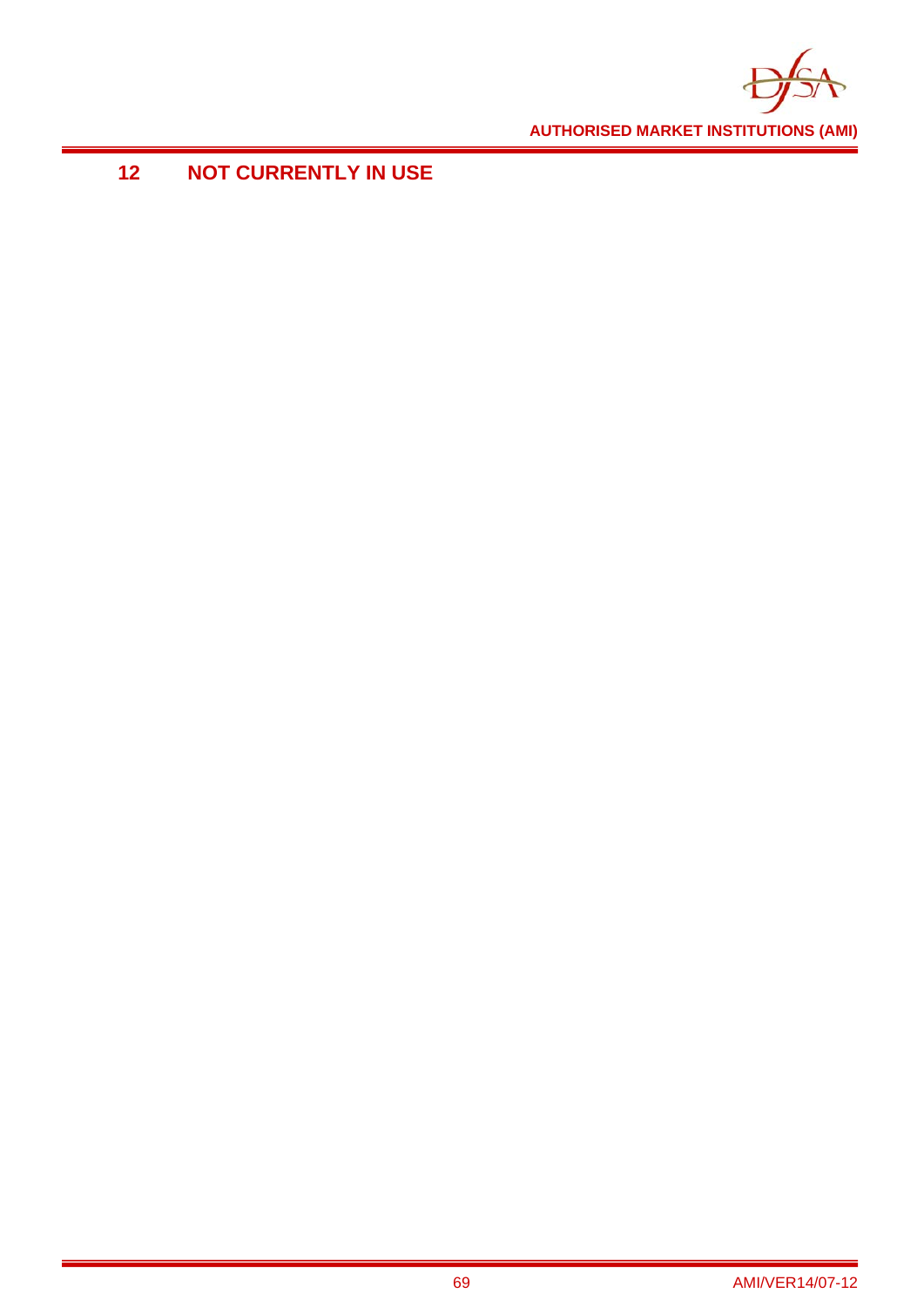

# **13 NOT CURRENTLY IN USE**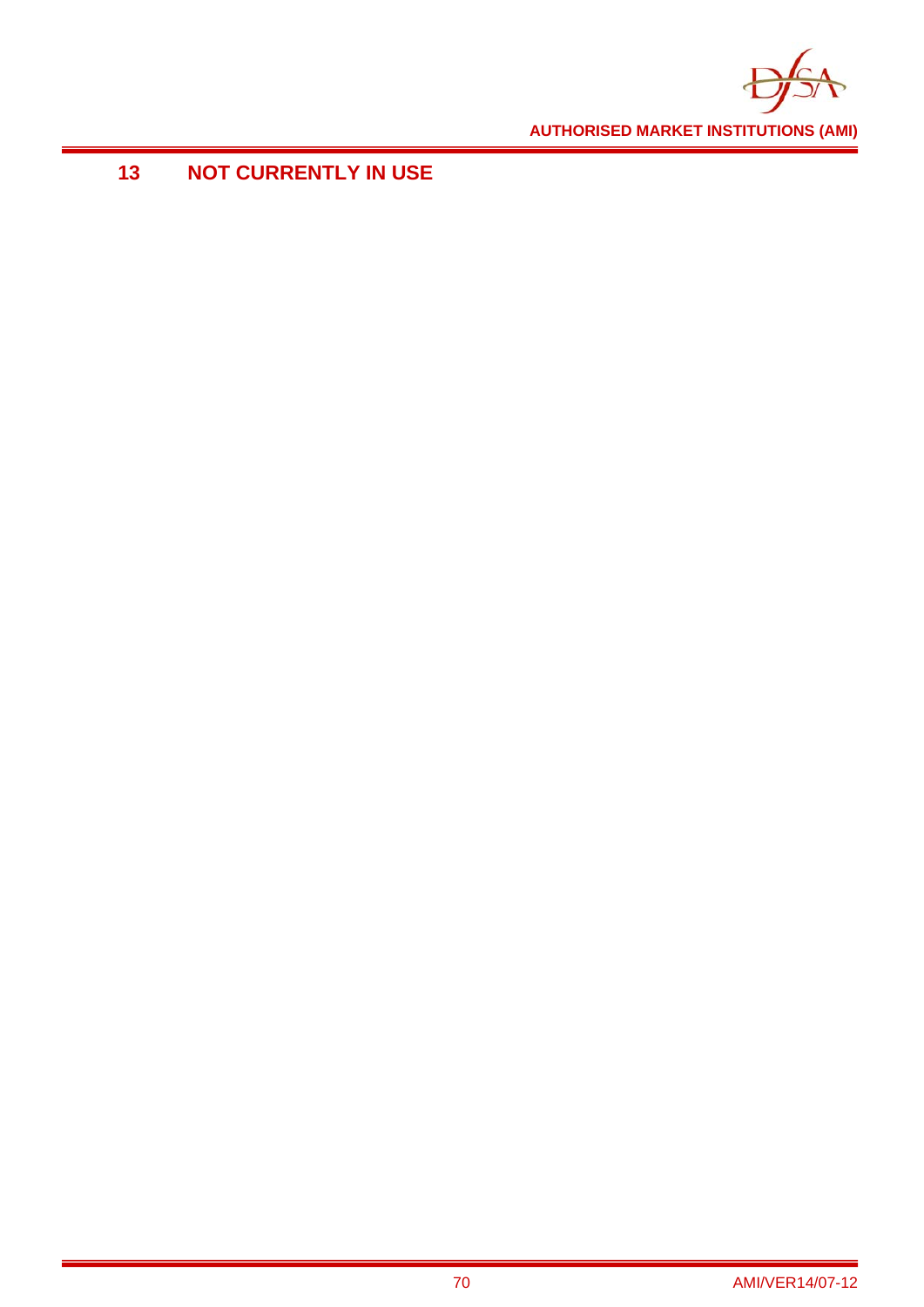

# **14 APPEALS OF AUTHORISED MARKET INSTITUTION DECISIONS**

### **14.1 Application**

- **14.1.1** (1) Pursuant to Article 70(2)(d) of the Markets Law 2012, any Person who:
	- (a) is aggrieved by a decision of the Authorised Market Institution;
	- (b) has a right to a further appeal of the Authorised Market Institution decision to a tribunal under the Business Rules of that Authorised Market Institution; and
	- (c) has exhausted the internal appeal process of that Authorised Market Institution;

may appeal the Authorised Market Institution decision to the Financial Markets Tribunal by a notice in writing sent to the Financial Markets Tribunal within 30 days after the date on which the Authorised Market Institution sent the notice of the decision to the person.

- (2) The grounds on which an appeal may lie under this Rule are limited to the following:
	- (a) an error of law or jurisdiction;
	- (b) a breach of the rules of natural justice; or
	- (c) the decision is manifestly unreasonable.
- (3) The Financial Markets Tribunal has jurisdiction to hear and determine an appeal of an Authorised Market Institution decision filed under this Rule and may uphold, vary or reverse the Authorised Market Institution decision under appeal or refer the matter back to the Authorised Market Institution for further reconsideration.
- (4) The powers of the Financial Markets Tribunal prescribed under Article 71 of the Markets Law 2012 apply to appeals brought under this Rule.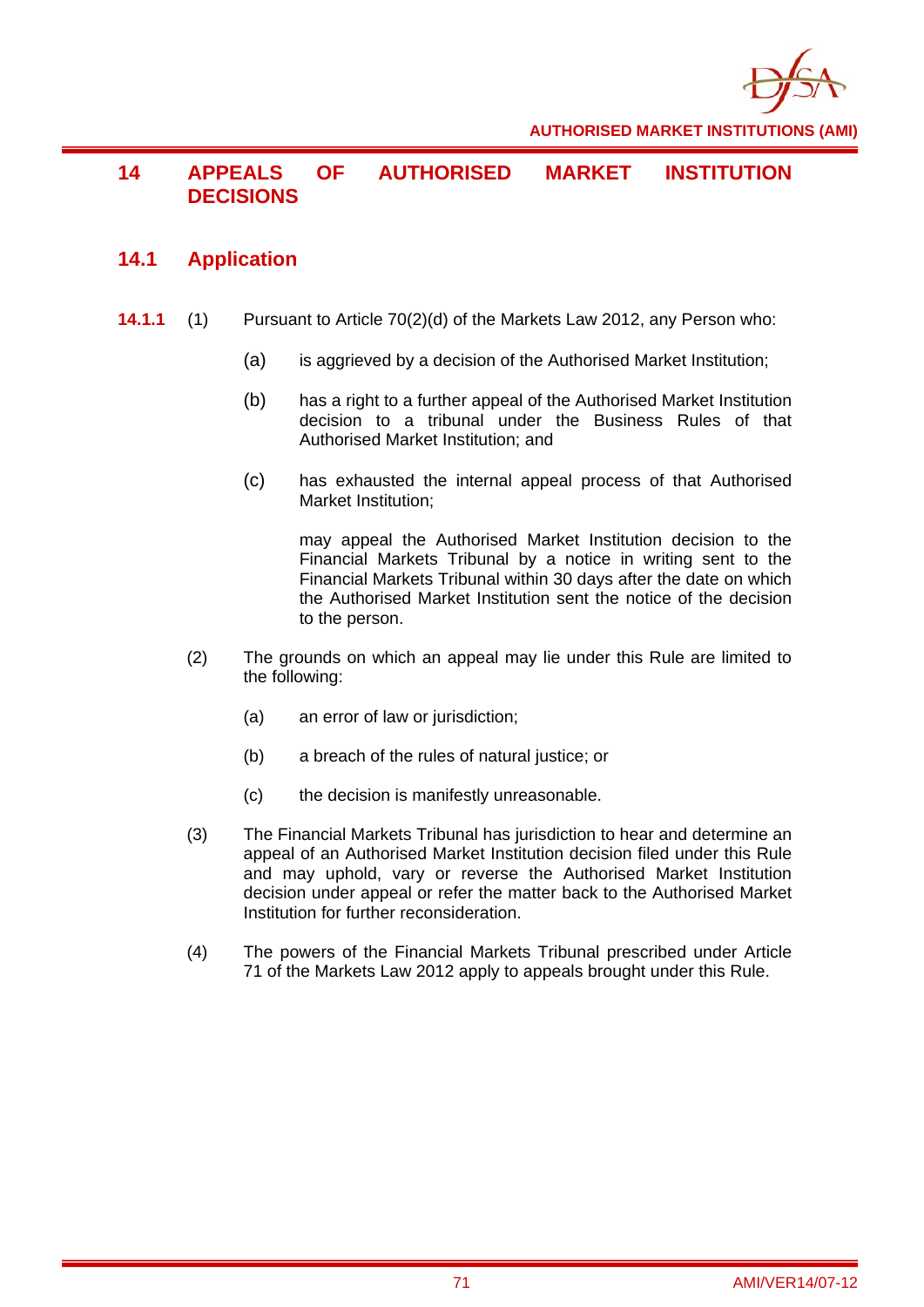

**APP1 NOT CURRENTLY IN USE**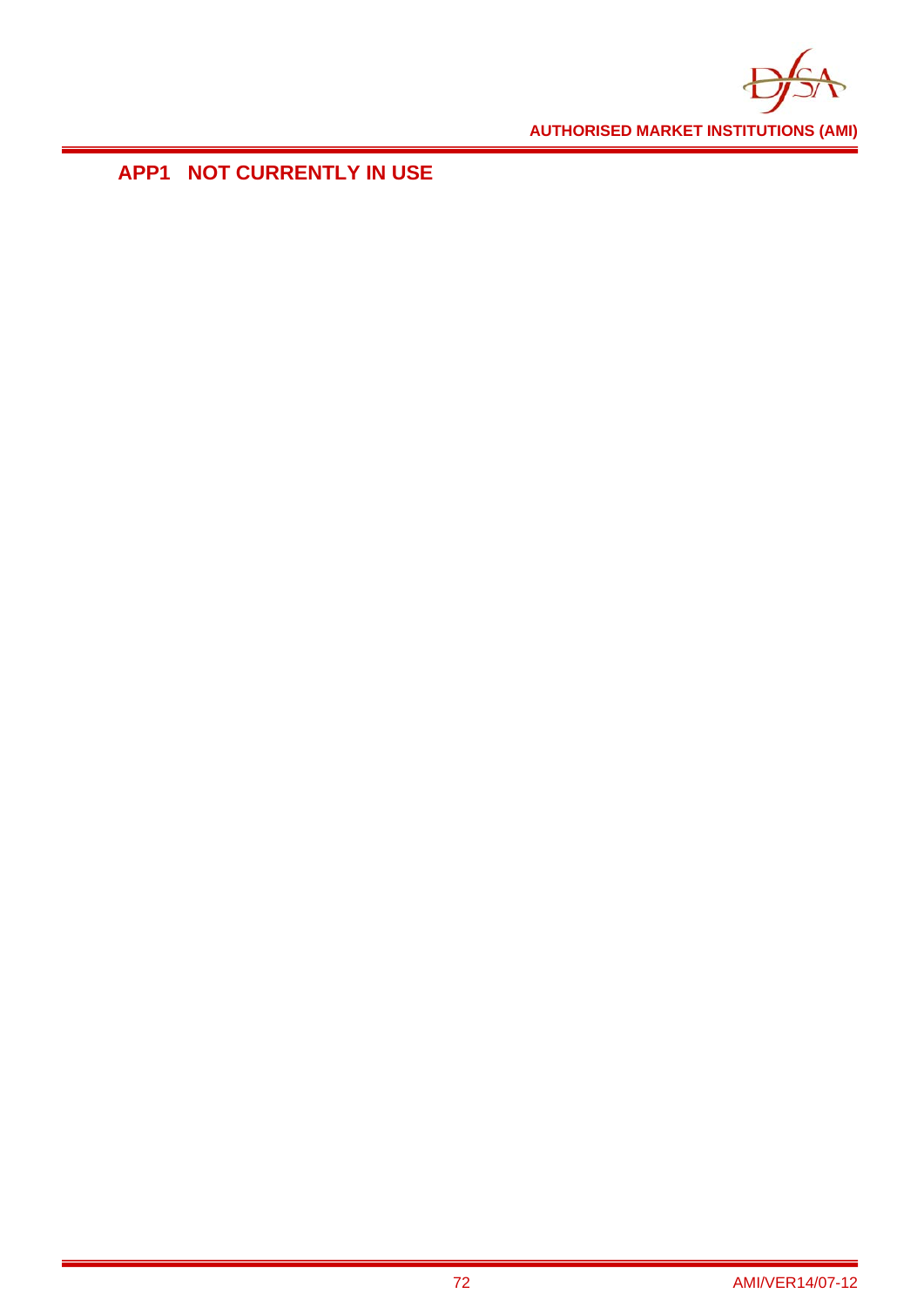

## **APP2 IDENTIFICATION AND ONGOING DUE DILIGENCE REQUIREMENTS**

# **A2.1 Duties and responsibilities**

#### **Guidance relating to Rule 11.7.1**

- 1. Pursuant to Rule 11.7.1, an Authorised Market Institution is required to be satisfied that a prospective Member is who he claims to be and obtain evidence to verify this.
- 2. It is important for an Authorised Market Institution to obtain such information because this process should allow for the risk of being exploited for the purpose of money laundering to be reduced to a minimum.
- 3. Any unusual facts of which an Authorised Market Institution becomes aware during the identification process may be an indication of money laundering and should prompt the Authorised Market Institution to request supplementary information and evidence.
- 4. The following list, which is not meant to be exhaustive, should be considered as Guidance regarding the type of information and evidence which should be obtained by an Authorised Market Institution to establish and verify the identity of a Member.

#### **Individuals**

- a. Evidence to be obtained in either documentary (hard copy) or electronic form:
	- i. true full name or names used;
	- ii. complete current permanent address, including all relevant details with regard to country of residence;
	- iii. telephone, fax number and email address;
	- iv. date and place of birth;
	- v. nationality;
	- vi. fiscal residence;
	- vii. occupation or profession, name of employer and location of activity;
	- viii. information regarding the nature of the business to be conducted;
	- ix. information regarding the origin of the funds; and
	- x. information regarding the source of wealth or income.
- b. The address of a prospective Member should enable an Authorised Market Institution to physically locate the Member. If P.O. Box numbers are customary to a country, additional methods of physically locating the Member should be applied.
- c. Documentary evidence of identity:
	- i. current, signed passport;
		- ii. current, signed ID card; or
		- iii. other identification documentation that is customary in the country of residence, such as driving licence, including a clear photograph of the prospective Member.
- d. An Authorised Market Institution should ensure that any documents used for the purpose of identification are original documents.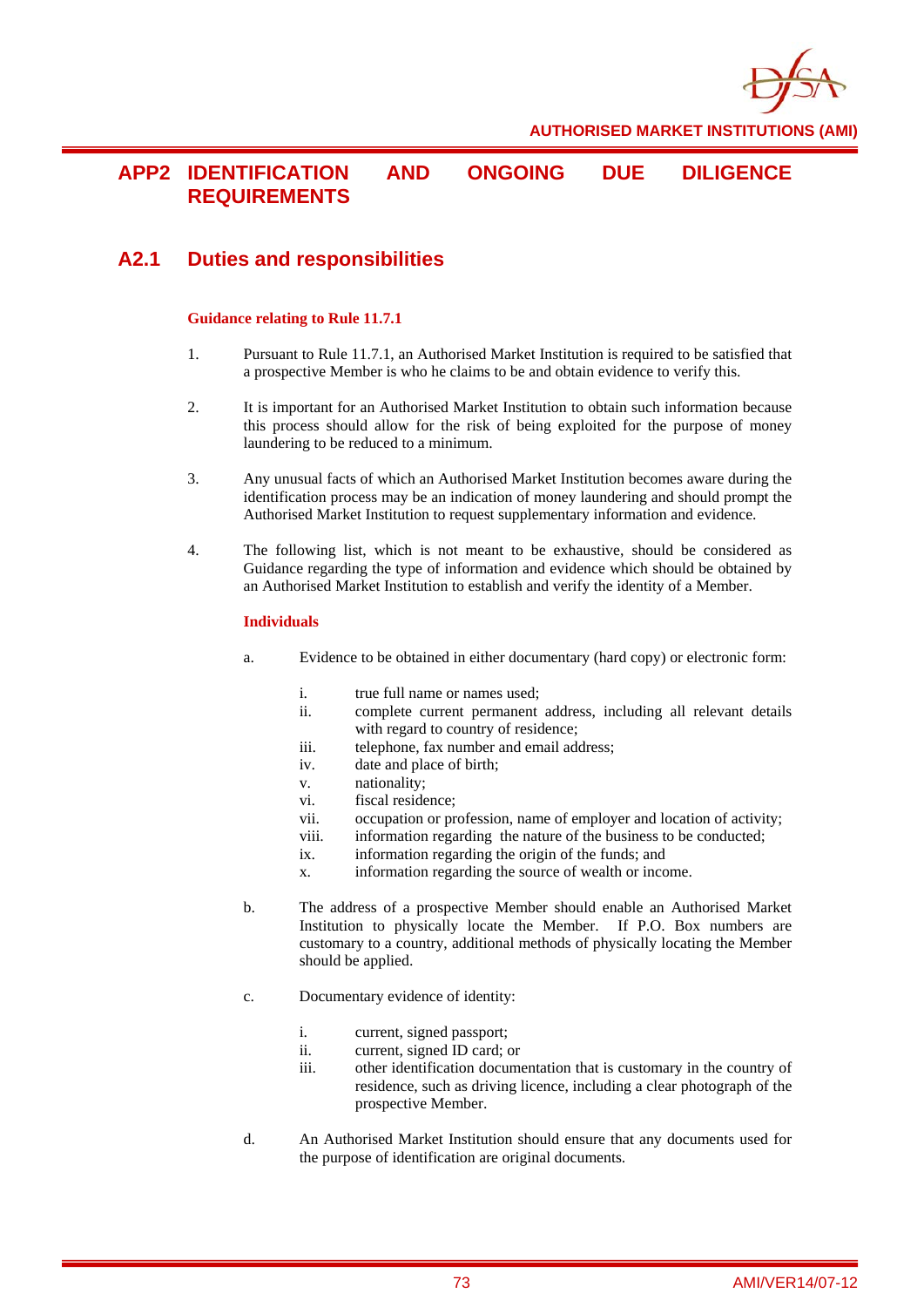

- e. Where personal identity documents, such as passport, ID card or other identification documentation cannot be obtained in original form, for example because the Member is not physically present in the DIFC the identification documentation provided should be certified as a true copy of the original document by any one of the following:
	- i. a registered lawyer;
	- ii. a registered notary;
	- iii. a chartered accountant;
	- iv. a government ministry;
	- v. a post office;
	- vi. a police officer; or
	- vii. an embassy or consulate.
- f. The individual or authority undertaking the certification under (e) should be contactable if necessary.
- g. Where a copy of an original identification document is made by an Authorised Market Institution, the copy should be dated, signed and marked with 'original sighted'.
- h. Documentary evidence of address:
	- i. record of home visit;
	- ii. confirmation from an electoral register search that a Person of such a name lives at that address;
	- iii. tenancy agreement;
	- iv. utility bill; or
	- v. local authority tax bill.

#### **Unincorporated businesses or partnerships**

- i. Evidence to be obtained in either documentary or electronic form:
	- i. true full name or names;
	- ii. complete current registered and trading address, including relevant details with regard to country of establishment;
	- iii. telephone, fax number and email address;
	- iv. fiscal residence;
	- v. business activity;
	- vi. information on the nature of the business to be conducted;
	- vii. trading licence, with renewal date;
	- viii. list of authorised signatories of the business or partnership;
	- ix. regulatory body, if applicable;
	- x. information regarding the origin of funds; and
	- xi. information regarding the source of wealth/income.
- j. Documentary evidence of identity:
	- i. latest annual report and accounts, audited where applicable, and
	- ii. certified copy of the partnership deed, to ensure that it has a legitimate purpose and to ascertain the nature of the business or partnership.
- k. Evidence of the trading address of the business or partnership should be obtained and may be verified with a visit to the place of business.

#### **Corporate entities including financial or credit institutions**

l. Evidence to be obtained in either documentary or electronic form: i. registered corporate name and any trading names used;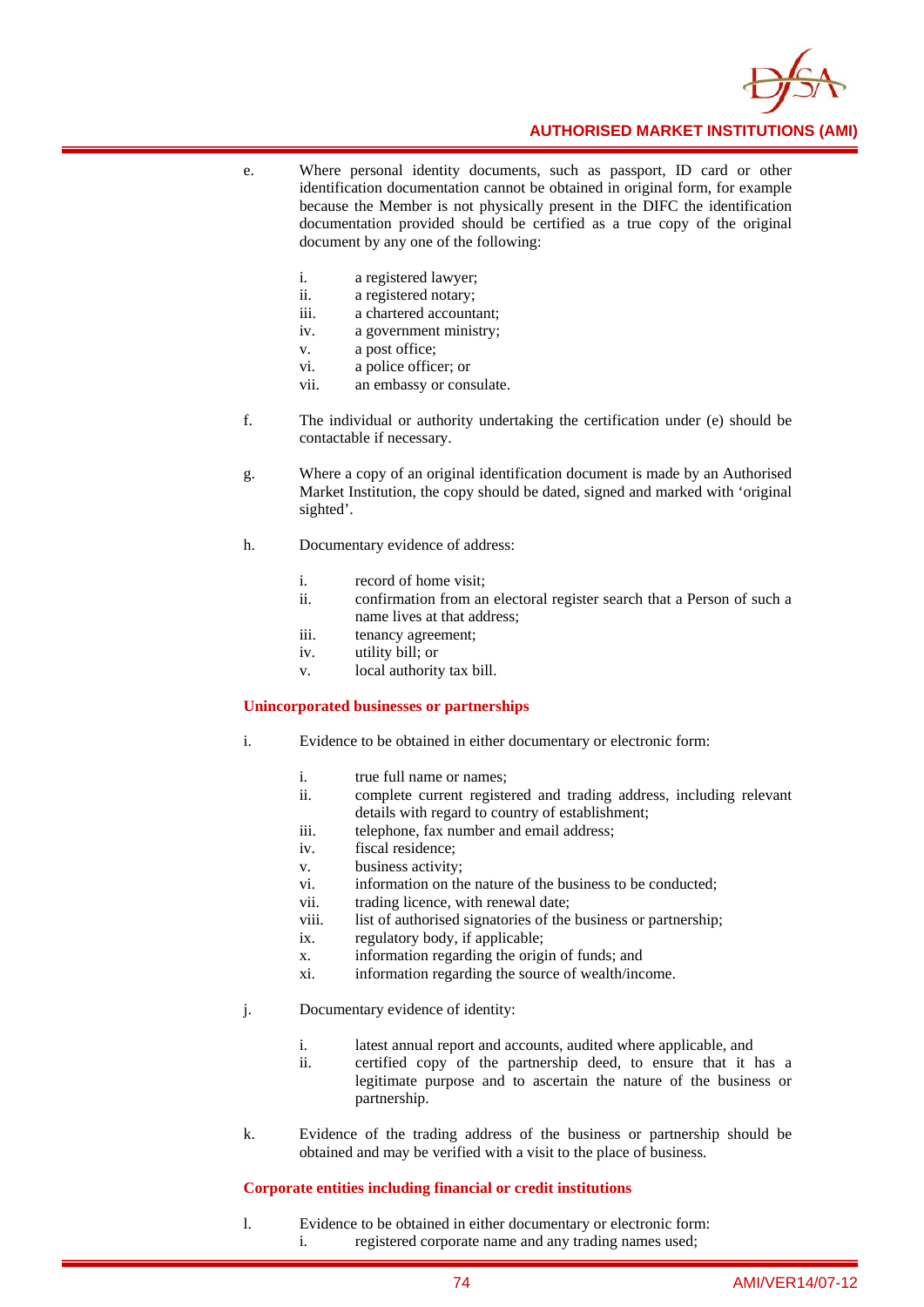- ii. complete current registered address and any separate principal trading addresses, including all relevant details with regard to country of residence;
- iii. telephone, fax number and email address;
- iv. date and place of incorporation;
- v. corporate registration number;
- vi. fiscal residence;
- vii. business activity;
- viii. regulatory body, if applicable;
- ix. name and address of Group, if applicable;
- x. legal form;
- xi. name of external auditor;
- xii. information regarding the nature and level of the business to be conducted;
- xiii. information regarding the origin of the funds; and
- xiv. information regarding the source of wealth/income.
- m. Documentary evidence of identity:
	- i. copy of the extract of the register of the regulator or exchange, or state law or edict creating the entity, in case of regulated, listed or state-owned companies;
	- ii. certified copy of the articles of association or statutes;
	- iii. certified copy of either the certificate of incorporation or the trade register entry and the trading licence including the renewal date;
	- iv. latest annual report, audited and published if applicable;
	- v. certified copies of the list of authorised signatories specifying who is authorised to act on behalf of the Member account and of the board resolution authorising the signatories to operate the account;
	- vi. certified copies of the identification documentation of the authorised signatories;
	- vii. names, country of residence, nationality of directors or partners and of the Members of the governing body; and
	- viii. list of the main shareholders holding more than 5% of the issued capital.
- n. If the applying Member is not obliged to publish an audited annual report, adequate information about the financial accounts should be obtained.
- o. An Authorised Market Institution should verify that the applying Member is active and has not been, or is not in the process of being dissolved, wound-up or terminated.
- p. Pursuant to Rules 11.7.4, identification evidence is not required for Members which are Authorised Market Institutions.
- q. However, the confirmation of the existence of such a relevant firm or institution under Guidance note 2.s. above and its regulatory status should be verified by the Authorised Market Institution prior to entering into a Member relationship. Regular professional and commercial checks and due diligence investigations should still be performed.
- 5. The DFSA will from time to time:
	- a. review the Guidance under App2 in light of changing money laundering legislation issued by the U.A.E. Central Bank, money laundering trends and techniques and according to international standards, in order to keep the Guidance current; and
	- b. provide such other Guidance as it deems appropriate regarding Member identification obligations.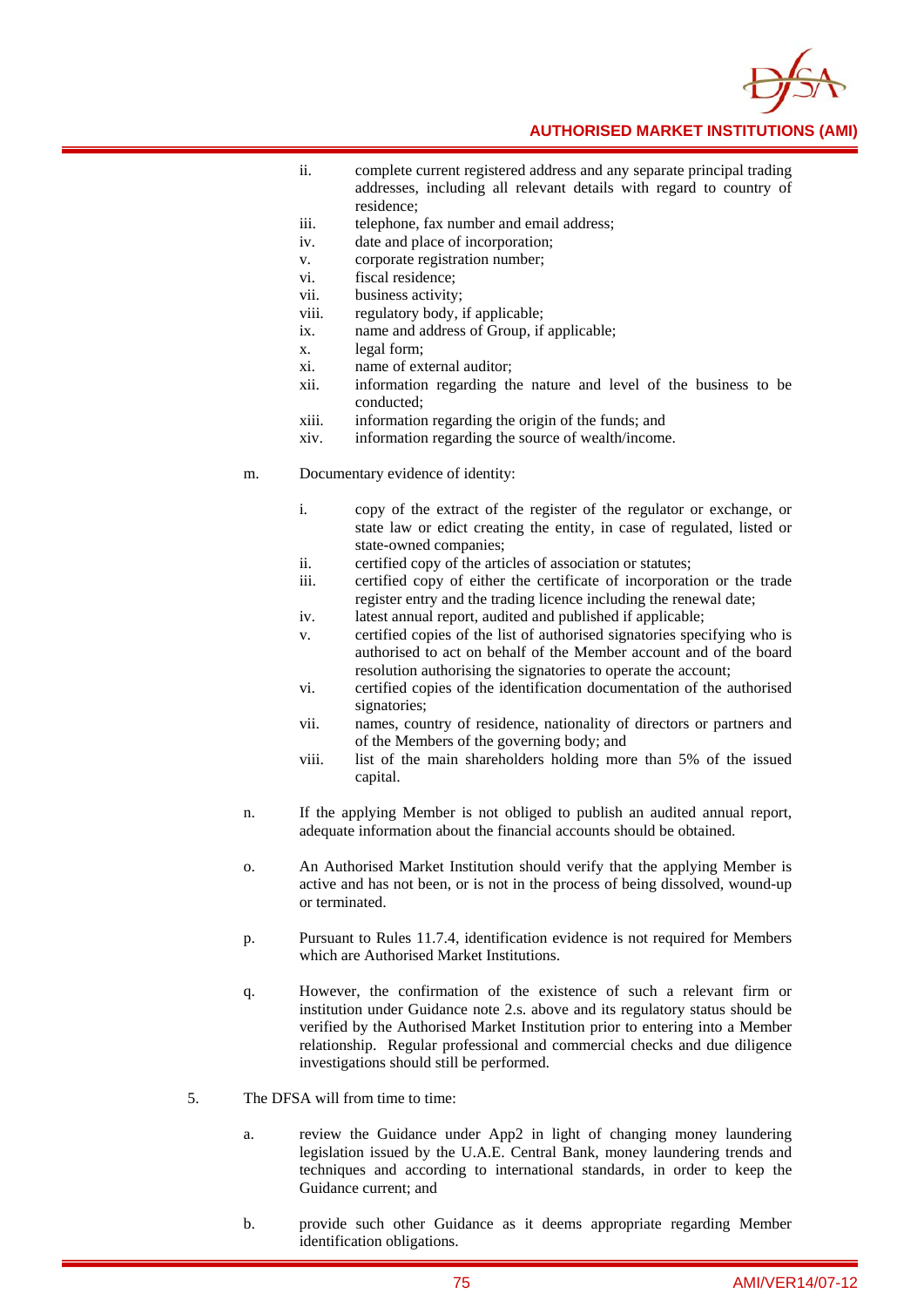

- c. The DFSA expects that an Authorised Market Institution will take these changes into account by amending, as appropriate, its policies, procedures, systems and controls including its anti money laundering regime for Members.
- 6. Sound Member identification arrangements have particular relevance to the safety and soundness of an Authorised Market Institution, in that:
	- a. they help to protect its reputation and the integrity of the DIFC by reducing the likelihood of Authorised Market Institutions becoming a vehicle for, or a victim of, financial crime and suffering consequential reputational damage; and
	- b. they constitute an essential part of sound risk management.
- 7. In accordance with Rule 11.7.1, an Authorised Market Institution should adopt a riskbased approach for the Member identification and verification process. Depending on the money laundering risk assessment regarding the Authorised Market Institution's Member, the Authorised Market Institution should decide to what level of detail the Member identification and verification process will need to be performed. See also Rules under section 11.10. The risk assessment regarding a Member should be recorded in the Member file.
- 8. The risk-based approach does not release an Authorised Market Institution from its overall obligation to identify fully and obtain evidence of Member identification to the DFSA's satisfaction.
- 9. An Authorised Market Institution is advised that in cases of doubt it should adopt a stricter rather than a moderate approach in its judgement concerning the risk level and the level of detail to which Member identification is performed and evidence obtained.

#### **Guidance relating to Rule 11.7.3.**

- 10. Pursuant to Rule 11.7.3, an Authorised Market Institution must ensure that the information and evidence concerning a Member's identity is accurate and up-to-date.
	- a. An Authorised Market Institution is expected to ensure that the information and the evidence obtained from a Member is valid and has not expired, for example, when obtaining copies of identification documentation such as a passport or trading licence.
	- b. The Member identification process does not end at the point of application. Following the start of the Member relationship, an Authorised Market Institution should ensure that all relevant evidence and information is kept upto-date including, for example, the list of authorised signatories who can act on behalf of a corporate Member.
	- c. If a Member account is dormant or an Authorised Market Institution has had no contact with the Member within the previous twelve months, an Authorised Market Institution should take reasonable steps to verify whether available information, documentation and evidence concerning the Member is still valid and up-to-date.
	- d.
- 11. When conducting ongoing due diligence on the business relationship with, and scrutiny of transactions undertaken by, a Member, an Authorised Market Institution should:
	- a. ensure consistency of such transactions with its knowledge of the Member and the Member's purpose and risk profile; and
	- b. verify, where necessary, the source of funds.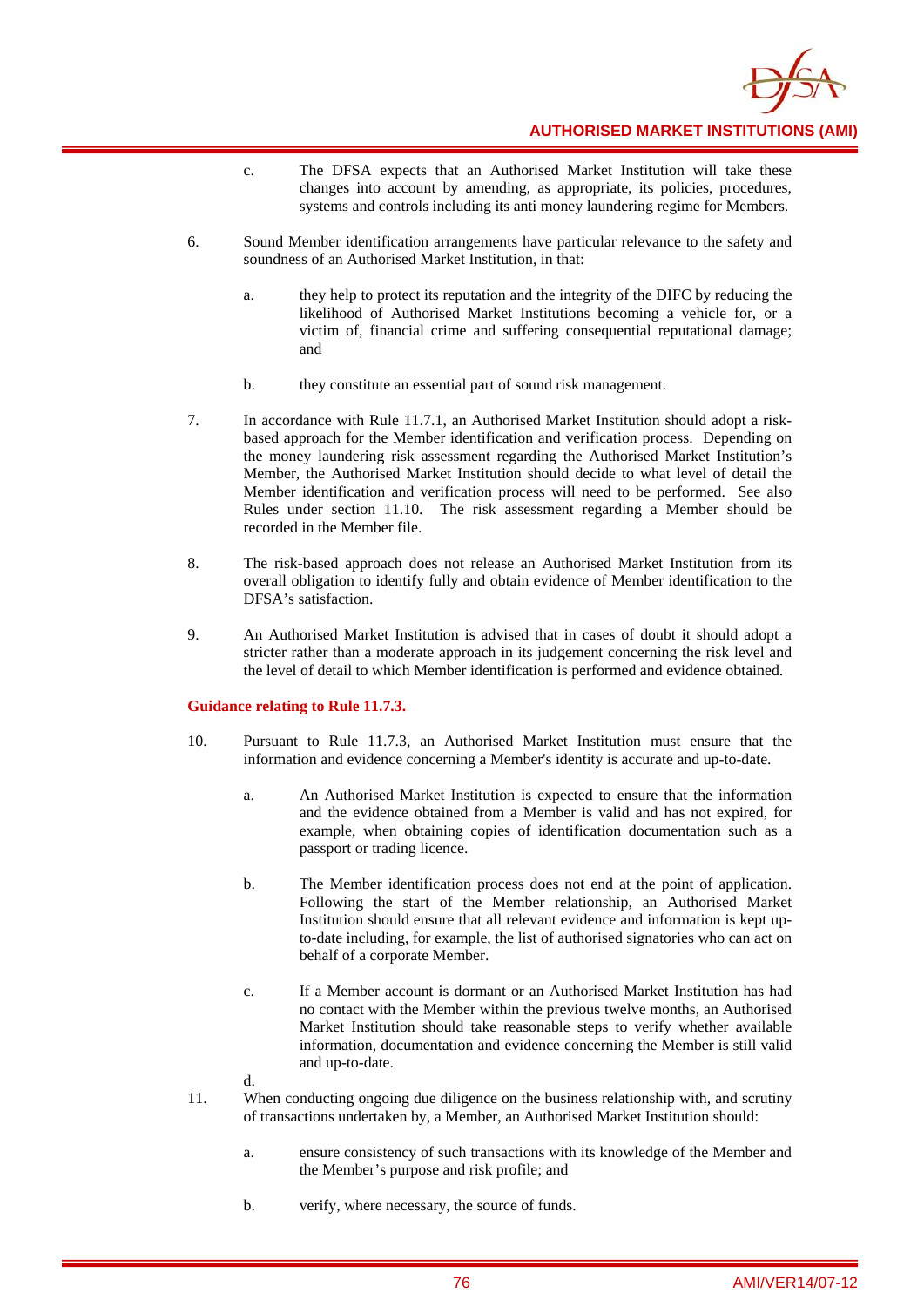

## **APP3 MONEY LAUNDERING RISKS**

### **A3.1 Risk assessment**

#### **Guidance relating to Rule 11.10.1**

- 1. The securities sector on a global scale is characterised by its diversity, the ease with which trading can take place (through electronic trading for example) and the ability to perform transactions in markets with little regard to national borders. These characteristics, along with the sheer volume of transactions, also make the securities sector potentially vulnerable to the laundering of funds. The securities sector is to be understood in the broader sense and shall include all trading and related activities relating to Investments.
- 2. The illegal funds laundered through the securities sector may be generated by illegal activities both from outside and from within the sector. For illegal funds generated outside the sector, securities transactions or the creation of legal entities are used as the mechanism for concealing or obscuring the source of these funds. In the case of illegal activities carried out within the securities market itself, for example, embezzlement, insider trading, securities fraud, market manipulation, terrorist financing etc., the securities transactions or manipulations generate illegal funds that must then be laundered.
- 3. Funds in the form of cash are generally introduced into the financial system before entering the securities sector. Consequently, the securities sector is less at risk than the banking sector regarding the placement of laundered funds directly into the securities industry. However, the securities sector is especially vulnerable to the layering of laundered funds subsequent to the placement phase.
- 4. Generally, an Authorised Market Institution is expected to take a risk-based approach when assessing any business relationship or transaction with respect to its specific money laundering risk and the information and evidence that might be required or validated for this purpose. 'Know Your Member' procedures need to be established and managed according to the perceived money laundering risk.
- 5. a. The Authorised Market Institution should take specific and adequate measures necessary to compensate for the higher risk of money laundering which might arise, for example from the following products, services or Members:
	- i. "Wash sales" or other fictitious trading schemes to transfer money or value through the clearing and settlement infrastructure;
	- ii. activities of employees that unwittingly are requested to take actions which further a Person's money laundering scheme; including the activities of "rogue employees";
	- iii. acceptance of orders and related funds from intermediaries or banks operating from jurisdictions that do not have effective systems in place to prevent the introduction of laundered funds into the investment firms and banks operating in those jurisdictions;
	- iv. non face-to-face business relationships or transactions, such as via mail, telephone or the Internet;
	- v. correspondent banking relationships, see also Rule 11.7.9;
	- vi. Members from higher-risk countries as may be found in sources mentioned in Guidance under Rule 11.9.1; and
	- vii. Politically Exposed Persons, see also Rule 11.10.2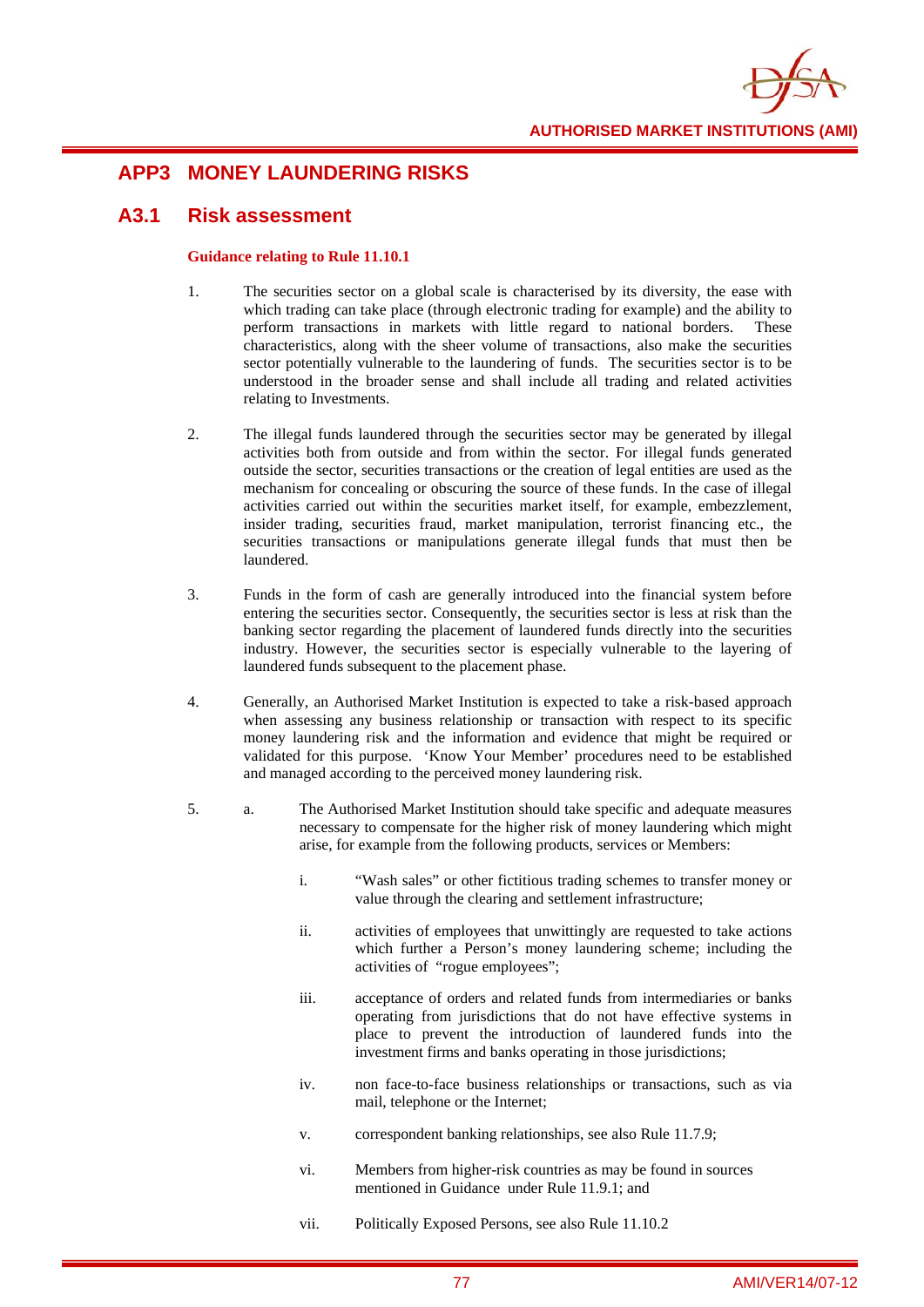

- b. Pursuant to Rule 11.10.3, an Authorised Market Institution should apply an intensified monitoring of transactions and accounts in relation to these products, services and Members.
- 6. While an Authorised Market Institution should assess the money laundering risks posed by the products and services it offers and devise its products with due regard to those risks, a risk-based approach does not release the Authorised Market Institution from its overall obligation to comply with anti money laundering obligations.
- 7. Money laundering risks are increased if a Person is able to hide behind corporate structures such as limited companies, offshore trusts, special purpose vehicles and nominee arrangements. When devising its internal procedures, an Authorised Market Institution should consider how its Members and operational systems impact upon the capacity of its staff to identify suspicious transactions.
- 8. The geographical location of an Authorised Market Institution's Member may also affect the money laundering risk assessment. The DFSA recommends that where an Authorised Market Institution has Members located in countries:
	- a. without adequate anti money laundering strategies;
	- b. where cash is the normal medium of exchange;
	- c. which have a politically unstable regime with high levels of public or private sector corruption;
	- d. which are known to be drug producing or drug transit countries; or
	- e. which have been classified as countries with inadequacies in their anti money laundering regulations, see Rule 11.9.1;

it should consider which additional 'Know Your Member' and monitoring procedures might be necessary to compensate for the enhanced risks of money laundering. Such measures may encompass, for example, the following:

- f. requiring additional documentary evidence;
- g. taking supplementary measures to verify or certify the documents supplied; or
- h. performing direct mailing of account opening documentation to a Member at an independently verified address.

### **A3.2 Risks regarding corruption and politically exposed persons**

#### **Guidance relating to Rule 11.10.2**

- 1. Corruption, especially with the involvement of Politically Exposed Persons, may involve serious crimes and has become the subject of increasing global concern. The risk for an Authorised Market Institution can be reduced if the Authorised Market Institution conducts detailed 'Know Your Member' investigations at the beginning of a relationship with an Individual and on an ongoing basis where it knows, suspects, or is advised that, the business relationship involves a Politically Exposed Person. An Authorised Market Institution should develop and maintain enhanced scrutiny and monitoring practices to address this risk, see also App2.
- 2. Where a Member relationship is maintained with a Politically Exposed Person, detailed monitoring and due diligence procedures should include: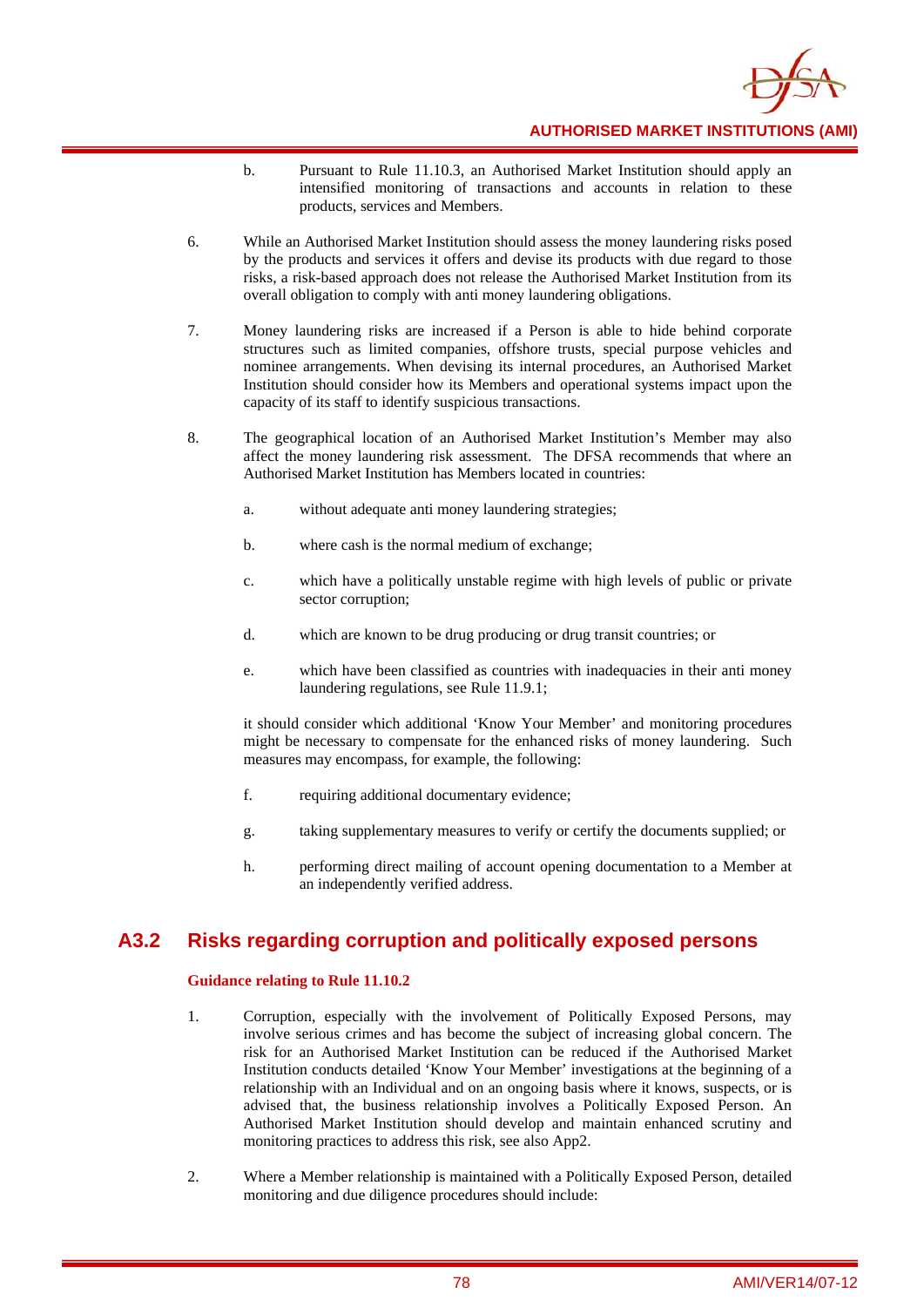

- a. analysis of any complex structures, for example involving trusts or multiple jurisdictions;
- b. appropriate measures to establish the source of wealth;
- c. development of a profile of expected activity for the business relationship in order to provide a basis for transaction and account monitoring;
- d. senior management approval for the Member relationship; and
- e. regular oversight of the relationship with a Politically Exposed Person by senior management.
- 3. An Authorised Market Institution is advised that Member relationships with family Members or close associates of Politically Exposed Persons involve similar risks to those with Politically Exposed Persons themselves.

### **A3.3 Suspicious transactions and transaction monitoring**

#### **Guidance relating to Rule 11.10.3**

- 1. a. The Rules in section 11.8 require a Suspicious Transaction Report to be made when there is knowledge or suspicion of money laundering. Suspicion is a personal and subjective assessment. Suspicion of money laundering requires a degree of satisfaction although this may not amount to belief, it should at least extend beyond mere speculation and should be based upon some foundation that money laundering has occurred or is about to occur.
	- b. A Member of staff who considers a transaction to be suspicious would not be expected to know the exact nature of the criminal offence or that the particular funds were definitely those arising from the crime.
	- c. The Rules in section 11.8 also make reference to 'reasonable grounds to suspect' which introduces an objective test rather than a subjective test of suspicion by assessing whether or not 'suspicion' was ignored in the way of:
		- i. wilful blindness;
		- ii. negligence, that is wilfully and recklessly failing to make the adequate enquiries; or
		- iii. failing to assess adequately the facts and information that are either presented or available.
- 2. Circumstances that might give rise to suspicion or reasonable grounds for suspicion may be:
	- a. transactions which have no apparent purpose and which make no obvious economic sense;
	- b. transactions requested by a Member without reasonable explanation, which are out of the ordinary range of services normally requested or are outside the experience of an Authorised Market Institution in relation to a particular Member or Person;
	- c. the size or pattern of transactions, without reasonable explanation, is out of line with any pattern that has previously emerged;
	- d. a Member or Person refuses to provide the information requested without reasonable explanation;